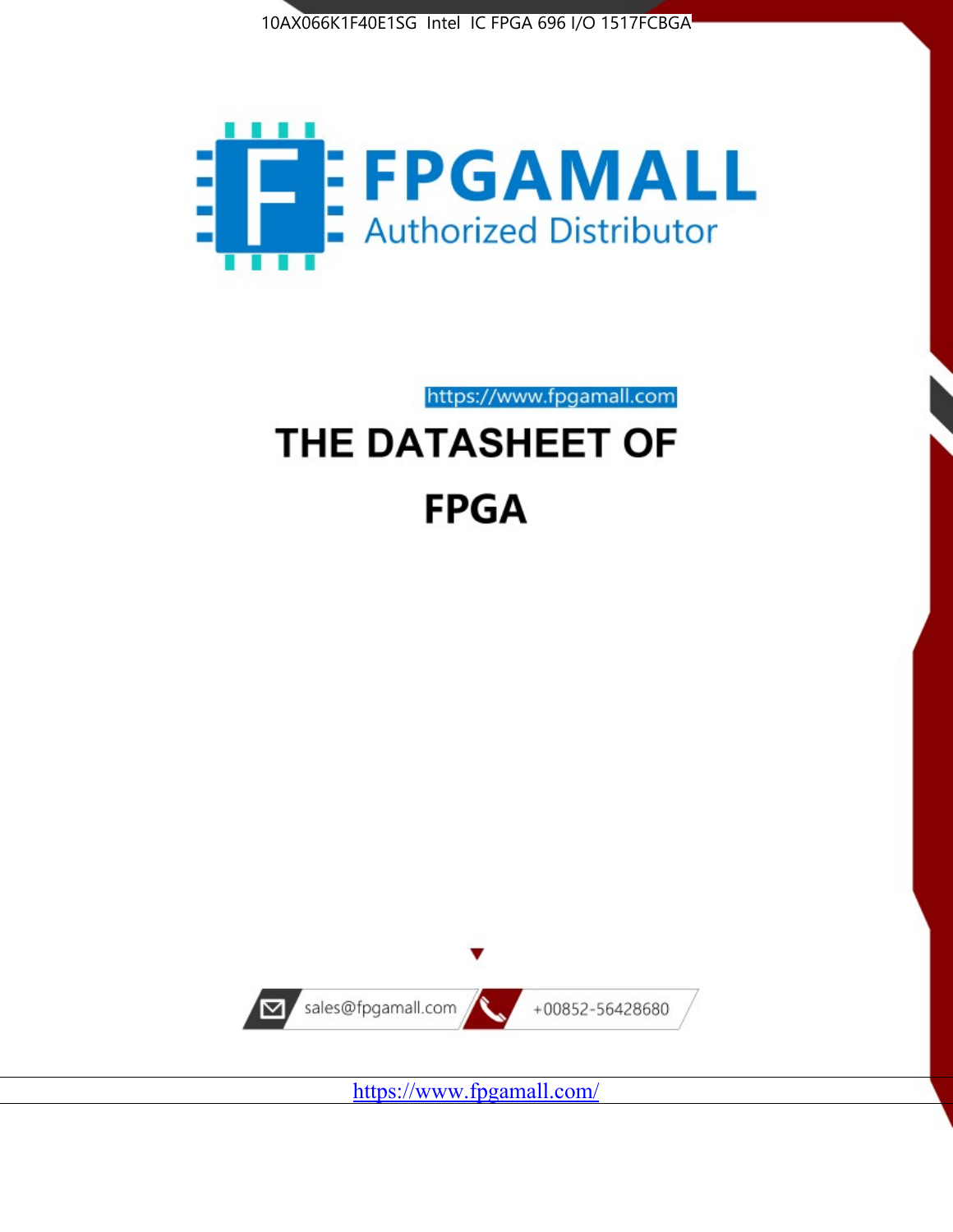10AX066K1F40E1SG Intel IC FPGA 696 I/O 1517FCBGA



# **Intel® Arria® 10 Device Overview**



**A10-OVERVIEW | 2018.12.06** Latest document on the web: **[PDF](https://www.intel.com/content/dam/www/programmable/us/en/pdfs/literature/hb/arria-10/a10_overview.pdf)** | **[HTML](https://www.intel.com/content/www/us/en/programmable/documentation/sam1403480274650.html)**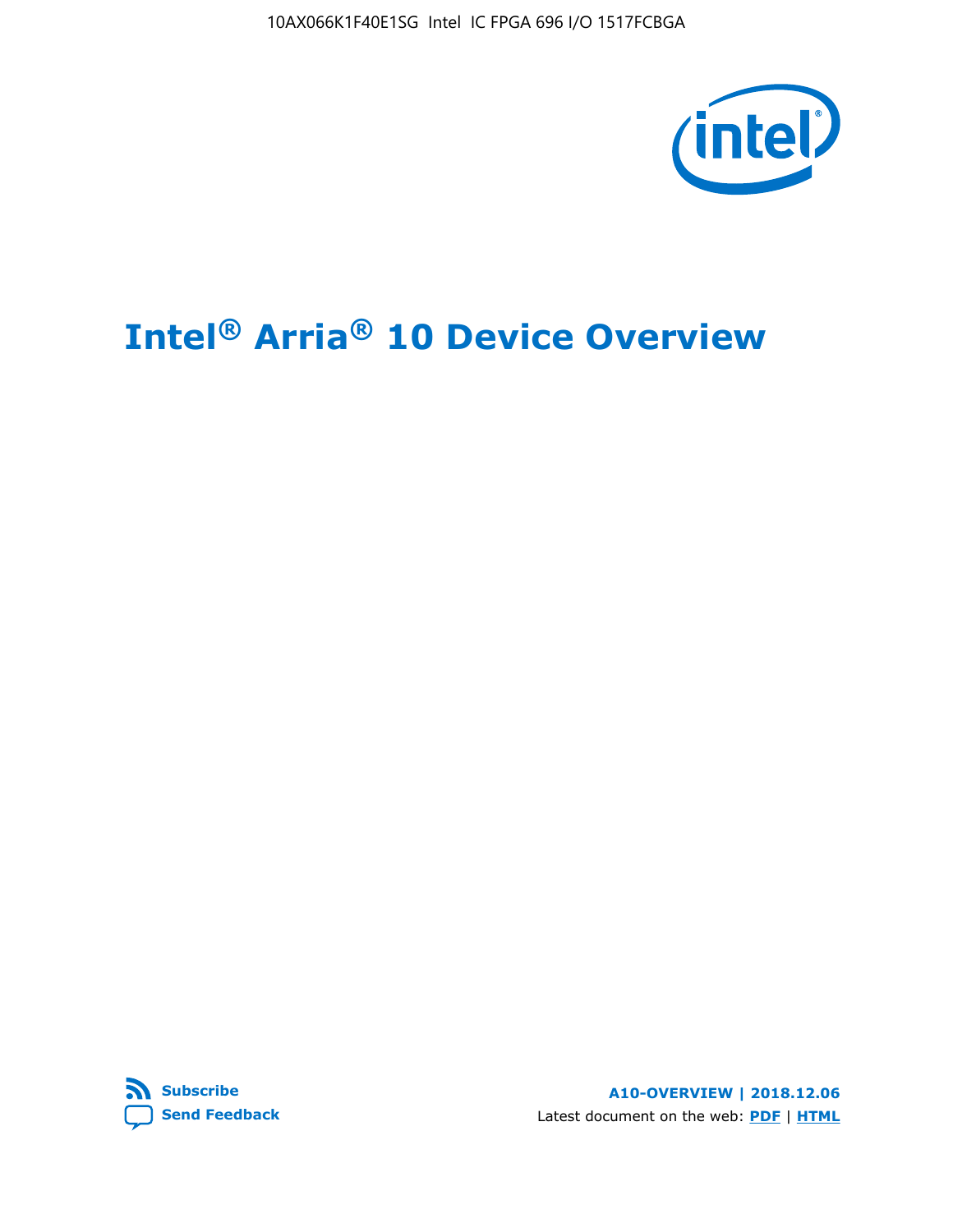

**Contents** 

## **Contents**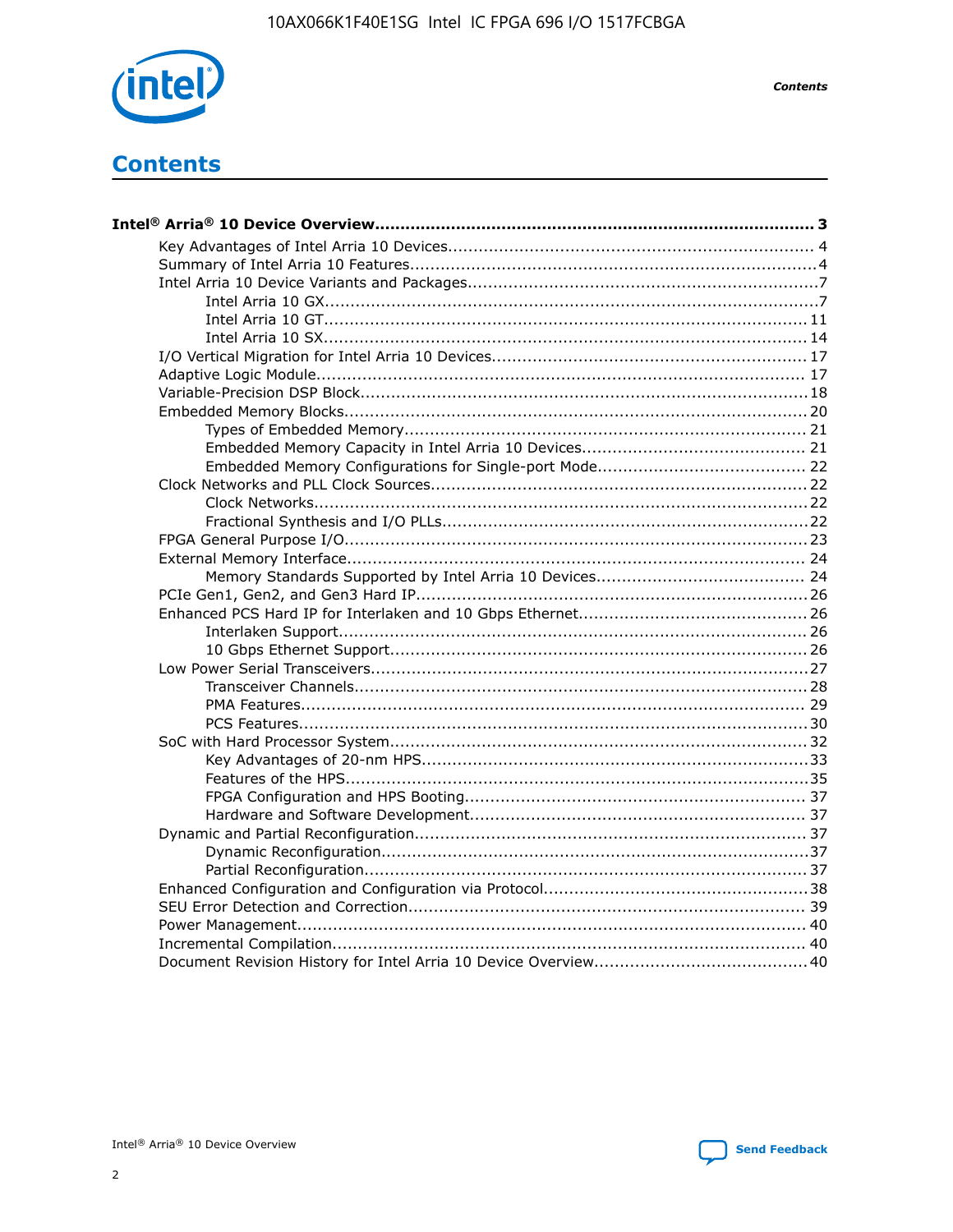**A10-OVERVIEW | 2018.12.06**

**[Send Feedback](mailto:FPGAtechdocfeedback@intel.com?subject=Feedback%20on%20Intel%20Arria%2010%20Device%20Overview%20(A10-OVERVIEW%202018.12.06)&body=We%20appreciate%20your%20feedback.%20In%20your%20comments,%20also%20specify%20the%20page%20number%20or%20paragraph.%20Thank%20you.)**



## **Intel® Arria® 10 Device Overview**

The Intel<sup>®</sup> Arria<sup>®</sup> 10 device family consists of high-performance and power-efficient 20 nm mid-range FPGAs and SoCs.

Intel Arria 10 device family delivers:

- Higher performance than the previous generation of mid-range and high-end FPGAs.
- Power efficiency attained through a comprehensive set of power-saving technologies.

The Intel Arria 10 devices are ideal for high performance, power-sensitive, midrange applications in diverse markets.

| <b>Market</b>         | <b>Applications</b>                                                                                               |
|-----------------------|-------------------------------------------------------------------------------------------------------------------|
| Wireless              | Channel and switch cards in remote radio heads<br>٠<br>Mobile backhaul<br>٠                                       |
| Wireline              | 40G/100G muxponders and transponders<br>٠<br>100G line cards<br>٠<br><b>Bridging</b><br>٠<br>Aggregation<br>٠     |
| <b>Broadcast</b>      | Studio switches<br>٠<br>Servers and transport<br>٠<br>Videoconferencing<br>٠<br>Professional audio and video<br>٠ |
| Computing and Storage | Flash cache<br>٠<br>Cloud computing servers<br>٠<br>Server acceleration<br>٠                                      |
| Medical               | Diagnostic scanners<br>٠<br>Diagnostic imaging<br>٠                                                               |
| Military              | Missile guidance and control<br>٠<br>Radar<br>٠<br>Electronic warfare<br>٠<br>Secure communications<br>٠          |

#### **Table 1. Sample Markets and Ideal Applications for Intel Arria 10 Devices**

#### **Related Information**

- [Intel Arria 10 Device Handbook: Known Issues](http://www.altera.com/support/kdb/solutions/rd07302013_646.html) Lists the planned updates to the *Intel Arria 10 Device Handbook* chapters.
- [Intel Arria 10 GX/GT Device Errata and Design Recommendations](https://www.intel.com/content/www/us/en/programmable/documentation/agz1493851706374.html#yqz1494433888646)
- [Intel Arria 10 SX Device Errata and Design Recommendations](https://www.intel.com/content/www/us/en/programmable/documentation/cru1462832385668.html#cru1462832558642)

Intel Corporation. All rights reserved. Intel, the Intel logo, Altera, Arria, Cyclone, Enpirion, MAX, Nios, Quartus and Stratix words and logos are trademarks of Intel Corporation or its subsidiaries in the U.S. and/or other countries. Intel warrants performance of its FPGA and semiconductor products to current specifications in accordance with Intel's standard warranty, but reserves the right to make changes to any products and services at any time without notice. Intel assumes no responsibility or liability arising out of the application or use of any information, product, or service described herein except as expressly agreed to in writing by Intel. Intel customers are advised to obtain the latest version of device specifications before relying on any published information and before placing orders for products or services. \*Other names and brands may be claimed as the property of others.

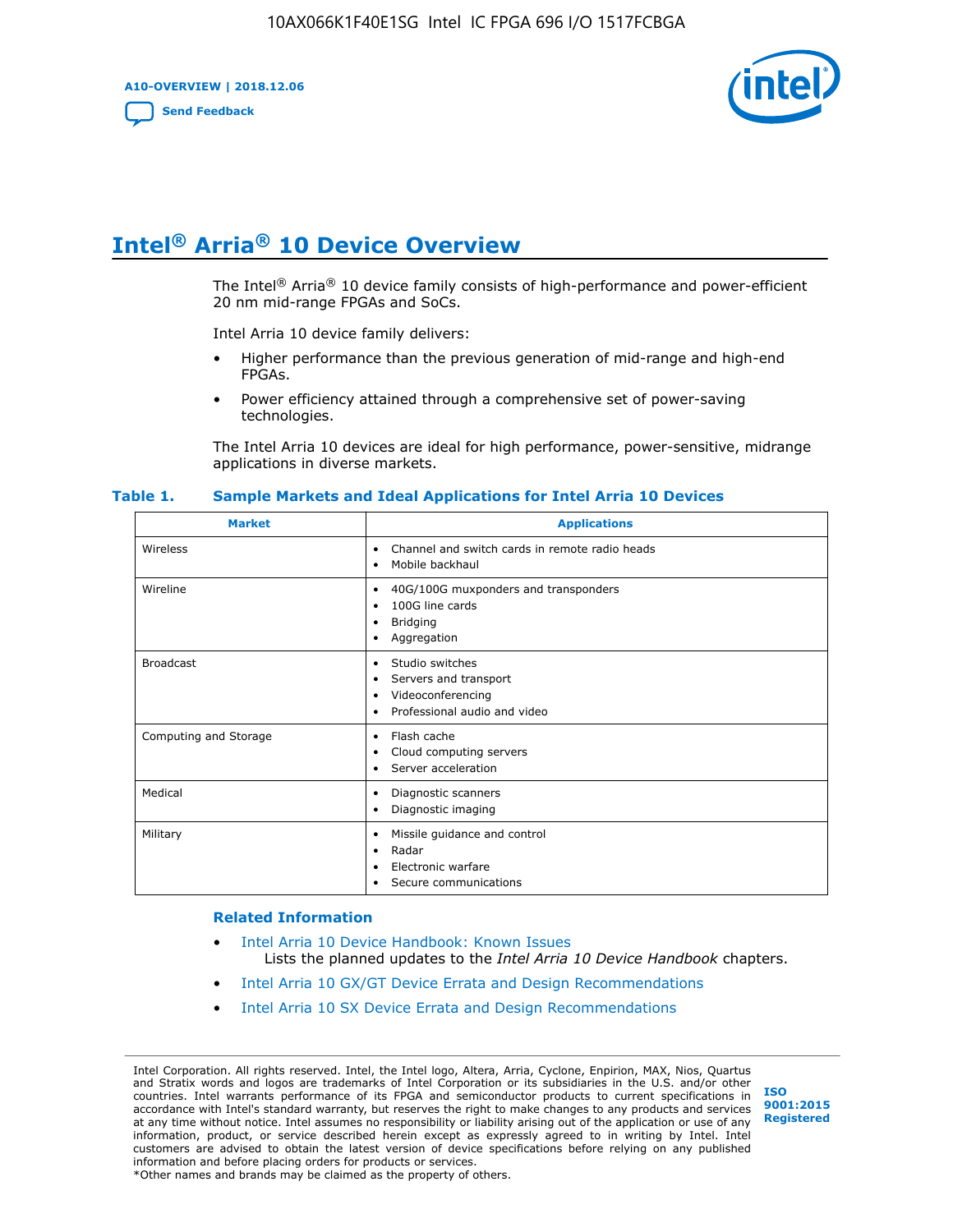

## **Key Advantages of Intel Arria 10 Devices**

#### **Table 2. Key Advantages of the Intel Arria 10 Device Family**

| <b>Advantage</b>                                                                                          | <b>Supporting Feature</b>                                                                                                                                                                                                                                                                                                |  |  |  |  |  |  |
|-----------------------------------------------------------------------------------------------------------|--------------------------------------------------------------------------------------------------------------------------------------------------------------------------------------------------------------------------------------------------------------------------------------------------------------------------|--|--|--|--|--|--|
| Enhanced core architecture                                                                                | Built on TSMC's 20 nm process technology<br>٠<br>60% higher performance than the previous generation of mid-range FPGAs<br>٠<br>15% higher performance than the fastest previous-generation FPGA<br>٠                                                                                                                    |  |  |  |  |  |  |
| High-bandwidth integrated<br>transceivers                                                                 | Short-reach rates up to 25.8 Gigabits per second (Gbps)<br>٠<br>Backplane capability up to 12.5 Gbps<br>٠<br>Integrated 10GBASE-KR and 40GBASE-KR4 Forward Error Correction (FEC)<br>٠                                                                                                                                   |  |  |  |  |  |  |
| Improved logic integration and<br>hard IP blocks                                                          | 8-input adaptive logic module (ALM)<br>٠<br>Up to 65.6 megabits (Mb) of embedded memory<br>٠<br>Variable-precision digital signal processing (DSP) blocks<br>Fractional synthesis phase-locked loops (PLLs)<br>Hard PCI Express Gen3 IP blocks<br>Hard memory controllers and PHY up to 2,400 Megabits per second (Mbps) |  |  |  |  |  |  |
| Second generation hard<br>processor system (HPS) with<br>integrated ARM* Cortex*-A9*<br>MPCore* processor | Tight integration of a dual-core ARM Cortex-A9 MPCore processor, hard IP, and an<br>٠<br>FPGA in a single Intel Arria 10 system-on-a-chip (SoC)<br>Supports over 128 Gbps peak bandwidth with integrated data coherency between<br>$\bullet$<br>the processor and the FPGA fabric                                        |  |  |  |  |  |  |
| Advanced power savings                                                                                    | Comprehensive set of advanced power saving features<br>٠<br>Power-optimized MultiTrack routing and core architecture<br>٠<br>Up to 40% lower power compared to previous generation of mid-range FPGAs<br>Up to 60% lower power compared to previous generation of high-end FPGAs                                         |  |  |  |  |  |  |

## **Summary of Intel Arria 10 Features**

#### **Table 3. Summary of Features for Intel Arria 10 Devices**

| <b>Feature</b>                  | <b>Description</b>                                                                                                                                                                                                                                                                                                                                                                                       |
|---------------------------------|----------------------------------------------------------------------------------------------------------------------------------------------------------------------------------------------------------------------------------------------------------------------------------------------------------------------------------------------------------------------------------------------------------|
| Technology                      | TSMC's 20-nm SoC process technology<br>٠<br>Allows operation at a lower $V_{\text{CC}}$ level of 0.82 V instead of the 0.9 V standard $V_{\text{CC}}$ core voltage                                                                                                                                                                                                                                       |
| Packaging                       | 1.0 mm ball-pitch Fineline BGA packaging<br>0.8 mm ball-pitch Ultra Fineline BGA packaging<br>Multiple devices with identical package footprints for seamless migration between different<br><b>FPGA</b> densities<br>Devices with compatible package footprints allow migration to next generation high-end<br>Stratix $\mathcal{R}$ 10 devices<br>RoHS, leaded $(1)$ , and lead-free (Pb-free) options |
| High-performance<br>FPGA fabric | Enhanced 8-input ALM with four registers<br>٠<br>Improved multi-track routing architecture to reduce congestion and improve compilation time<br>Hierarchical core clocking architecture<br>Fine-grained partial reconfiguration                                                                                                                                                                          |
| Internal memory<br>blocks       | M20K-20-Kb memory blocks with hard error correction code (ECC)<br>Memory logic array block (MLAB)-640-bit memory                                                                                                                                                                                                                                                                                         |
|                                 | continued                                                                                                                                                                                                                                                                                                                                                                                                |



<sup>(1)</sup> Contact Intel for availability.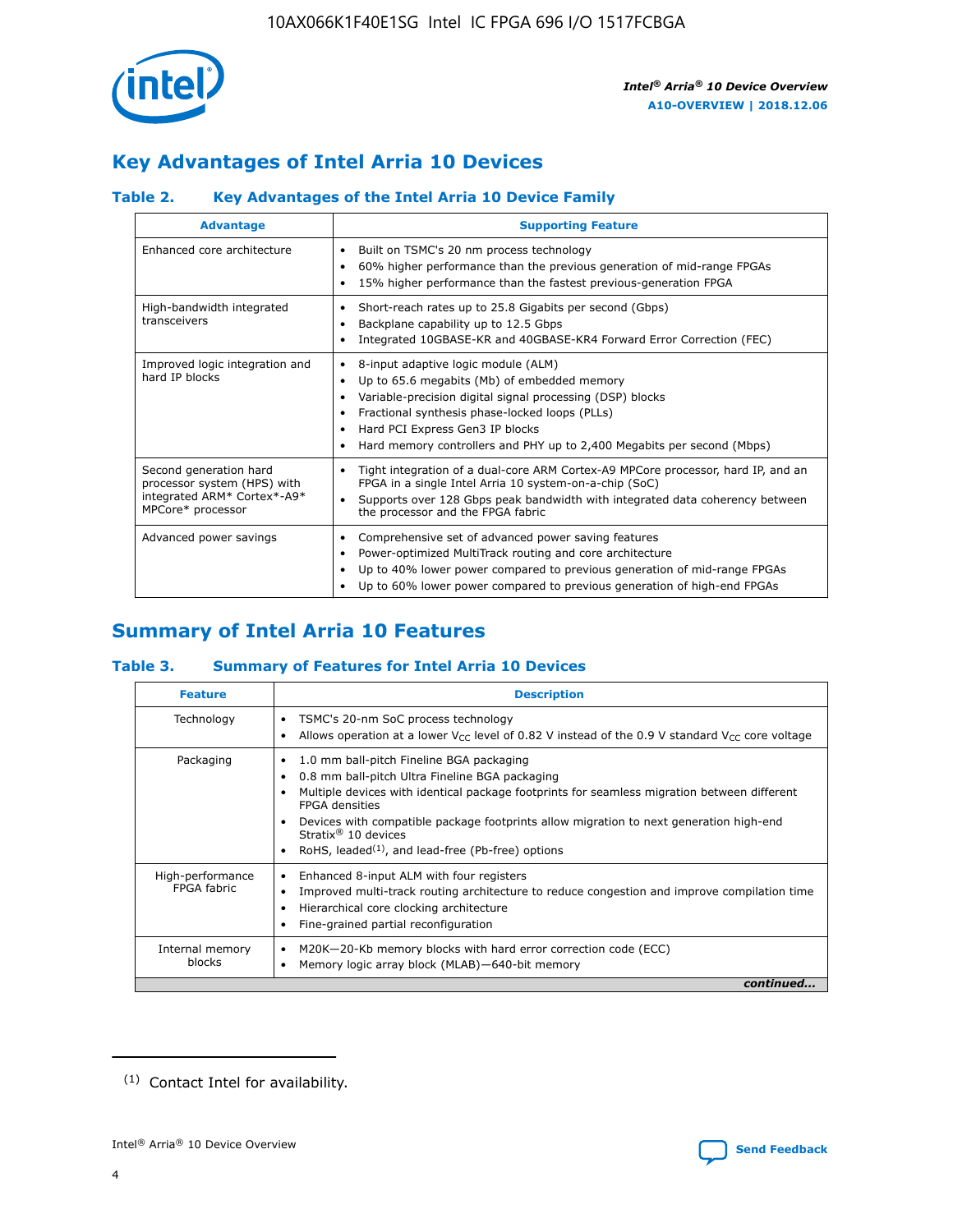$\mathsf{r}$ 



| <b>Feature</b>                         | <b>Description</b>                                                                                             |                                                                                                                                                                                                                                                                                                                                                                                                                                                                                                                                                                                                                                                                                                                                                                                                                                        |  |  |  |  |  |
|----------------------------------------|----------------------------------------------------------------------------------------------------------------|----------------------------------------------------------------------------------------------------------------------------------------------------------------------------------------------------------------------------------------------------------------------------------------------------------------------------------------------------------------------------------------------------------------------------------------------------------------------------------------------------------------------------------------------------------------------------------------------------------------------------------------------------------------------------------------------------------------------------------------------------------------------------------------------------------------------------------------|--|--|--|--|--|
| Embedded Hard IP<br>blocks             | Variable-precision DSP                                                                                         | Native support for signal processing precision levels from $18 \times 19$ to<br>54 x 54<br>Native support for 27 x 27 multiplier mode<br>64-bit accumulator and cascade for systolic finite impulse responses<br>(FIRs)<br>Internal coefficient memory banks<br>$\bullet$<br>Preadder/subtractor for improved efficiency<br>Additional pipeline register to increase performance and reduce<br>power<br>Supports floating point arithmetic:<br>- Perform multiplication, addition, subtraction, multiply-add,<br>multiply-subtract, and complex multiplication.<br>- Supports multiplication with accumulation capability, cascade<br>summation, and cascade subtraction capability.<br>- Dynamic accumulator reset control.<br>- Support direct vector dot and complex multiplication chaining<br>multiply floating point DSP blocks. |  |  |  |  |  |
|                                        | Memory controller                                                                                              | DDR4, DDR3, and DDR3L                                                                                                                                                                                                                                                                                                                                                                                                                                                                                                                                                                                                                                                                                                                                                                                                                  |  |  |  |  |  |
|                                        | PCI Express*                                                                                                   | PCI Express (PCIe*) Gen3 (x1, x2, x4, or x8), Gen2 (x1, x2, x4, or x8)<br>and Gen1 (x1, x2, x4, or x8) hard IP with complete protocol stack,<br>endpoint, and root port                                                                                                                                                                                                                                                                                                                                                                                                                                                                                                                                                                                                                                                                |  |  |  |  |  |
|                                        | Transceiver I/O                                                                                                | 10GBASE-KR/40GBASE-KR4 Forward Error Correction (FEC)<br>PCS hard IPs that support:<br>$\bullet$<br>- 10-Gbps Ethernet (10GbE)<br>- PCIe PIPE interface<br>$-$ Interlaken<br>- Gbps Ethernet (GbE)<br>- Common Public Radio Interface (CPRI) with deterministic latency<br>support<br>- Gigabit-capable passive optical network (GPON) with fast lock-<br>time support<br>13.5G JESD204b<br>$\bullet$<br>8B/10B, 64B/66B, 64B/67B encoders and decoders<br>Custom mode support for proprietary protocols                                                                                                                                                                                                                                                                                                                               |  |  |  |  |  |
| Core clock networks                    | $\bullet$<br>$\bullet$                                                                                         | Up to 800 MHz fabric clocking, depending on the application:<br>- 667 MHz external memory interface clocking with 2,400 Mbps DDR4 interface<br>- 800 MHz LVDS interface clocking with 1,600 Mbps LVDS interface<br>Global, regional, and peripheral clock networks<br>Clock networks that are not used can be gated to reduce dynamic power                                                                                                                                                                                                                                                                                                                                                                                                                                                                                            |  |  |  |  |  |
| Phase-locked loops<br>(PLLs)           | High-resolution fractional synthesis PLLs:<br>$\bullet$<br>Integer PLLs:<br>- Adjacent to general purpose I/Os | - Precision clock synthesis, clock delay compensation, and zero delay buffering (ZDB)<br>- Support integer mode and fractional mode<br>- Fractional mode support with third-order delta-sigma modulation<br>- Support external memory and LVDS interfaces                                                                                                                                                                                                                                                                                                                                                                                                                                                                                                                                                                              |  |  |  |  |  |
| FPGA General-purpose<br>$I/Os$ (GPIOs) | On-chip termination (OCT)                                                                                      | 1.6 Gbps LVDS-every pair can be configured as receiver or transmitter<br>1.2 V to 3.0 V single-ended LVTTL/LVCMOS interfacing                                                                                                                                                                                                                                                                                                                                                                                                                                                                                                                                                                                                                                                                                                          |  |  |  |  |  |
| <b>External Memory</b><br>Interface    |                                                                                                                | Hard memory controller- DDR4, DDR3, and DDR3L support<br>$-$ DDR4 $-$ speeds up to 1,200 MHz/2,400 Mbps<br>- DDR3-speeds up to 1,067 MHz/2,133 Mbps<br>Soft memory controller—provides support for RLDRAM $3^{(2)}$ , QDR IV $^{(2)}$ , and QDR II+<br>continued                                                                                                                                                                                                                                                                                                                                                                                                                                                                                                                                                                       |  |  |  |  |  |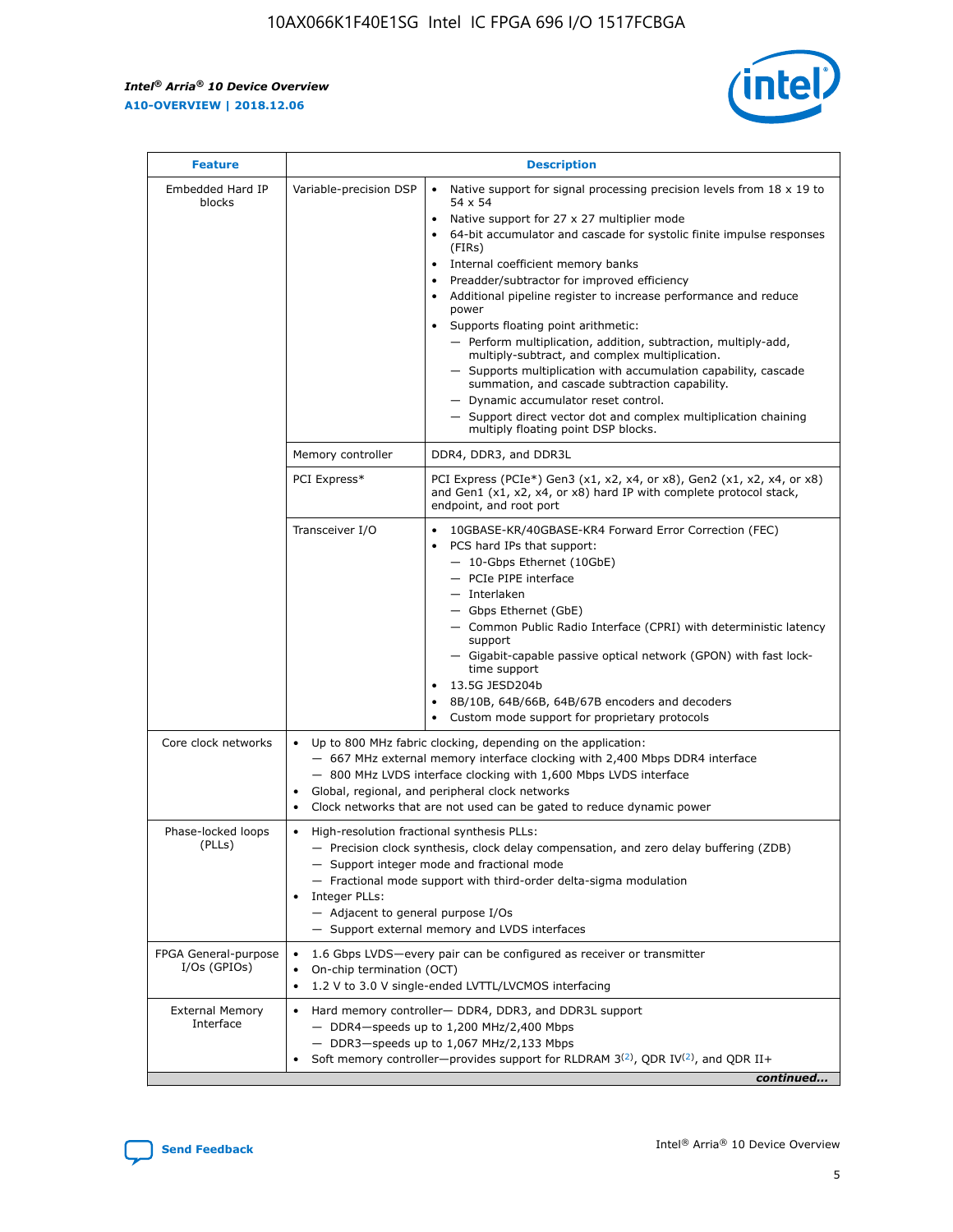

| <b>Feature</b>                                    | <b>Description</b>                                                                                                                                                                                                                                                                                                                                                                                                                                                                                                                                                                                                                             |
|---------------------------------------------------|------------------------------------------------------------------------------------------------------------------------------------------------------------------------------------------------------------------------------------------------------------------------------------------------------------------------------------------------------------------------------------------------------------------------------------------------------------------------------------------------------------------------------------------------------------------------------------------------------------------------------------------------|
| Low-power serial<br>transceivers                  | • Continuous operating range:<br>- Intel Arria 10 GX-1 Gbps to 17.4 Gbps<br>- Intel Arria 10 GT-1 Gbps to 25.8 Gbps<br>Backplane support:<br>$-$ Intel Arria 10 GX-up to 12.5<br>$-$ Intel Arria 10 GT-up to 12.5<br>Extended range down to 125 Mbps with oversampling<br>ATX transmit PLLs with user-configurable fractional synthesis capability<br>• Electronic Dispersion Compensation (EDC) support for XFP, SFP+, QSFP, and CFP optical<br>module<br>• Adaptive linear and decision feedback equalization<br>Transmitter pre-emphasis and de-emphasis<br>$\bullet$<br>Dynamic partial reconfiguration of individual transceiver channels |
| <b>HPS</b><br>(Intel Arria 10 SX<br>devices only) | Processor and system<br>Dual-core ARM Cortex-A9 MPCore processor-1.2 GHz CPU with<br>$\bullet$<br>1.5 GHz overdrive capability<br>256 KB on-chip RAM and 64 KB on-chip ROM<br>$\bullet$<br>System peripherals-general-purpose timers, watchdog timers, direct<br>memory access (DMA) controller, FPGA configuration manager, and<br>clock and reset managers<br>• Security features—anti-tamper, secure boot, Advanced Encryption<br>Standard (AES) and authentication (SHA)<br>ARM CoreSight* JTAG debug access port, trace port, and on-chip<br>trace storage                                                                                |
|                                                   | <b>External interfaces</b><br>Hard memory interface—Hard memory controller (2,400 Mbps DDR4,<br>$\bullet$<br>and 2,133 Mbps DDR3), Quad serial peripheral interface (QSPI) flash<br>controller, NAND flash controller, direct memory access (DMA)<br>controller, Secure Digital/MultiMediaCard (SD/MMC) controller<br>Communication interface-10/100/1000 Ethernet media access<br>control (MAC), USB On-The-GO (OTG) controllers, I <sup>2</sup> C controllers,<br>UART 16550, serial peripheral interface (SPI), and up to 62<br>HPS GPIO interfaces (48 direct-share I/Os)                                                                  |
|                                                   | High-performance ARM AMBA* AXI bus bridges that support<br>Interconnects to core<br>$\bullet$<br>simultaneous read and write<br>HPS-FPGA bridges—include the FPGA-to-HPS, HPS-to-FPGA, and<br>$\bullet$<br>lightweight HPS-to-FPGA bridges that allow the FPGA fabric to issue<br>transactions to slaves in the HPS, and vice versa<br>Configuration bridge that allows HPS configuration manager to<br>configure the core logic via dedicated 32-bit configuration port<br>FPGA-to-HPS SDRAM controller bridge-provides configuration<br>interfaces for the multiport front end (MPFE) of the HPS SDRAM<br>controller                         |
| Configuration                                     | Tamper protection—comprehensive design protection to protect your valuable IP investments<br>Enhanced 256-bit advanced encryption standard (AES) design security with authentication<br>$\bullet$<br>Configuration via protocol (CvP) using PCIe Gen1, Gen2, or Gen3<br>continued                                                                                                                                                                                                                                                                                                                                                              |

<sup>(2)</sup> Intel Arria 10 devices support this external memory interface using hard PHY with soft memory controller.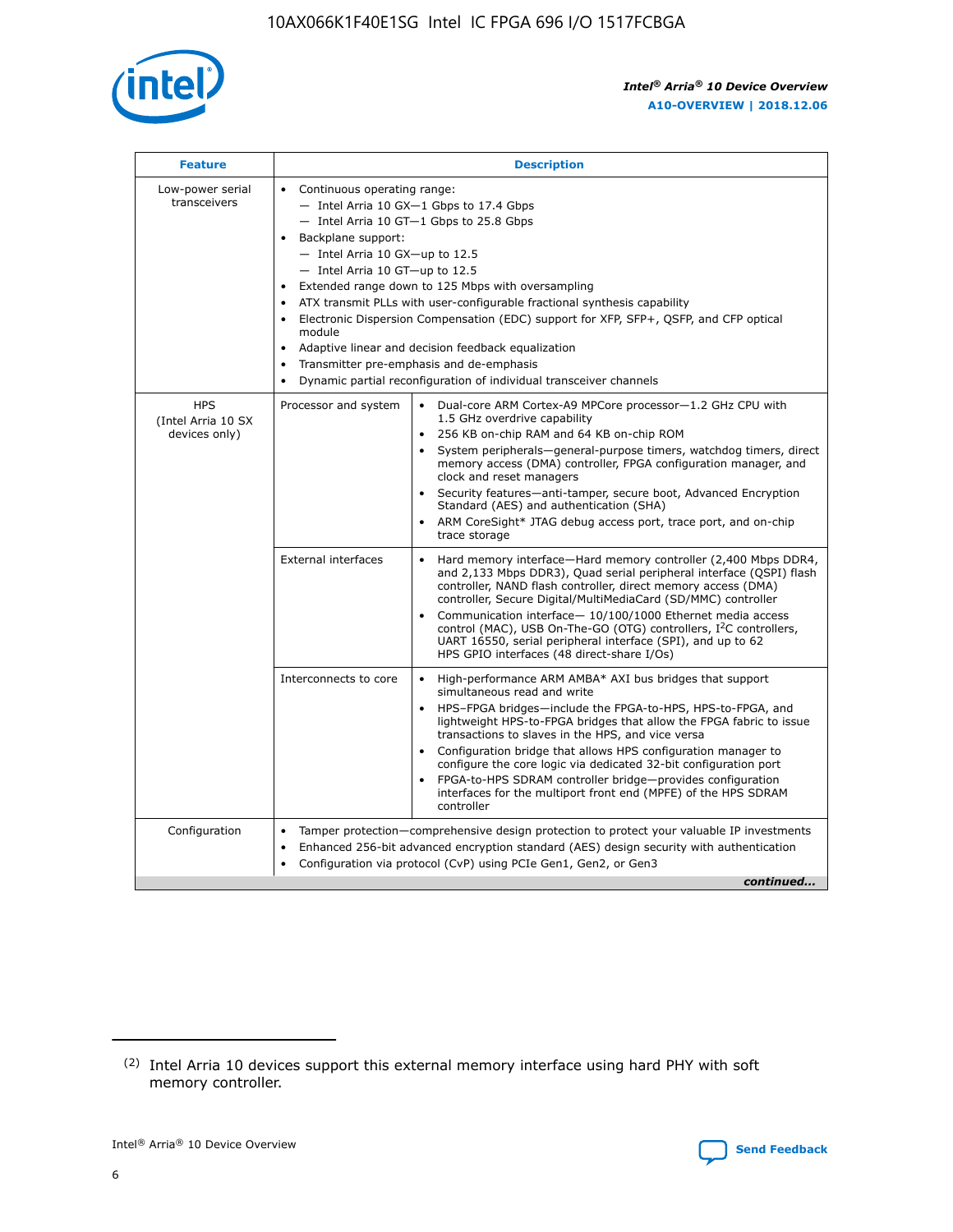

| <b>Feature</b>     | <b>Description</b>                                                                                                                                                                                               |
|--------------------|------------------------------------------------------------------------------------------------------------------------------------------------------------------------------------------------------------------|
|                    | Dynamic reconfiguration of the transceivers and PLLs<br>Fine-grained partial reconfiguration of the core fabric<br>Active Serial x4 Interface<br>$\bullet$                                                       |
| Power management   | SmartVID<br>Low static power device options<br>Programmable Power Technology<br>Intel Quartus <sup>®</sup> Prime integrated power analysis                                                                       |
| Software and tools | Intel Quartus Prime design suite<br>Transceiver toolkit<br>Platform Designer system integration tool<br>DSP Builder for Intel FPGAs<br>OpenCL <sup>™</sup> support<br>Intel SoC FPGA Embedded Design Suite (EDS) |

#### **Related Information**

[Intel Arria 10 Transceiver PHY Overview](https://www.intel.com/content/www/us/en/programmable/documentation/nik1398707230472.html#nik1398706768037) Provides details on Intel Arria 10 transceivers.

## **Intel Arria 10 Device Variants and Packages**

#### **Table 4. Device Variants for the Intel Arria 10 Device Family**

| <b>Variant</b>    | <b>Description</b>                                                                                                                                                                                                     |
|-------------------|------------------------------------------------------------------------------------------------------------------------------------------------------------------------------------------------------------------------|
| Intel Arria 10 GX | FPGA featuring 17.4 Gbps transceivers for short reach applications with 12.5 backplane driving<br>capability.                                                                                                          |
| Intel Arria 10 GT | FPGA featuring:<br>17.4 Gbps transceivers for short reach applications with 12.5 backplane driving capability.<br>25.8 Gbps transceivers for supporting CAUI-4 and CEI-25G applications with CFP2 and CFP4<br>modules. |
| Intel Arria 10 SX | SoC integrating ARM-based HPS and FPGA featuring 17.4 Gbps transceivers for short reach<br>applications with 12.5 backplane driving capability.                                                                        |

## **Intel Arria 10 GX**

This section provides the available options, maximum resource counts, and package plan for the Intel Arria 10 GX devices.

The information in this section is correct at the time of publication. For the latest information and to get more details, refer to the Intel FPGA Product Selector.

#### **Related Information**

#### [Intel FPGA Product Selector](http://www.altera.com/products/selector/psg-selector.html) Provides the latest information on Intel products.

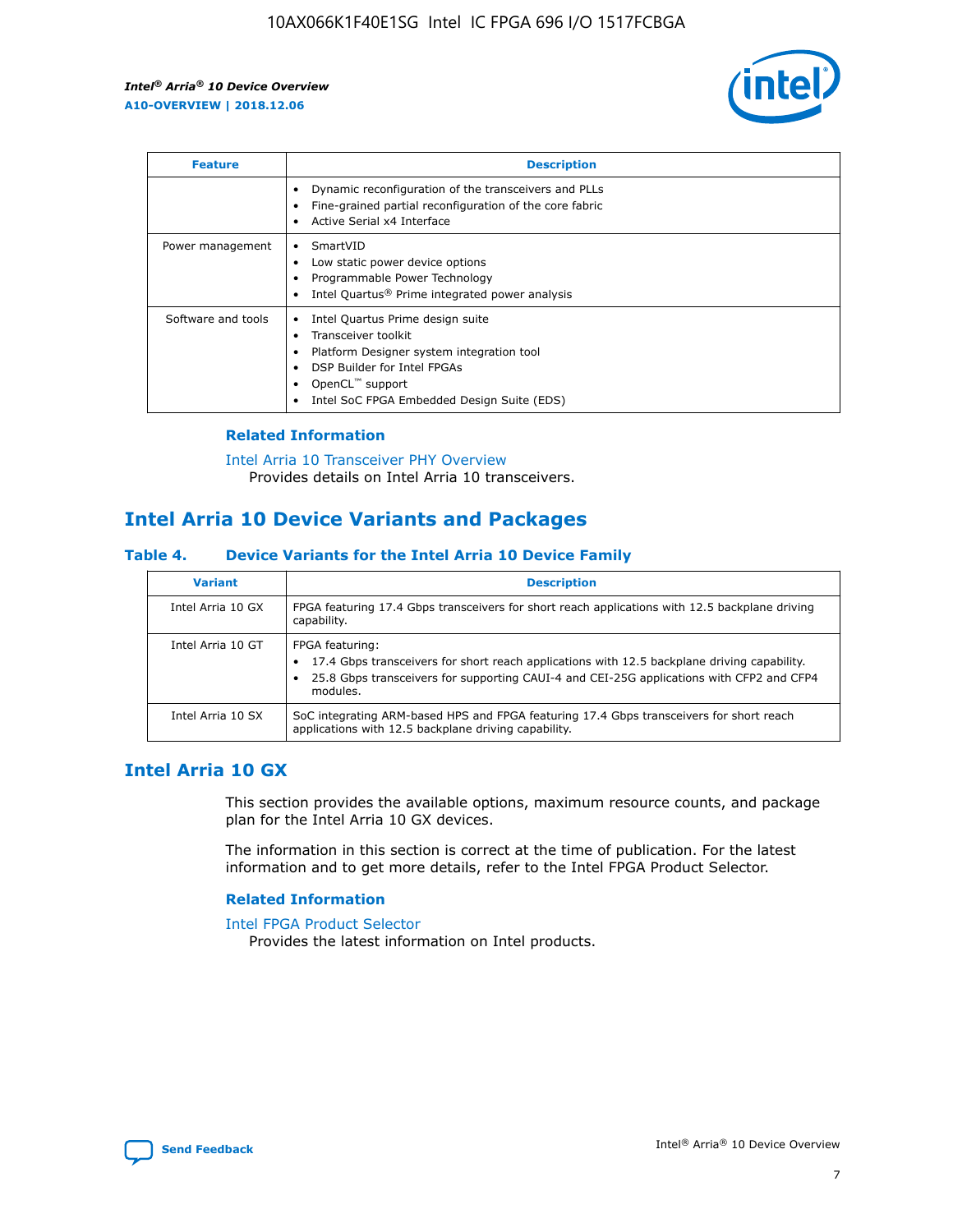

## **Available Options**





#### **Related Information**

[Transceiver Performance for Intel Arria 10 GX/SX Devices](https://www.intel.com/content/www/us/en/programmable/documentation/mcn1413182292568.html#mcn1413213965502) Provides more information about the transceiver speed grade.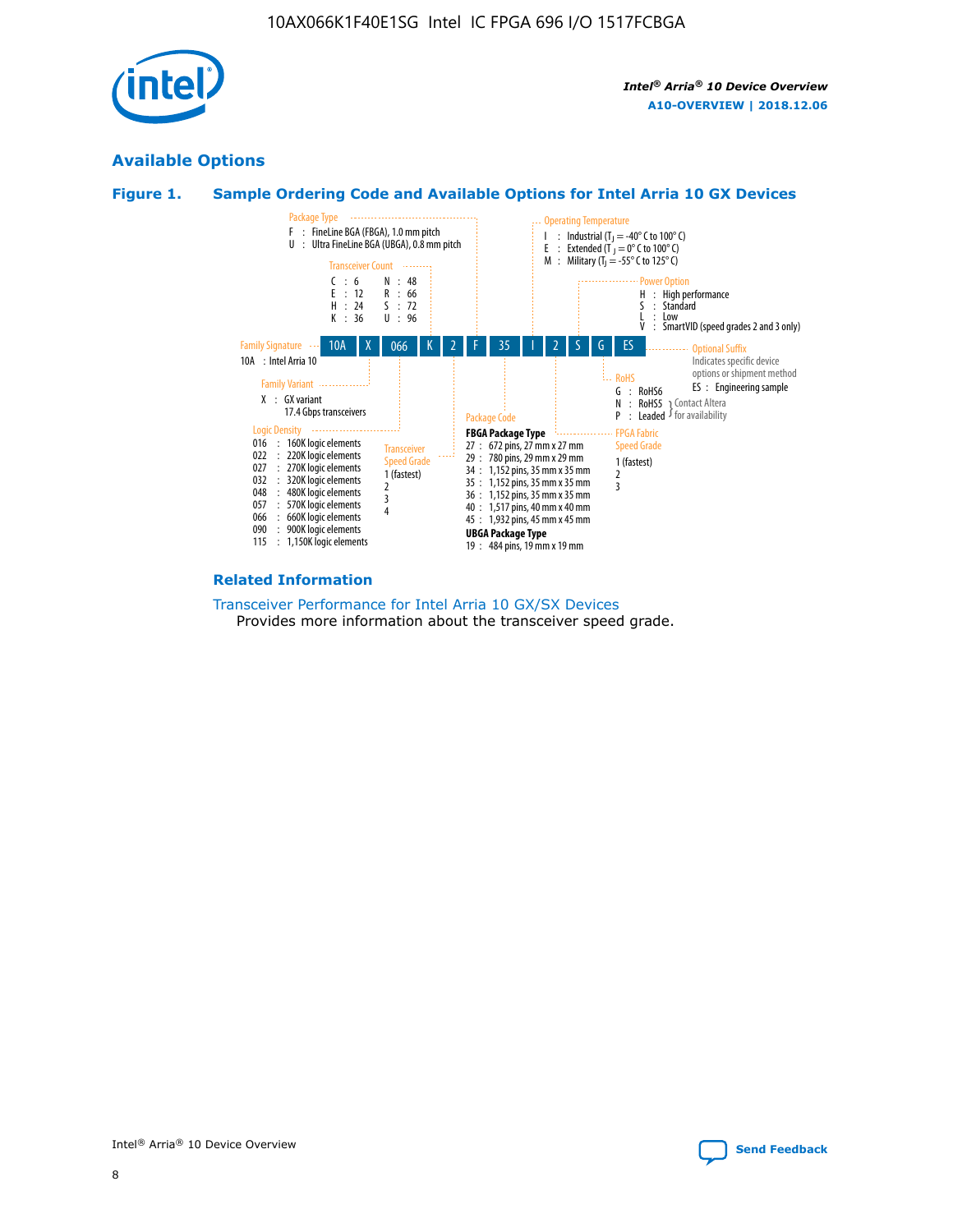

## **Maximum Resources**

#### **Table 5. Maximum Resource Counts for Intel Arria 10 GX Devices (GX 160, GX 220, GX 270, GX 320, and GX 480)**

| <b>Resource</b>         |                                                          | <b>Product Line</b> |                                                 |                |                |                |  |  |  |
|-------------------------|----------------------------------------------------------|---------------------|-------------------------------------------------|----------------|----------------|----------------|--|--|--|
|                         |                                                          | <b>GX 160</b>       | <b>GX 220</b><br><b>GX 270</b><br><b>GX 320</b> |                |                | <b>GX 480</b>  |  |  |  |
| Logic Elements (LE) (K) |                                                          | 160                 | 220                                             | 270            | 320            | 480            |  |  |  |
| <b>ALM</b>              |                                                          | 61,510              | 80,330                                          | 101,620        | 119,900        | 183,590        |  |  |  |
| Register                |                                                          | 246,040             | 321,320                                         | 406,480        | 479,600        | 734,360        |  |  |  |
| Memory (Kb)             | M <sub>20</sub> K                                        | 8,800               | 11,740<br>15,000                                |                | 17,820         | 28,620         |  |  |  |
| <b>MLAB</b>             |                                                          | 1,050               | 1,690                                           | 2,452          | 2,727          | 4,164          |  |  |  |
|                         | 985<br>Variable-precision DSP Block<br>156<br>192<br>830 |                     |                                                 |                | 1,368          |                |  |  |  |
| 18 x 19 Multiplier      |                                                          | 312                 | 384                                             | 1,660          | 1,970          | 2,736          |  |  |  |
| PLL                     | Fractional<br>Synthesis                                  | 6                   | 6                                               | 8              | 8              | 12             |  |  |  |
|                         | I/O                                                      | 6                   | 6                                               | 8              | 8              | 12             |  |  |  |
| 17.4 Gbps Transceiver   |                                                          | 12                  | 12                                              | 24             | 24             |                |  |  |  |
| GPIO <sup>(3)</sup>     |                                                          | 288                 | 288                                             | 384<br>384     |                | 492            |  |  |  |
| LVDS Pair $(4)$         |                                                          | 120                 | 120                                             | 168            | 168            | 222            |  |  |  |
| PCIe Hard IP Block      |                                                          | $\mathbf{1}$        | 1                                               | $\overline{2}$ | $\overline{2}$ | $\overline{2}$ |  |  |  |
| Hard Memory Controller  |                                                          | 6                   | 6                                               | 8              | 8              | 12             |  |  |  |

<sup>(4)</sup> Each LVDS I/O pair can be used as differential input or output.



<sup>(3)</sup> The number of GPIOs does not include transceiver I/Os. In the Intel Quartus Prime software, the number of user I/Os includes transceiver I/Os.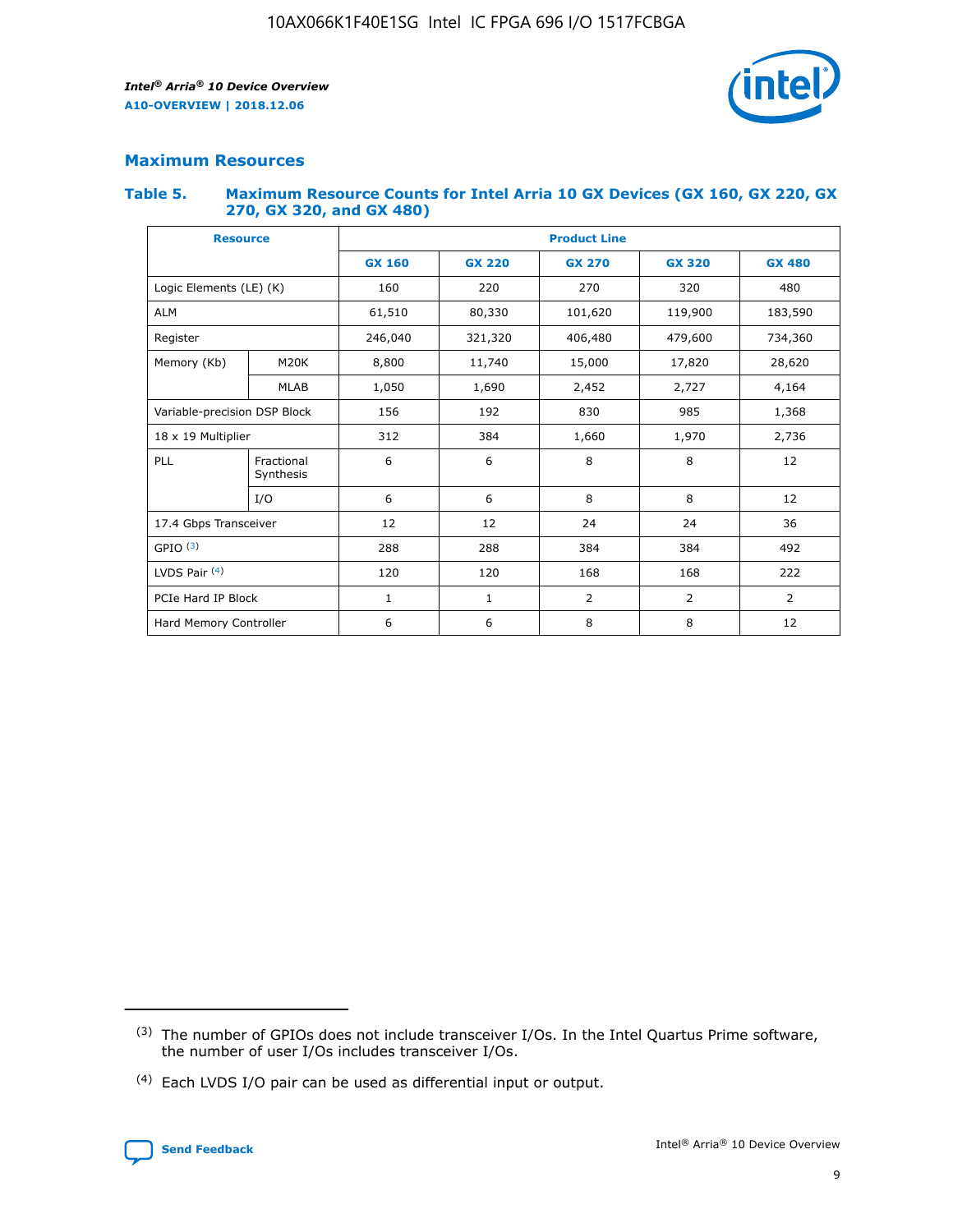

#### **Table 6. Maximum Resource Counts for Intel Arria 10 GX Devices (GX 570, GX 660, GX 900, and GX 1150)**

|                              | <b>Resource</b>         | <b>Product Line</b> |               |                |                |  |  |  |
|------------------------------|-------------------------|---------------------|---------------|----------------|----------------|--|--|--|
|                              |                         | <b>GX 570</b>       | <b>GX 660</b> | <b>GX 900</b>  | <b>GX 1150</b> |  |  |  |
| Logic Elements (LE) (K)      |                         | 570                 | 660           | 900            | 1,150          |  |  |  |
| <b>ALM</b>                   |                         | 217,080             | 251,680       | 339,620        | 427,200        |  |  |  |
| Register                     |                         | 868,320             | 1,006,720     | 1,358,480      | 1,708,800      |  |  |  |
| Memory (Kb)                  | <b>M20K</b>             | 36,000              | 42,620        | 48,460         | 54,260         |  |  |  |
|                              | <b>MLAB</b>             | 5,096               | 5,788         | 9,386          | 12,984         |  |  |  |
| Variable-precision DSP Block |                         | 1,523               | 1,687         | 1,518          | 1,518          |  |  |  |
| 18 x 19 Multiplier           |                         | 3,046               | 3,374         | 3,036          | 3,036          |  |  |  |
| PLL                          | Fractional<br>Synthesis | 16                  | 16            | 32             | 32             |  |  |  |
|                              | I/O                     | 16                  | 16            | 16             | 16             |  |  |  |
| 17.4 Gbps Transceiver        |                         | 48                  | 48            | 96             | 96             |  |  |  |
| GPIO <sup>(3)</sup>          |                         | 696                 | 696           | 768            | 768            |  |  |  |
| LVDS Pair $(4)$              |                         | 324                 | 324           | 384            | 384            |  |  |  |
| PCIe Hard IP Block           |                         | 2                   | 2             | $\overline{4}$ | 4              |  |  |  |
| Hard Memory Controller       |                         | 16                  | 16            | 16<br>16       |                |  |  |  |

## **Package Plan**

#### **Table 7. Package Plan for Intel Arria 10 GX Devices (U19, F27, and F29)**

Refer to I/O and High Speed I/O in Intel Arria 10 Devices chapter for the number of 3 V I/O, LVDS I/O, and LVDS channels in each device package.

| <b>Product Line</b> | U <sub>19</sub><br>$(19 \text{ mm} \times 19 \text{ mm})$<br>484-pin UBGA) |          |             |         | <b>F27</b><br>(27 mm × 27 mm,<br>672-pin FBGA) |             | <b>F29</b><br>(29 mm × 29 mm,<br>780-pin FBGA) |          |             |  |
|---------------------|----------------------------------------------------------------------------|----------|-------------|---------|------------------------------------------------|-------------|------------------------------------------------|----------|-------------|--|
|                     | 3 V I/O                                                                    | LVDS I/O | <b>XCVR</b> | 3 V I/O | LVDS I/O                                       | <b>XCVR</b> | 3 V I/O                                        | LVDS I/O | <b>XCVR</b> |  |
| GX 160              | 48                                                                         | 192      | 6           | 48      | 192                                            | 12          | 48                                             | 240      | 12          |  |
| GX 220              | 48                                                                         | 192      | 6           | 48      | 192                                            | 12          | 48                                             | 240      | 12          |  |
| GX 270              |                                                                            |          |             | 48      | 192                                            | 12          | 48                                             | 312      | 12          |  |
| GX 320              |                                                                            |          |             | 48      | 192                                            | 12          | 48                                             | 312      | 12          |  |
| GX 480              |                                                                            |          |             |         |                                                |             | 48                                             | 312      | 12          |  |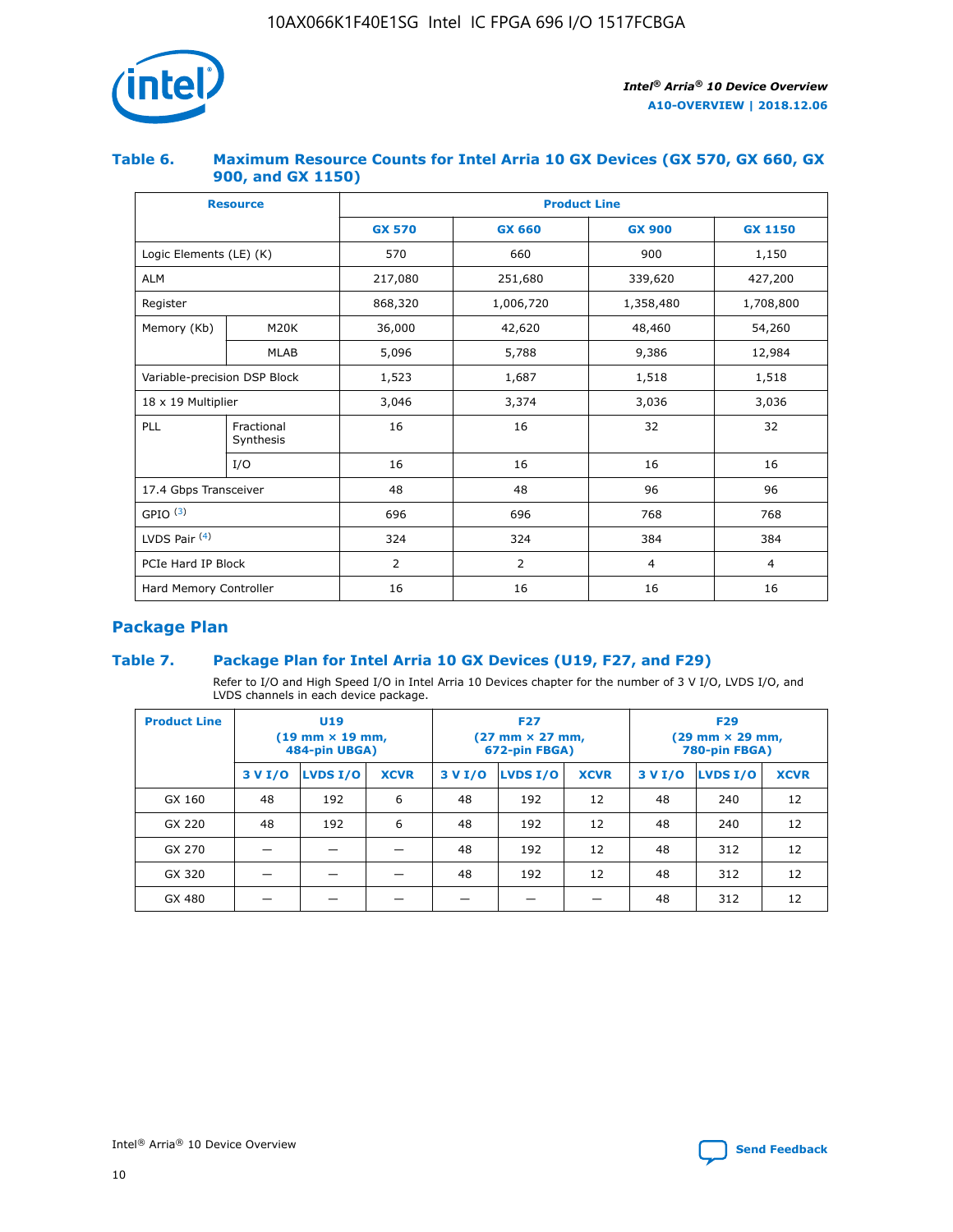

#### **Table 8. Package Plan for Intel Arria 10 GX Devices (F34, F35, NF40, and KF40)**

Refer to I/O and High Speed I/O in Intel Arria 10 Devices chapter for the number of 3 V I/O, LVDS I/O, and LVDS channels in each device package.

| <b>Product Line</b> | <b>F34</b><br>$(35 \text{ mm} \times 35 \text{ mm})$<br>1152-pin FBGA) |                    | <b>F35</b><br>$(35 \text{ mm} \times 35 \text{ mm})$<br><b>1152-pin FBGA)</b> |           | <b>KF40</b><br>$(40$ mm $\times$ 40 mm,<br>1517-pin FBGA) |             |           | <b>NF40</b><br>$(40$ mm $\times$ 40 mm,<br><b>1517-pin FBGA)</b> |             |            |                    |             |
|---------------------|------------------------------------------------------------------------|--------------------|-------------------------------------------------------------------------------|-----------|-----------------------------------------------------------|-------------|-----------|------------------------------------------------------------------|-------------|------------|--------------------|-------------|
|                     | 3V<br>I/O                                                              | <b>LVDS</b><br>I/O | <b>XCVR</b>                                                                   | 3V<br>I/O | <b>LVDS</b><br>I/O                                        | <b>XCVR</b> | 3V<br>I/O | <b>LVDS</b><br>I/O                                               | <b>XCVR</b> | 3 V<br>I/O | <b>LVDS</b><br>I/O | <b>XCVR</b> |
| GX 270              | 48                                                                     | 336                | 24                                                                            | 48        | 336                                                       | 24          |           |                                                                  |             |            |                    |             |
| GX 320              | 48                                                                     | 336                | 24                                                                            | 48        | 336                                                       | 24          |           |                                                                  |             |            |                    |             |
| GX 480              | 48                                                                     | 444                | 24                                                                            | 48        | 348                                                       | 36          |           |                                                                  |             |            |                    |             |
| GX 570              | 48                                                                     | 444                | 24                                                                            | 48        | 348                                                       | 36          | 96        | 600                                                              | 36          | 48         | 540                | 48          |
| GX 660              | 48                                                                     | 444                | 24                                                                            | 48        | 348                                                       | 36          | 96        | 600                                                              | 36          | 48         | 540                | 48          |
| GX 900              |                                                                        | 504                | 24                                                                            | -         |                                                           |             |           |                                                                  |             |            | 600                | 48          |
| GX 1150             |                                                                        | 504                | 24                                                                            |           |                                                           |             |           |                                                                  |             |            | 600                | 48          |

#### **Table 9. Package Plan for Intel Arria 10 GX Devices (RF40, NF45, SF45, and UF45)**

Refer to I/O and High Speed I/O in Intel Arria 10 Devices chapter for the number of 3 V I/O, LVDS I/O, and LVDS channels in each device package.

| <b>Product Line</b> | <b>RF40</b><br>$(40$ mm $\times$ 40 mm,<br>1517-pin FBGA) |                    | <b>NF45</b><br>$(45 \text{ mm} \times 45 \text{ mm})$<br><b>1932-pin FBGA)</b> |            |                    | <b>SF45</b><br>$(45 \text{ mm} \times 45 \text{ mm})$<br><b>1932-pin FBGA)</b> |            |                    | <b>UF45</b><br>$(45 \text{ mm} \times 45 \text{ mm})$<br><b>1932-pin FBGA)</b> |           |                    |             |
|---------------------|-----------------------------------------------------------|--------------------|--------------------------------------------------------------------------------|------------|--------------------|--------------------------------------------------------------------------------|------------|--------------------|--------------------------------------------------------------------------------|-----------|--------------------|-------------|
|                     | 3V<br>I/O                                                 | <b>LVDS</b><br>I/O | <b>XCVR</b>                                                                    | 3 V<br>I/O | <b>LVDS</b><br>I/O | <b>XCVR</b>                                                                    | 3 V<br>I/O | <b>LVDS</b><br>I/O | <b>XCVR</b>                                                                    | 3V<br>I/O | <b>LVDS</b><br>I/O | <b>XCVR</b> |
| GX 900              |                                                           | 342                | 66                                                                             | _          | 768                | 48                                                                             |            | 624                | 72                                                                             |           | 480                | 96          |
| GX 1150             |                                                           | 342                | 66                                                                             | _          | 768                | 48                                                                             |            | 624                | 72                                                                             |           | 480                | 96          |

#### **Related Information**

[I/O and High-Speed Differential I/O Interfaces in Intel Arria 10 Devices chapter, Intel](https://www.intel.com/content/www/us/en/programmable/documentation/sam1403482614086.html#sam1403482030321) [Arria 10 Device Handbook](https://www.intel.com/content/www/us/en/programmable/documentation/sam1403482614086.html#sam1403482030321)

Provides the number of 3 V and LVDS I/Os, and LVDS channels for each Intel Arria 10 device package.

## **Intel Arria 10 GT**

This section provides the available options, maximum resource counts, and package plan for the Intel Arria 10 GT devices.

The information in this section is correct at the time of publication. For the latest information and to get more details, refer to the Intel FPGA Product Selector.

#### **Related Information**

#### [Intel FPGA Product Selector](http://www.altera.com/products/selector/psg-selector.html)

Provides the latest information on Intel products.

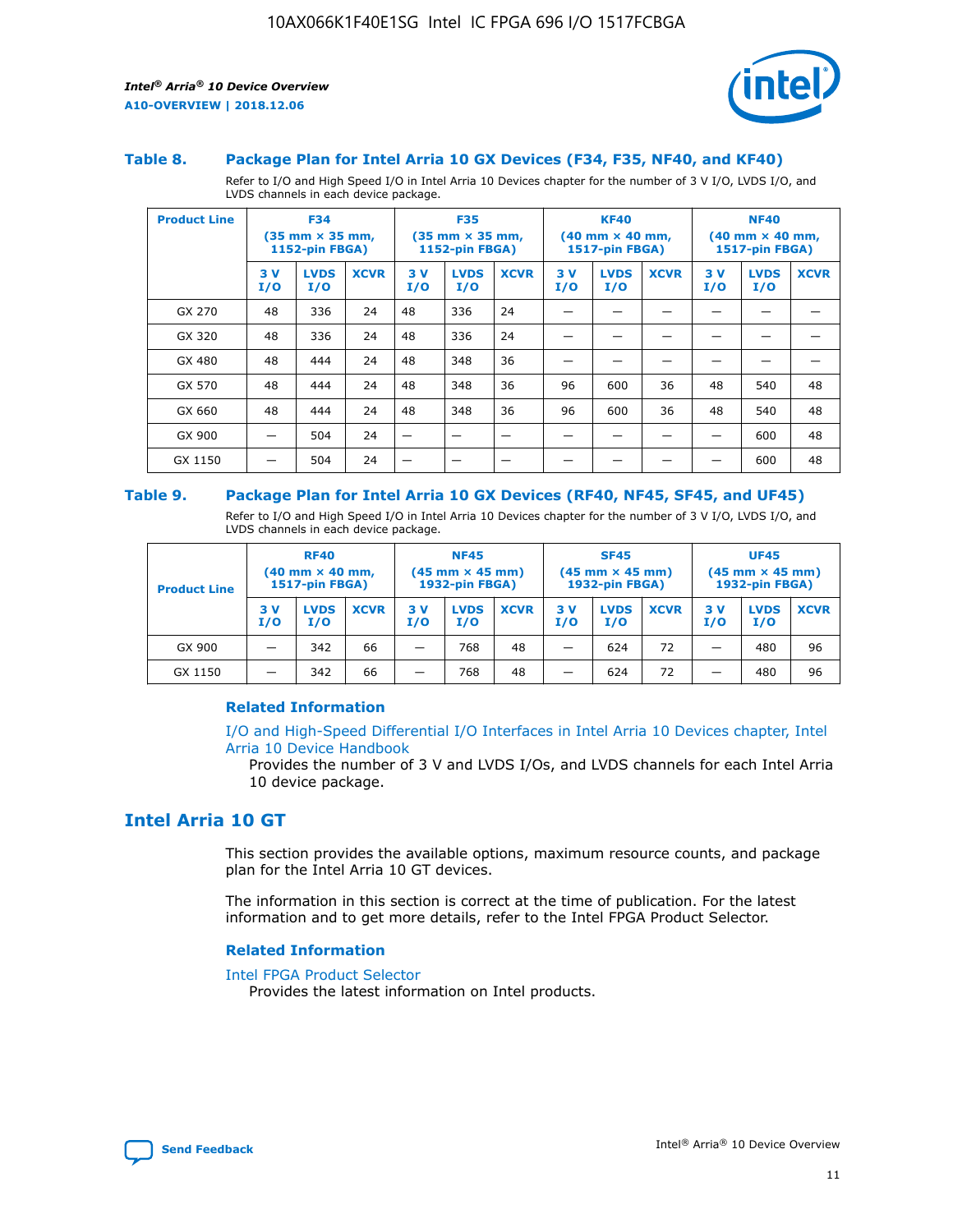

## **Available Options**

## **Figure 2. Sample Ordering Code and Available Options for Intel Arria 10 GT Devices**

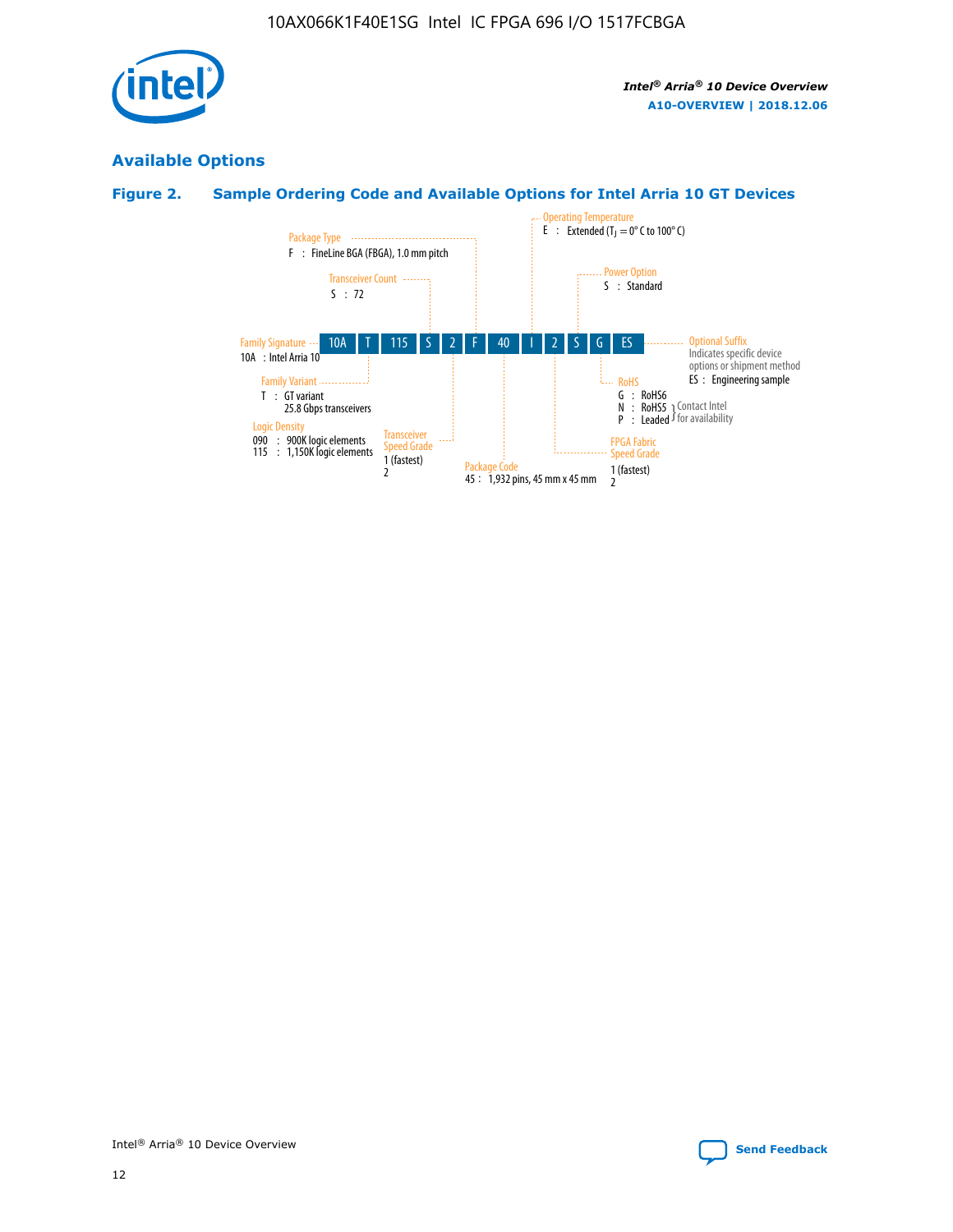

#### **Maximum Resources**

#### **Table 10. Maximum Resource Counts for Intel Arria 10 GT Devices**

| <b>Resource</b>              |                      |                | <b>Product Line</b> |  |
|------------------------------|----------------------|----------------|---------------------|--|
|                              |                      | <b>GT 900</b>  | <b>GT 1150</b>      |  |
| Logic Elements (LE) (K)      |                      | 900            | 1,150               |  |
| <b>ALM</b>                   |                      | 339,620        | 427,200             |  |
| Register                     |                      | 1,358,480      | 1,708,800           |  |
| Memory (Kb)                  | M <sub>20</sub> K    | 48,460         | 54,260              |  |
|                              | <b>MLAB</b>          | 9,386          | 12,984              |  |
| Variable-precision DSP Block |                      | 1,518          | 1,518               |  |
| 18 x 19 Multiplier           |                      | 3,036          | 3,036               |  |
| PLL                          | Fractional Synthesis | 32             | 32                  |  |
|                              | I/O                  | 16             | 16                  |  |
| Transceiver                  | 17.4 Gbps            | 72(5)          | 72(5)               |  |
|                              | 25.8 Gbps            | 6              | 6                   |  |
| GPIO <sup>(6)</sup>          |                      | 624            | 624                 |  |
| LVDS Pair $(7)$              |                      | 312            | 312                 |  |
| PCIe Hard IP Block           |                      | $\overline{4}$ | $\overline{4}$      |  |
| Hard Memory Controller       |                      | 16             | 16                  |  |

#### **Related Information**

#### [Intel Arria 10 GT Channel Usage](https://www.intel.com/content/www/us/en/programmable/documentation/nik1398707230472.html#nik1398707008178)

Configuring GT/GX channels in Intel Arria 10 GT devices.

#### **Package Plan**

#### **Table 11. Package Plan for Intel Arria 10 GT Devices**

Refer to I/O and High Speed I/O in Intel Arria 10 Devices chapter for the number of 3 V I/O, LVDS I/O, and LVDS channels in each device package.

| <b>Product Line</b> | <b>SF45</b><br>(45 mm × 45 mm, 1932-pin FBGA) |                 |             |  |  |  |
|---------------------|-----------------------------------------------|-----------------|-------------|--|--|--|
|                     | 3 V I/O                                       | <b>LVDS I/O</b> | <b>XCVR</b> |  |  |  |
| GT 900              |                                               | 624             | 72          |  |  |  |
| GT 1150             |                                               | 624             | 72          |  |  |  |

<sup>(7)</sup> Each LVDS I/O pair can be used as differential input or output.



 $(5)$  If all 6 GT channels are in use, 12 of the GX channels are not usable.

<sup>(6)</sup> The number of GPIOs does not include transceiver I/Os. In the Intel Quartus Prime software, the number of user I/Os includes transceiver I/Os.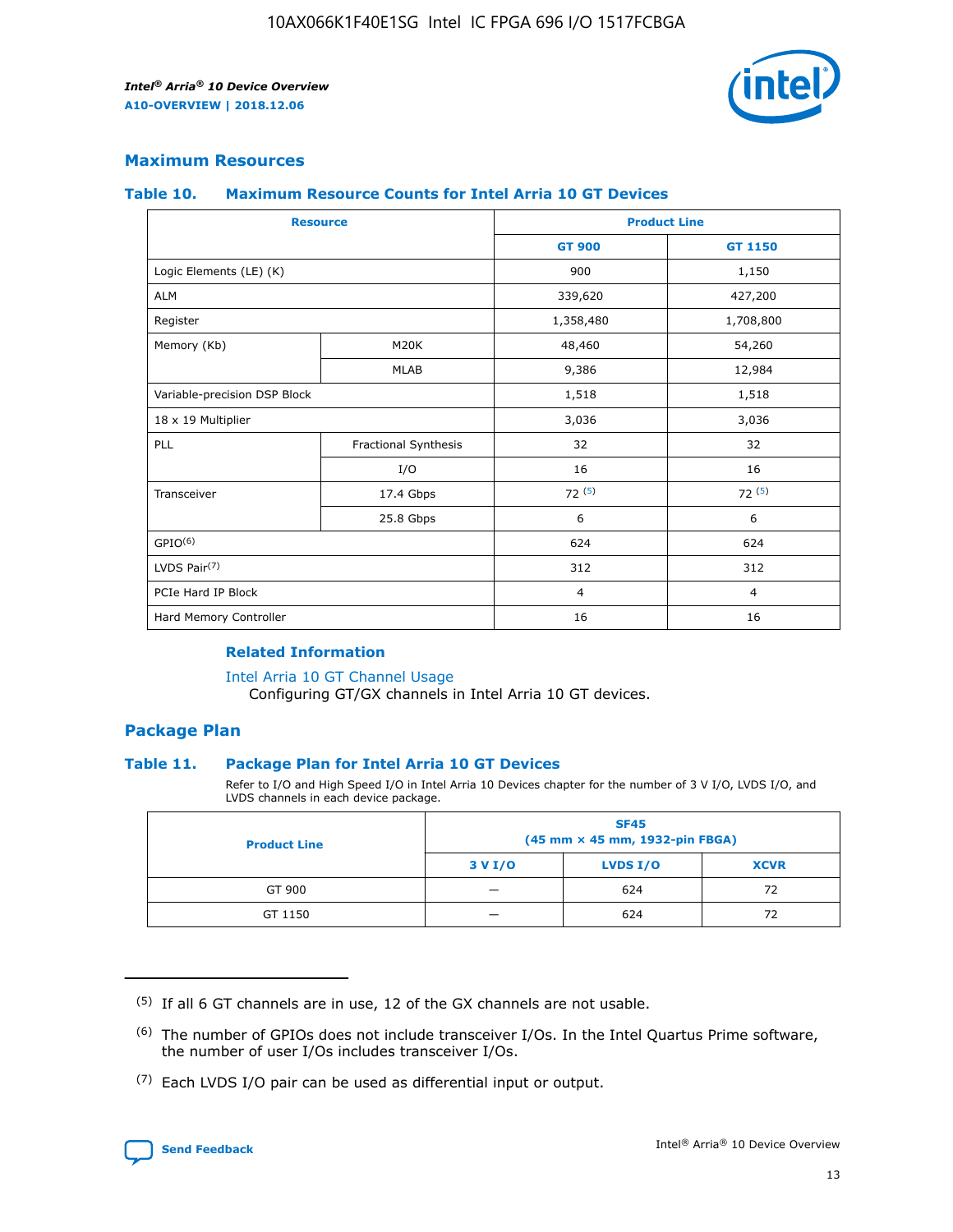

#### **Related Information**

[I/O and High-Speed Differential I/O Interfaces in Intel Arria 10 Devices chapter, Intel](https://www.intel.com/content/www/us/en/programmable/documentation/sam1403482614086.html#sam1403482030321) [Arria 10 Device Handbook](https://www.intel.com/content/www/us/en/programmable/documentation/sam1403482614086.html#sam1403482030321)

Provides the number of 3 V and LVDS I/Os, and LVDS channels for each Intel Arria 10 device package.

## **Intel Arria 10 SX**

This section provides the available options, maximum resource counts, and package plan for the Intel Arria 10 SX devices.

The information in this section is correct at the time of publication. For the latest information and to get more details, refer to the Intel FPGA Product Selector.

#### **Related Information**

[Intel FPGA Product Selector](http://www.altera.com/products/selector/psg-selector.html) Provides the latest information on Intel products.

#### **Available Options**

#### **Figure 3. Sample Ordering Code and Available Options for Intel Arria 10 SX Devices**



#### **Related Information**

[Transceiver Performance for Intel Arria 10 GX/SX Devices](https://www.intel.com/content/www/us/en/programmable/documentation/mcn1413182292568.html#mcn1413213965502) Provides more information about the transceiver speed grade.

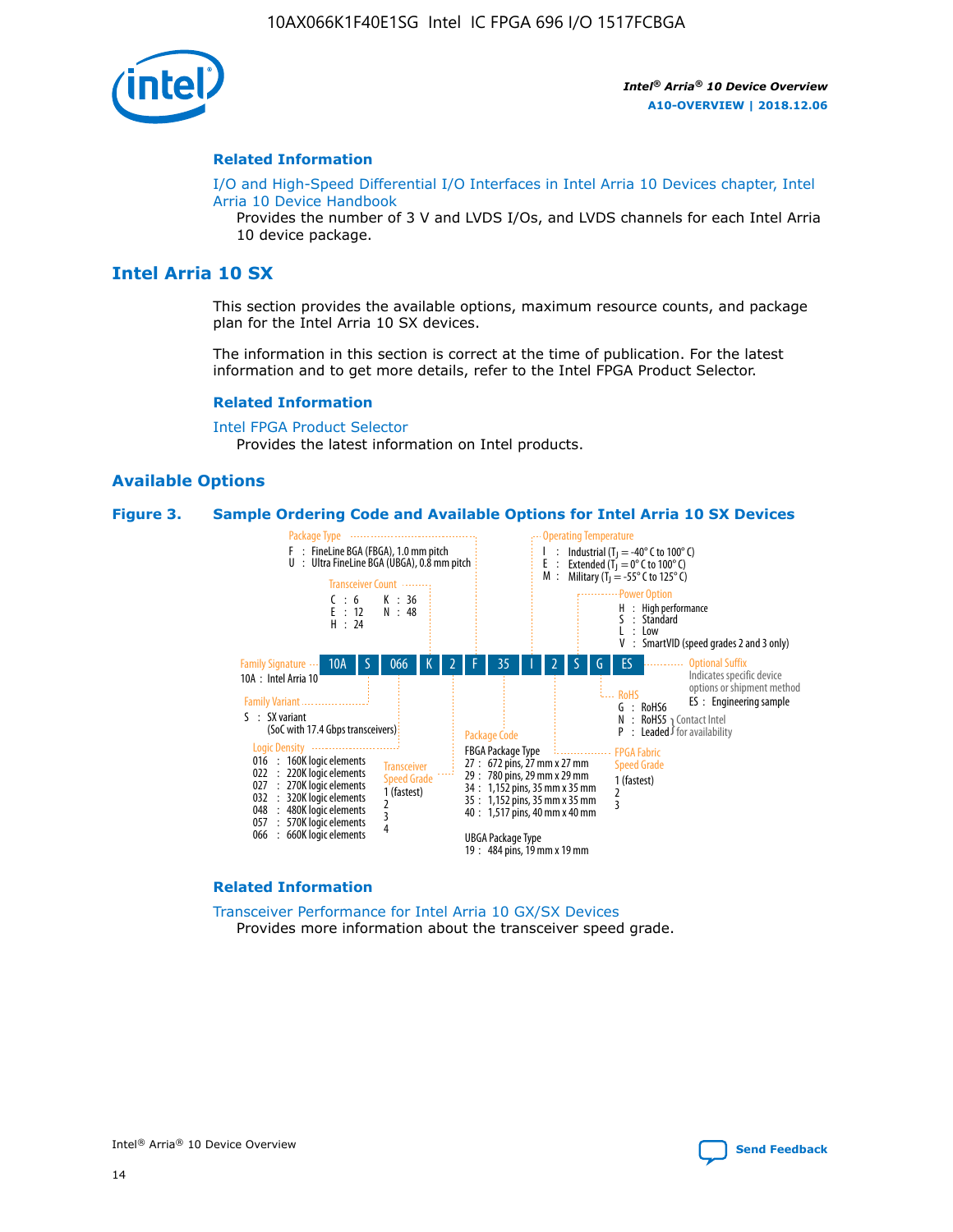

#### **Maximum Resources**

#### **Table 12. Maximum Resource Counts for Intel Arria 10 SX Devices**

| <b>Resource</b>                   |                         | <b>Product Line</b> |               |                |                |                |                |                |  |  |  |
|-----------------------------------|-------------------------|---------------------|---------------|----------------|----------------|----------------|----------------|----------------|--|--|--|
|                                   |                         | <b>SX 160</b>       | <b>SX 220</b> | <b>SX 270</b>  | <b>SX 320</b>  | <b>SX 480</b>  | <b>SX 570</b>  | <b>SX 660</b>  |  |  |  |
| Logic Elements (LE) (K)           |                         | 160                 | 220           | 270            | 320            | 480            | 570            | 660            |  |  |  |
| <b>ALM</b>                        |                         | 61,510              | 80,330        | 101,620        | 119,900        | 183,590        | 217,080        | 251,680        |  |  |  |
| Register                          |                         | 246,040             | 321,320       | 406,480        | 479,600        | 734,360        | 868,320        | 1,006,720      |  |  |  |
| Memory (Kb)                       | M <sub>20</sub> K       | 8,800               | 11,740        | 15,000         | 17,820         | 28,620         | 36,000         | 42,620         |  |  |  |
|                                   | <b>MLAB</b>             | 1,050               | 1,690         | 2,452          | 2,727          | 4,164          | 5,096          | 5,788          |  |  |  |
| Variable-precision DSP Block      |                         | 156                 | 192           | 830            | 985            | 1,368          | 1,523          | 1,687          |  |  |  |
| 18 x 19 Multiplier                |                         | 312                 | 384           | 1,660          | 1,970          | 2,736          | 3,046          | 3,374          |  |  |  |
| PLL                               | Fractional<br>Synthesis | 6                   | 6             | 8              | 8              | 12             | 16             | 16             |  |  |  |
|                                   | I/O                     | 6                   | 6             | 8              | 8              | 12             | 16             | 16             |  |  |  |
| 17.4 Gbps Transceiver             |                         | 12                  | 12            | 24             | 24             | 36             | 48             | 48             |  |  |  |
| GPIO <sup>(8)</sup>               |                         | 288                 | 288           | 384            | 384            | 492            | 696            | 696            |  |  |  |
| LVDS Pair $(9)$                   |                         | 120                 | 120           | 168            | 168            | 174            | 324            | 324            |  |  |  |
| PCIe Hard IP Block                |                         | $\mathbf{1}$        | $\mathbf{1}$  | $\overline{2}$ | $\overline{2}$ | $\overline{2}$ | $\overline{2}$ | $\overline{2}$ |  |  |  |
| Hard Memory Controller            |                         | 6                   | 6             | 8              | 8              | 12             | 16             | 16             |  |  |  |
| ARM Cortex-A9 MPCore<br>Processor |                         | Yes                 | Yes           | Yes            | Yes            | Yes            | Yes            | <b>Yes</b>     |  |  |  |

#### **Package Plan**

#### **Table 13. Package Plan for Intel Arria 10 SX Devices (U19, F27, F29, and F34)**

Refer to I/O and High Speed I/O in Intel Arria 10 Devices chapter for the number of 3 V I/O, LVDS I/O, and LVDS channels in each device package.

| <b>Product Line</b> | <b>U19</b><br>$(19 \text{ mm} \times 19 \text{ mm})$<br>484-pin UBGA) |                    | <b>F27</b><br>$(27 \text{ mm} \times 27 \text{ mm})$<br>672-pin FBGA) |           | <b>F29</b><br>$(29$ mm $\times$ 29 mm,<br>780-pin FBGA) |             |            | <b>F34</b><br>$(35 \text{ mm} \times 35 \text{ mm})$<br>1152-pin FBGA) |             |           |                    |             |
|---------------------|-----------------------------------------------------------------------|--------------------|-----------------------------------------------------------------------|-----------|---------------------------------------------------------|-------------|------------|------------------------------------------------------------------------|-------------|-----------|--------------------|-------------|
|                     | 3V<br>I/O                                                             | <b>LVDS</b><br>I/O | <b>XCVR</b>                                                           | 3V<br>I/O | <b>LVDS</b><br>I/O                                      | <b>XCVR</b> | 3 V<br>I/O | <b>LVDS</b><br>I/O                                                     | <b>XCVR</b> | 3V<br>I/O | <b>LVDS</b><br>I/O | <b>XCVR</b> |
| SX 160              | 48                                                                    | 144                | 6                                                                     | 48        | 192                                                     | 12          | 48         | 240                                                                    | 12          | –         |                    |             |
| SX 220              | 48                                                                    | 144                | 6                                                                     | 48        | 192                                                     | 12          | 48         | 240                                                                    | 12          |           |                    |             |
| SX 270              |                                                                       |                    |                                                                       | 48        | 192                                                     | 12          | 48         | 312                                                                    | 12          | 48        | 336                | 24          |
| SX 320              |                                                                       |                    |                                                                       | 48        | 192                                                     | 12          | 48         | 312                                                                    | 12          | 48        | 336                | 24          |
|                     | continued                                                             |                    |                                                                       |           |                                                         |             |            |                                                                        |             |           |                    |             |

 $(8)$  The number of GPIOs does not include transceiver I/Os. In the Intel Quartus Prime software, the number of user I/Os includes transceiver I/Os.

 $(9)$  Each LVDS I/O pair can be used as differential input or output.

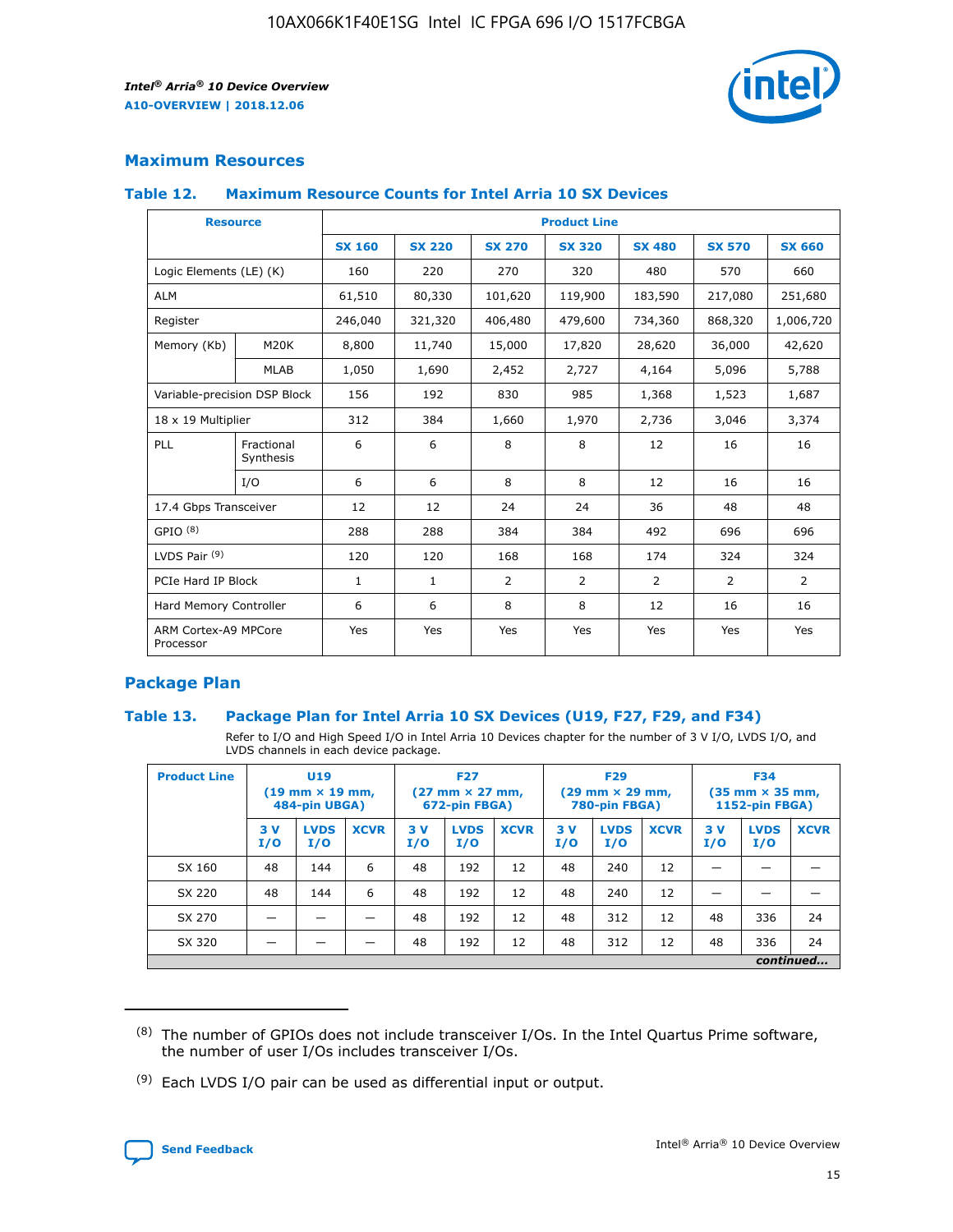

| <b>Product Line</b> | U <sub>19</sub><br>$(19 \text{ mm} \times 19 \text{ mm})$<br>484-pin UBGA) |                    | <b>F27</b><br>$(27 \text{ mm} \times 27 \text{ mm})$<br>672-pin FBGA) |           | <b>F29</b><br>$(29 \text{ mm} \times 29 \text{ mm})$<br>780-pin FBGA) |             |           | <b>F34</b><br>$(35$ mm $\times$ 35 mm,<br><b>1152-pin FBGA)</b> |             |           |                    |             |
|---------------------|----------------------------------------------------------------------------|--------------------|-----------------------------------------------------------------------|-----------|-----------------------------------------------------------------------|-------------|-----------|-----------------------------------------------------------------|-------------|-----------|--------------------|-------------|
|                     | 3V<br>I/O                                                                  | <b>LVDS</b><br>I/O | <b>XCVR</b>                                                           | 3V<br>I/O | <b>LVDS</b><br>I/O                                                    | <b>XCVR</b> | 3V<br>I/O | <b>LVDS</b><br>I/O                                              | <b>XCVR</b> | 3V<br>I/O | <b>LVDS</b><br>I/O | <b>XCVR</b> |
| SX 480              |                                                                            |                    |                                                                       |           |                                                                       |             | 48        | 312                                                             | 12          | 48        | 444                | 24          |
| SX 570              |                                                                            |                    |                                                                       |           |                                                                       |             |           |                                                                 |             | 48        | 444                | 24          |
| SX 660              |                                                                            |                    |                                                                       |           |                                                                       |             |           |                                                                 |             | 48        | 444                | 24          |

#### **Table 14. Package Plan for Intel Arria 10 SX Devices (F35, KF40, and NF40)**

Refer to I/O and High Speed I/O in Intel Arria 10 Devices chapter for the number of 3 V I/O, LVDS I/O, and LVDS channels in each device package.

| <b>Product Line</b> | <b>F35</b><br>$(35 \text{ mm} \times 35 \text{ mm})$<br><b>1152-pin FBGA)</b> |          |             |                                           | <b>KF40</b><br>(40 mm × 40 mm,<br>1517-pin FBGA) |    | <b>NF40</b><br>$(40 \text{ mm} \times 40 \text{ mm})$<br>1517-pin FBGA) |          |             |  |
|---------------------|-------------------------------------------------------------------------------|----------|-------------|-------------------------------------------|--------------------------------------------------|----|-------------------------------------------------------------------------|----------|-------------|--|
|                     | 3 V I/O                                                                       | LVDS I/O | <b>XCVR</b> | <b>LVDS I/O</b><br><b>XCVR</b><br>3 V I/O |                                                  |    | 3 V I/O                                                                 | LVDS I/O | <b>XCVR</b> |  |
| SX 270              | 48                                                                            | 336      | 24          |                                           |                                                  |    |                                                                         |          |             |  |
| SX 320              | 48                                                                            | 336      | 24          |                                           |                                                  |    |                                                                         |          |             |  |
| SX 480              | 48                                                                            | 348      | 36          |                                           |                                                  |    |                                                                         |          |             |  |
| SX 570              | 48                                                                            | 348      | 36          | 96                                        | 600                                              | 36 | 48                                                                      | 540      | 48          |  |
| SX 660              | 48                                                                            | 348      | 36          | 96                                        | 600                                              | 36 | 48                                                                      | 540      | 48          |  |

#### **Related Information**

[I/O and High-Speed Differential I/O Interfaces in Intel Arria 10 Devices chapter, Intel](https://www.intel.com/content/www/us/en/programmable/documentation/sam1403482614086.html#sam1403482030321) [Arria 10 Device Handbook](https://www.intel.com/content/www/us/en/programmable/documentation/sam1403482614086.html#sam1403482030321)

Provides the number of 3 V and LVDS I/Os, and LVDS channels for each Intel Arria 10 device package.

Intel<sup>®</sup> Arria<sup>®</sup> 10 Device Overview **[Send Feedback](mailto:FPGAtechdocfeedback@intel.com?subject=Feedback%20on%20Intel%20Arria%2010%20Device%20Overview%20(A10-OVERVIEW%202018.12.06)&body=We%20appreciate%20your%20feedback.%20In%20your%20comments,%20also%20specify%20the%20page%20number%20or%20paragraph.%20Thank%20you.)** Send Feedback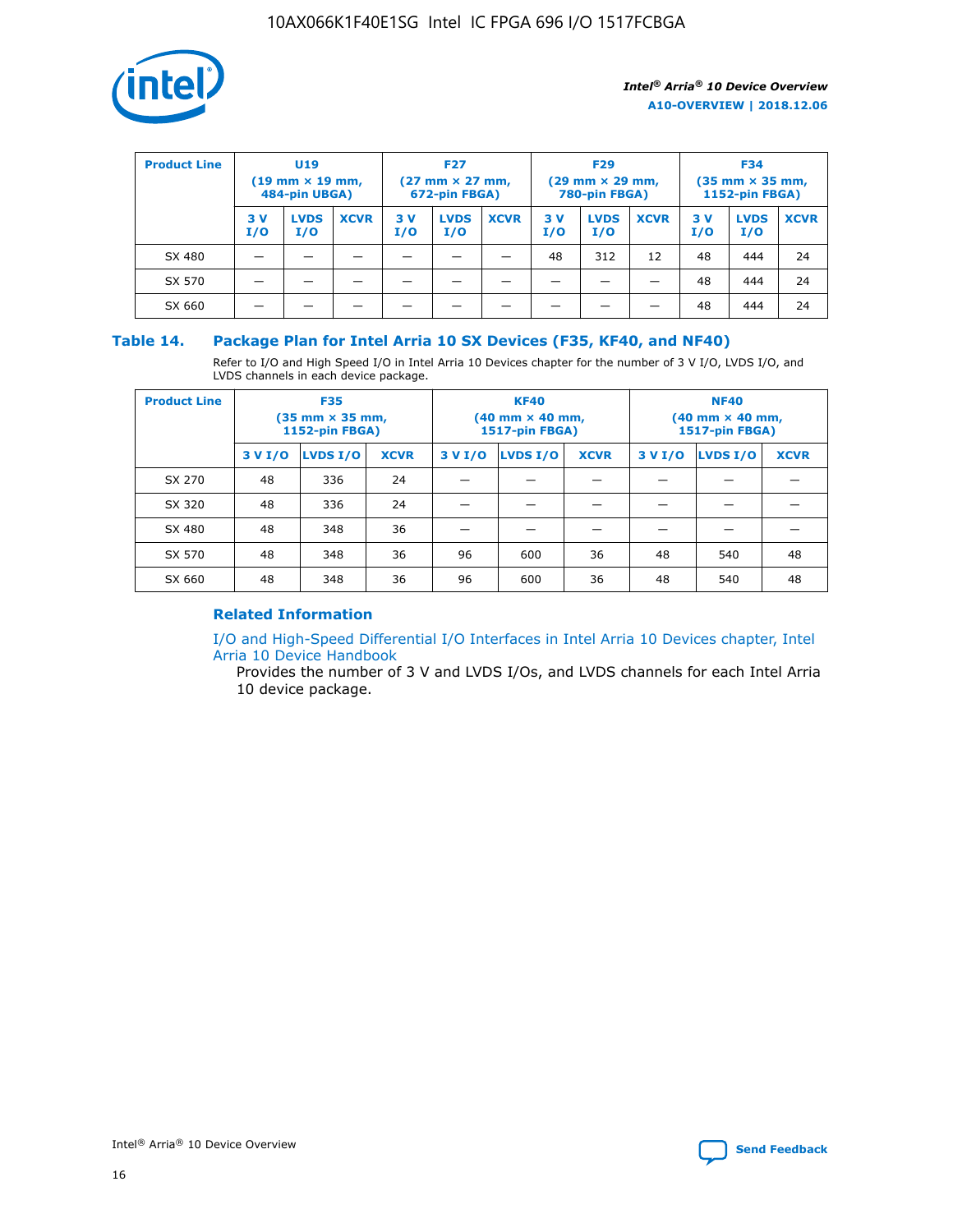

## **I/O Vertical Migration for Intel Arria 10 Devices**

#### **Figure 4. Migration Capability Across Intel Arria 10 Product Lines**

- The arrows indicate the migration paths. The devices included in each vertical migration path are shaded. Devices with fewer resources in the same path have lighter shades.
- To achieve the full I/O migration across product lines in the same migration path, restrict I/Os and transceivers usage to match the product line with the lowest I/O and transceiver counts.
- An LVDS I/O bank in the source device may be mapped to a 3 V I/O bank in the target device. To use memory interface clock frequency higher than 533 MHz, assign external memory interface pins only to banks that are LVDS I/O in both devices.
- There may be nominal 0.15 mm package height difference between some product lines in the same package type.
	- **Variant Product Line Package U19 F27 F29 F34 F35 KF40 NF40 RF40 NF45 SF45 UF45** Intel® Arria® 10 GX GX 160 GX 220 GX 270 GX 320 GX 480 GX 570 GX 660 GX 900 GX 1150 Intel Arria 10 GT GT 900 GT 1150 Intel Arria 10 SX SX 160 SX 220 SX 270 SX 320 SX 480 SX 570 SX 660
- Some migration paths are not shown in the Intel Quartus Prime software **Pin Migration View**.

*Note:* To verify the pin migration compatibility, use the **Pin Migration View** window in the Intel Quartus Prime software Pin Planner.

## **Adaptive Logic Module**

Intel Arria 10 devices use a 20 nm ALM as the basic building block of the logic fabric.

The ALM architecture is the same as the previous generation FPGAs, allowing for efficient implementation of logic functions and easy conversion of IP between the device generations.

The ALM, as shown in following figure, uses an 8-input fracturable look-up table (LUT) with four dedicated registers to help improve timing closure in register-rich designs and achieve an even higher design packing capability than the traditional two-register per LUT architecture.

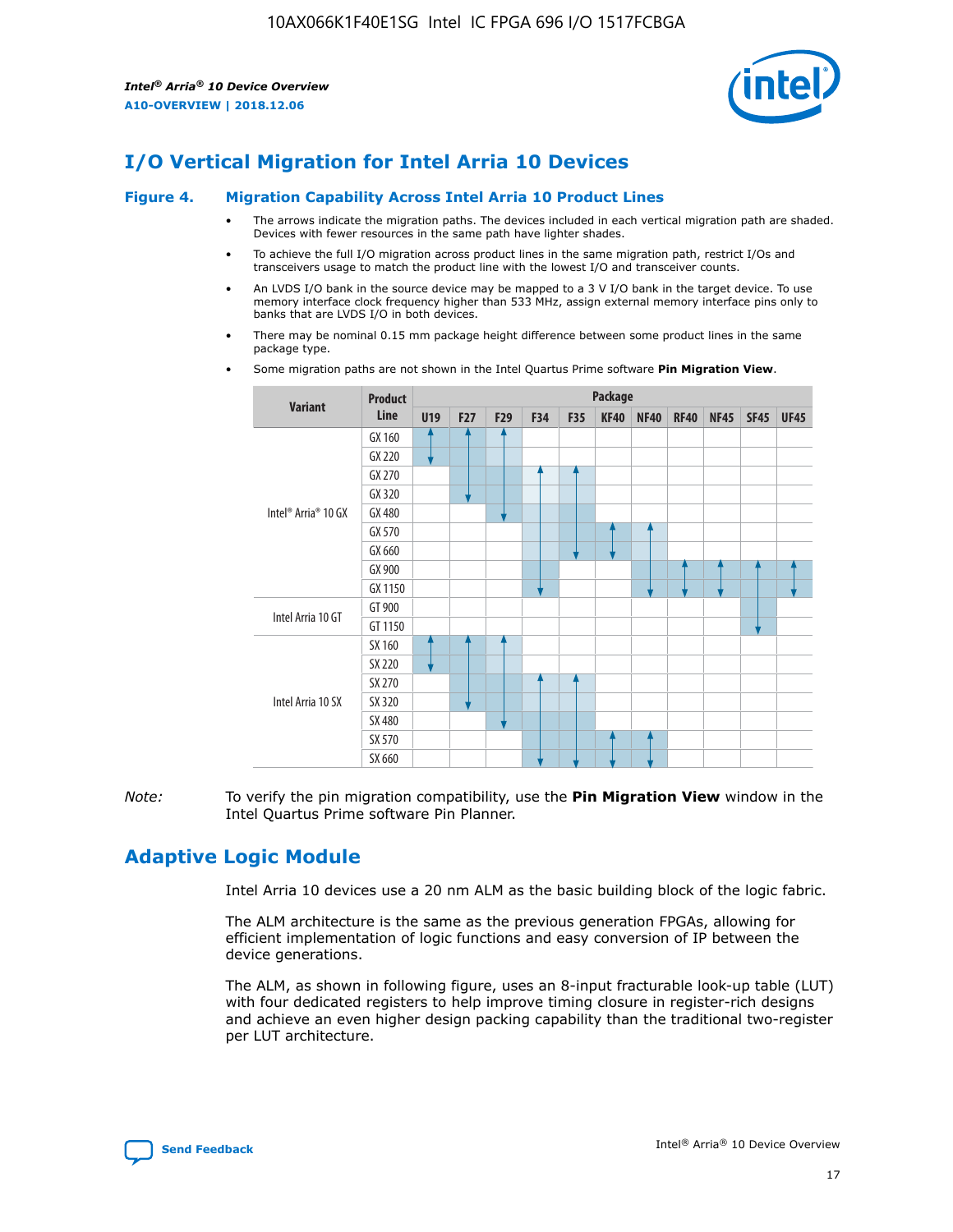

**Figure 5. ALM for Intel Arria 10 Devices**



The Intel Quartus Prime software optimizes your design according to the ALM logic structure and automatically maps legacy designs into the Intel Arria 10 ALM architecture.

## **Variable-Precision DSP Block**

The Intel Arria 10 variable precision DSP blocks support fixed-point arithmetic and floating-point arithmetic.

Features for fixed-point arithmetic:

- High-performance, power-optimized, and fully registered multiplication operations
- 18-bit and 27-bit word lengths
- Two 18 x 19 multipliers or one 27 x 27 multiplier per DSP block
- Built-in addition, subtraction, and 64-bit double accumulation register to combine multiplication results
- Cascading 19-bit or 27-bit when pre-adder is disabled and cascading 18-bit when pre-adder is used to form the tap-delay line for filtering applications
- Cascading 64-bit output bus to propagate output results from one block to the next block without external logic support
- Hard pre-adder supported in 19-bit and 27-bit modes for symmetric filters
- Internal coefficient register bank in both 18-bit and 27-bit modes for filter implementation
- 18-bit and 27-bit systolic finite impulse response (FIR) filters with distributed output adder
- Biased rounding support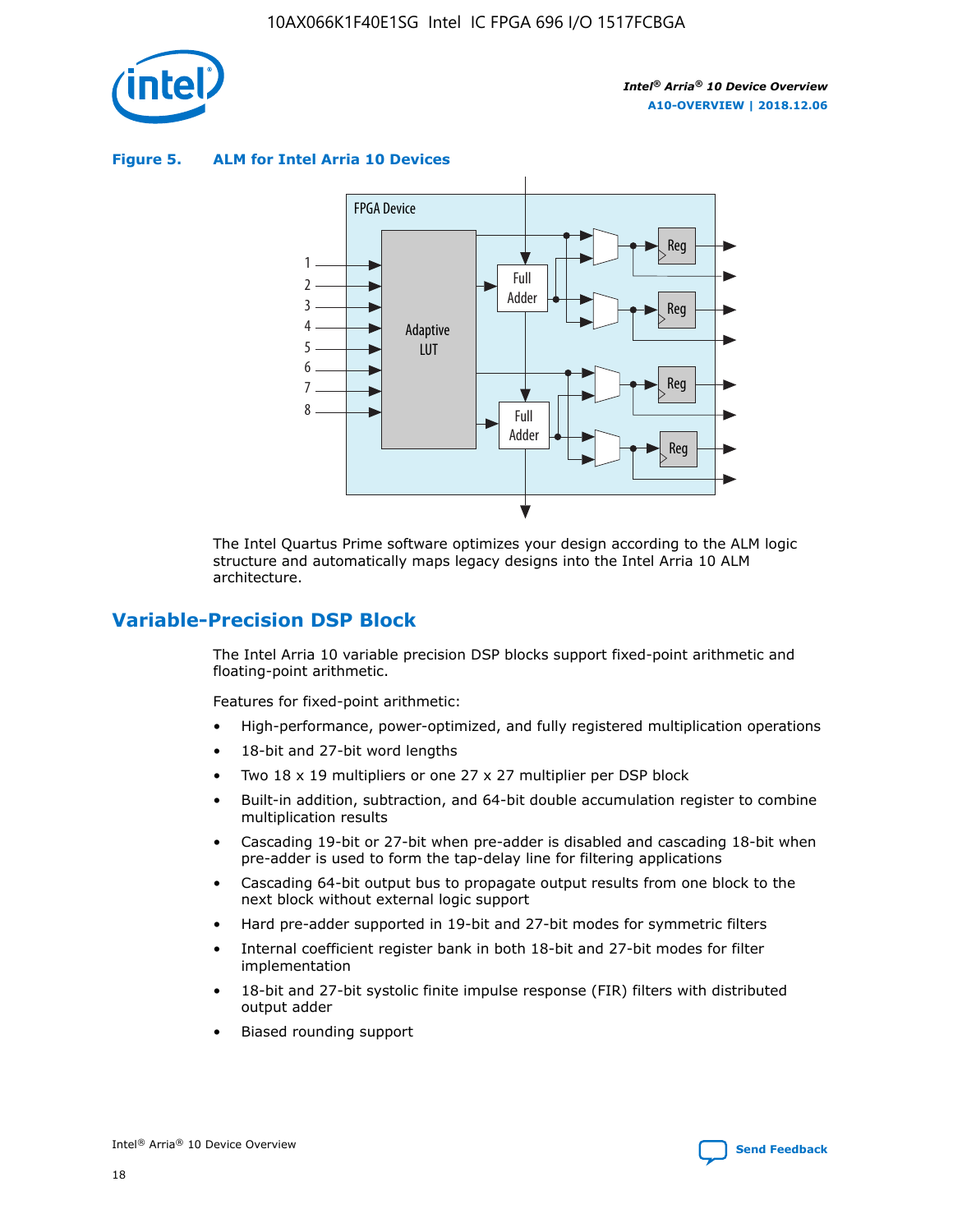

Features for floating-point arithmetic:

- A completely hardened architecture that supports multiplication, addition, subtraction, multiply-add, and multiply-subtract
- Multiplication with accumulation capability and a dynamic accumulator reset control
- Multiplication with cascade summation capability
- Multiplication with cascade subtraction capability
- Complex multiplication
- Direct vector dot product
- Systolic FIR filter

#### **Table 15. Variable-Precision DSP Block Configurations for Intel Arria 10 Devices**

| <b>Usage Example</b>                                       | <b>Multiplier Size (Bit)</b>    | <b>DSP Block Resources</b> |
|------------------------------------------------------------|---------------------------------|----------------------------|
| Medium precision fixed point                               | Two 18 x 19                     |                            |
| High precision fixed or Single precision<br>floating point | One 27 x 27                     |                            |
| Fixed point FFTs                                           | One 19 x 36 with external adder |                            |
| Very high precision fixed point                            | One 36 x 36 with external adder |                            |
| Double precision floating point                            | One 54 x 54 with external adder | 4                          |

#### **Table 16. Resources for Fixed-Point Arithmetic in Intel Arria 10 Devices**

The table lists the variable-precision DSP resources by bit precision for each Intel Arria 10 device.

| <b>Variant</b>  | <b>Product Line</b> | <b>Variable-</b><br>precision<br><b>DSP Block</b> | <b>Independent Input and Output</b><br><b>Multiplications Operator</b> |                                     | 18 x 19<br><b>Multiplier</b><br><b>Adder Sum</b> | $18 \times 18$<br><b>Multiplier</b><br><b>Adder</b> |
|-----------------|---------------------|---------------------------------------------------|------------------------------------------------------------------------|-------------------------------------|--------------------------------------------------|-----------------------------------------------------|
|                 |                     |                                                   | 18 x 19<br><b>Multiplier</b>                                           | $27 \times 27$<br><b>Multiplier</b> | <b>Mode</b>                                      | <b>Summed with</b><br>36 bit Input                  |
| AIntel Arria 10 | GX 160              | 156                                               | 312                                                                    | 156                                 | 156                                              | 156                                                 |
| GX              | GX 220              | 192                                               | 384                                                                    | 192                                 | 192                                              | 192                                                 |
|                 | GX 270              | 830                                               | 1,660                                                                  | 830                                 | 830                                              | 830                                                 |
|                 | GX 320              | 984                                               | 1,968                                                                  | 984                                 | 984                                              | 984                                                 |
|                 | GX 480              | 1,368                                             | 2,736                                                                  | 1,368                               | 1,368                                            | 1,368                                               |
|                 | GX 570              | 1,523                                             | 3,046                                                                  | 1,523                               | 1,523                                            | 1,523                                               |
|                 | GX 660              | 1,687                                             | 3,374                                                                  | 1,687                               | 1,687                                            | 1,687                                               |
|                 | GX 900              | 1,518                                             | 3,036                                                                  | 1,518                               | 1,518                                            | 1,518                                               |
|                 | GX 1150             | 1,518                                             | 3,036                                                                  | 1,518                               | 1,518                                            | 1,518                                               |
| Intel Arria 10  | GT 900              | 1,518                                             | 3,036                                                                  | 1,518                               | 1,518                                            | 1,518                                               |
| GT              | GT 1150             | 1,518                                             | 3,036                                                                  | 1,518                               | 1,518                                            | 1,518                                               |
| Intel Arria 10  | SX 160              | 156                                               | 312                                                                    | 156                                 | 156                                              | 156                                                 |
| <b>SX</b>       | SX 220              | 192                                               | 384                                                                    | 192                                 | 192                                              | 192                                                 |
|                 | SX 270              | 830                                               | 1,660                                                                  | 830                                 | 830                                              | 830                                                 |
|                 |                     |                                                   |                                                                        |                                     |                                                  | continued                                           |

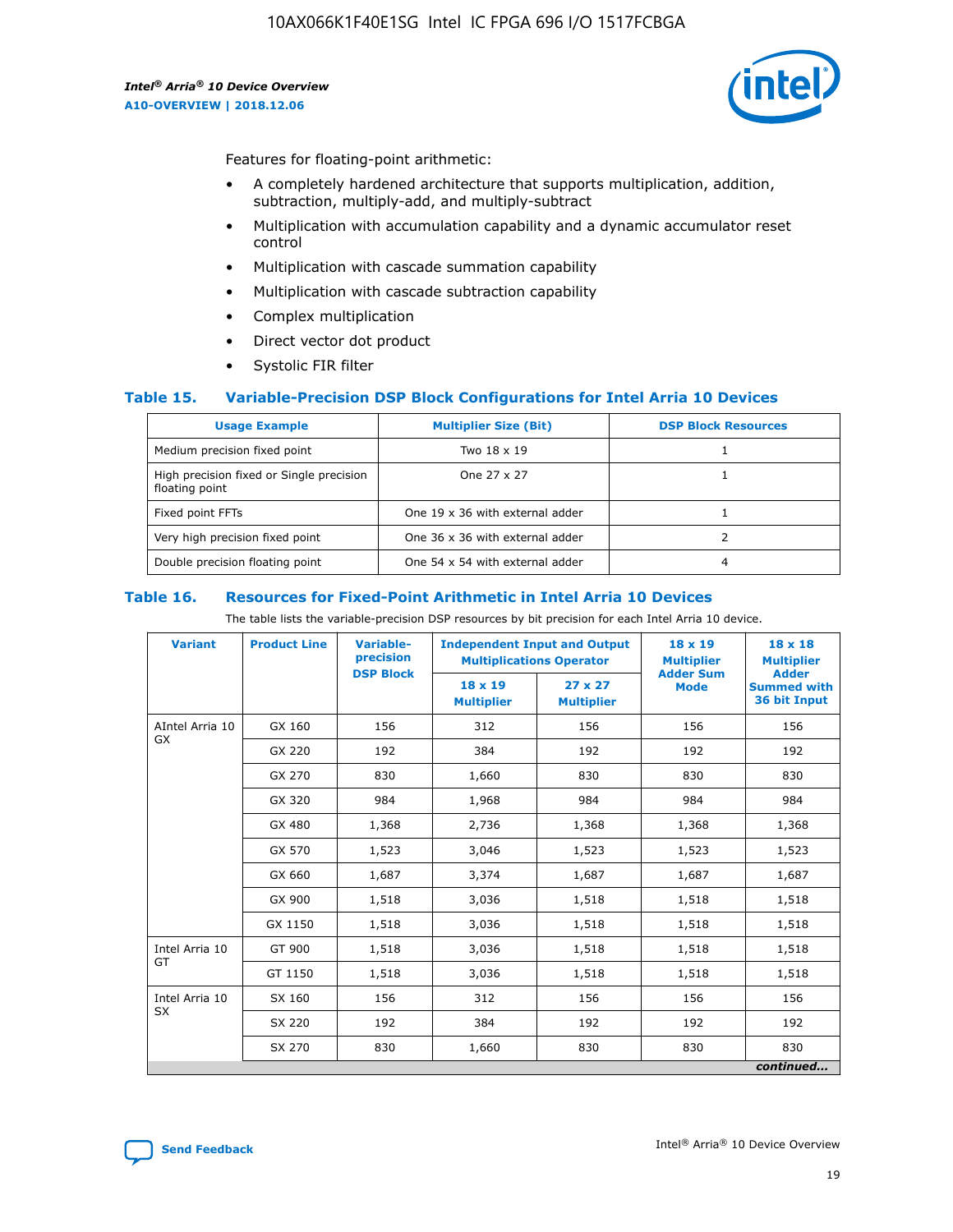

| <b>Variant</b> | <b>Product Line</b> | Variable-<br>precision | <b>Independent Input and Output</b><br><b>Multiplications Operator</b> |                                     | $18 \times 19$<br><b>Multiplier</b> | $18 \times 18$<br><b>Multiplier</b><br><b>Adder</b> |  |
|----------------|---------------------|------------------------|------------------------------------------------------------------------|-------------------------------------|-------------------------------------|-----------------------------------------------------|--|
|                |                     | <b>DSP Block</b>       | $18 \times 19$<br><b>Multiplier</b>                                    | $27 \times 27$<br><b>Multiplier</b> | <b>Adder Sum</b><br><b>Mode</b>     | <b>Summed with</b><br>36 bit Input                  |  |
|                | SX 320              | 984                    | 1,968                                                                  | 984                                 | 984                                 | 984                                                 |  |
|                | SX 480              | 1,368                  | 2,736                                                                  | 1,368                               | 1,368                               | 1,368                                               |  |
|                | SX 570              | 1,523                  | 3,046                                                                  | 1,523                               | 1,523                               | 1,523                                               |  |
|                | SX 660              | 1,687                  | 3,374                                                                  | 1,687                               | 1,687                               | 1,687                                               |  |

## **Table 17. Resources for Floating-Point Arithmetic in Intel Arria 10 Devices**

The table lists the variable-precision DSP resources by bit precision for each Intel Arria 10 device.

| <b>Variant</b>              | <b>Product Line</b> | <b>Variable-</b><br>precision<br><b>DSP Block</b> | <b>Single</b><br><b>Precision</b><br><b>Floating-Point</b><br><b>Multiplication</b><br><b>Mode</b> | <b>Single-Precision</b><br><b>Floating-Point</b><br><b>Adder Mode</b> | Single-<br><b>Precision</b><br><b>Floating-Point</b><br><b>Multiply</b><br><b>Accumulate</b><br><b>Mode</b> | <b>Peak</b><br><b>Giga Floating-</b><br><b>Point</b><br><b>Operations</b><br>per Second<br>(GFLOPs) |
|-----------------------------|---------------------|---------------------------------------------------|----------------------------------------------------------------------------------------------------|-----------------------------------------------------------------------|-------------------------------------------------------------------------------------------------------------|-----------------------------------------------------------------------------------------------------|
| Intel Arria 10<br>GX        | GX 160              | 156                                               | 156                                                                                                | 156                                                                   | 156                                                                                                         | 140                                                                                                 |
|                             | GX 220              | 192                                               | 192                                                                                                | 192                                                                   | 192                                                                                                         | 173                                                                                                 |
|                             | GX 270              | 830                                               | 830                                                                                                | 830                                                                   | 830                                                                                                         | 747                                                                                                 |
|                             | GX 320              | 984                                               | 984                                                                                                | 984                                                                   | 984                                                                                                         | 886                                                                                                 |
|                             | GX 480              | 1,369                                             | 1,368                                                                                              | 1,368                                                                 | 1,368                                                                                                       | 1,231                                                                                               |
|                             | GX 570              | 1,523                                             | 1,523                                                                                              | 1,523                                                                 | 1,523                                                                                                       | 1,371                                                                                               |
|                             | GX 660              | 1,687                                             | 1,687                                                                                              | 1,687                                                                 | 1,687                                                                                                       | 1,518                                                                                               |
|                             | GX 900              | 1,518                                             | 1,518                                                                                              | 1,518                                                                 | 1,518                                                                                                       | 1,366                                                                                               |
|                             | GX 1150             | 1,518                                             | 1,518                                                                                              | 1,518                                                                 | 1,518                                                                                                       | 1,366                                                                                               |
| Intel Arria 10              | GT 900              | 1,518                                             | 1,518                                                                                              | 1,518                                                                 | 1,518                                                                                                       | 1,366                                                                                               |
| GT                          | GT 1150             | 1,518                                             | 1,518                                                                                              | 1,518                                                                 | 1,518                                                                                                       | 1,366                                                                                               |
| Intel Arria 10<br><b>SX</b> | SX 160              | 156                                               | 156                                                                                                | 156                                                                   | 156                                                                                                         | 140                                                                                                 |
|                             | SX 220              | 192                                               | 192                                                                                                | 192                                                                   | 192                                                                                                         | 173                                                                                                 |
|                             | SX 270              | 830                                               | 830                                                                                                | 830                                                                   | 830                                                                                                         | 747                                                                                                 |
|                             | SX 320              | 984                                               | 984                                                                                                | 984                                                                   | 984                                                                                                         | 886                                                                                                 |
|                             | SX 480              | 1,369                                             | 1,368                                                                                              | 1,368                                                                 | 1,368                                                                                                       | 1,231                                                                                               |
|                             | SX 570              | 1,523                                             | 1,523                                                                                              | 1,523                                                                 | 1,523                                                                                                       | 1,371                                                                                               |
|                             | SX 660              | 1,687                                             | 1,687                                                                                              | 1,687                                                                 | 1,687                                                                                                       | 1,518                                                                                               |

## **Embedded Memory Blocks**

The embedded memory blocks in the devices are flexible and designed to provide an optimal amount of small- and large-sized memory arrays to fit your design requirements.

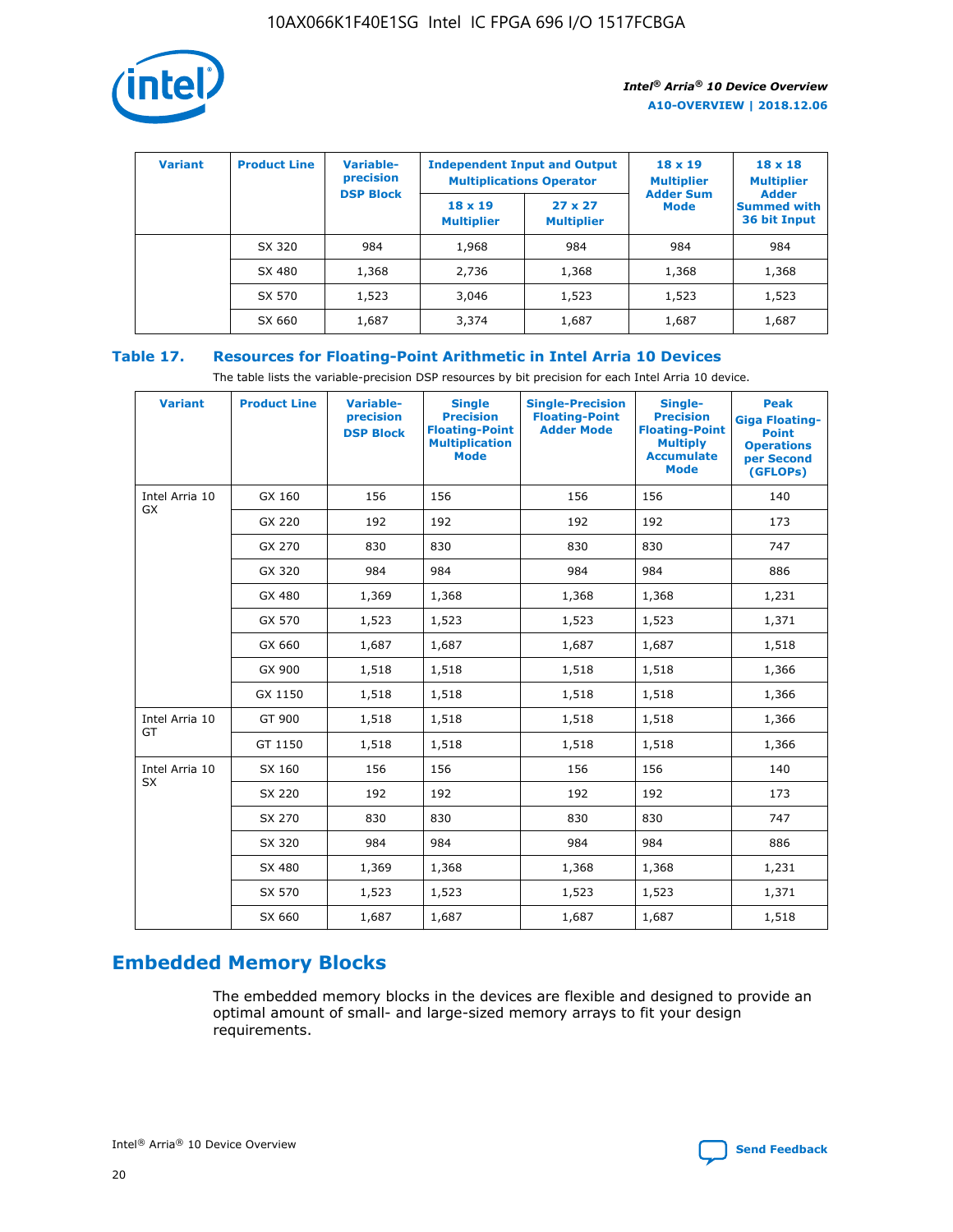

## **Types of Embedded Memory**

The Intel Arria 10 devices contain two types of memory blocks:

- 20 Kb M20K blocks—blocks of dedicated memory resources. The M20K blocks are ideal for larger memory arrays while still providing a large number of independent ports.
- 640 bit memory logic array blocks (MLABs)—enhanced memory blocks that are configured from dual-purpose logic array blocks (LABs). The MLABs are ideal for wide and shallow memory arrays. The MLABs are optimized for implementation of shift registers for digital signal processing (DSP) applications, wide and shallow FIFO buffers, and filter delay lines. Each MLAB is made up of ten adaptive logic modules (ALMs). In the Intel Arria 10 devices, you can configure these ALMs as ten 32 x 2 blocks, giving you one 32 x 20 simple dual-port SRAM block per MLAB.

## **Embedded Memory Capacity in Intel Arria 10 Devices**

|                   | <b>Product</b> | <b>M20K</b>  |                     | <b>MLAB</b>  |                     | <b>Total RAM Bit</b> |
|-------------------|----------------|--------------|---------------------|--------------|---------------------|----------------------|
| <b>Variant</b>    | <b>Line</b>    | <b>Block</b> | <b>RAM Bit (Kb)</b> | <b>Block</b> | <b>RAM Bit (Kb)</b> | (Kb)                 |
| Intel Arria 10 GX | GX 160         | 440          | 8,800               | 1,680        | 1,050               | 9,850                |
|                   | GX 220         | 587          | 11,740              | 2,703        | 1,690               | 13,430               |
|                   | GX 270         | 750          | 15,000              | 3,922        | 2,452               | 17,452               |
|                   | GX 320         | 891          | 17,820              | 4,363        | 2,727               | 20,547               |
|                   | GX 480         | 1,431        | 28,620              | 6,662        | 4,164               | 32,784               |
|                   | GX 570         | 1,800        | 36,000              | 8,153        | 5,096               | 41,096               |
|                   | GX 660         | 2,131        | 42,620              | 9,260        | 5,788               | 48,408               |
|                   | GX 900         | 2,423        | 48,460              | 15,017       | 9,386               | 57,846               |
|                   | GX 1150        | 2,713        | 54,260              | 20,774       | 12,984              | 67,244               |
| Intel Arria 10 GT | GT 900         | 2,423        | 48,460              | 15,017       | 9,386               | 57,846               |
|                   | GT 1150        | 2,713        | 54,260              | 20,774       | 12,984              | 67,244               |
| Intel Arria 10 SX | SX 160         | 440          | 8,800               | 1,680        | 1,050               | 9,850                |
|                   | SX 220         | 587          | 11,740              | 2,703        | 1,690               | 13,430               |
|                   | SX 270         | 750          | 15,000              | 3,922        | 2,452               | 17,452               |
|                   | SX 320         | 891          | 17,820              | 4,363        | 2,727               | 20,547               |
|                   | SX 480         | 1,431        | 28,620              | 6,662        | 4,164               | 32,784               |
|                   | SX 570         | 1,800        | 36,000              | 8,153        | 5,096               | 41,096               |
|                   | SX 660         | 2,131        | 42,620              | 9,260        | 5,788               | 48,408               |

#### **Table 18. Embedded Memory Capacity and Distribution in Intel Arria 10 Devices**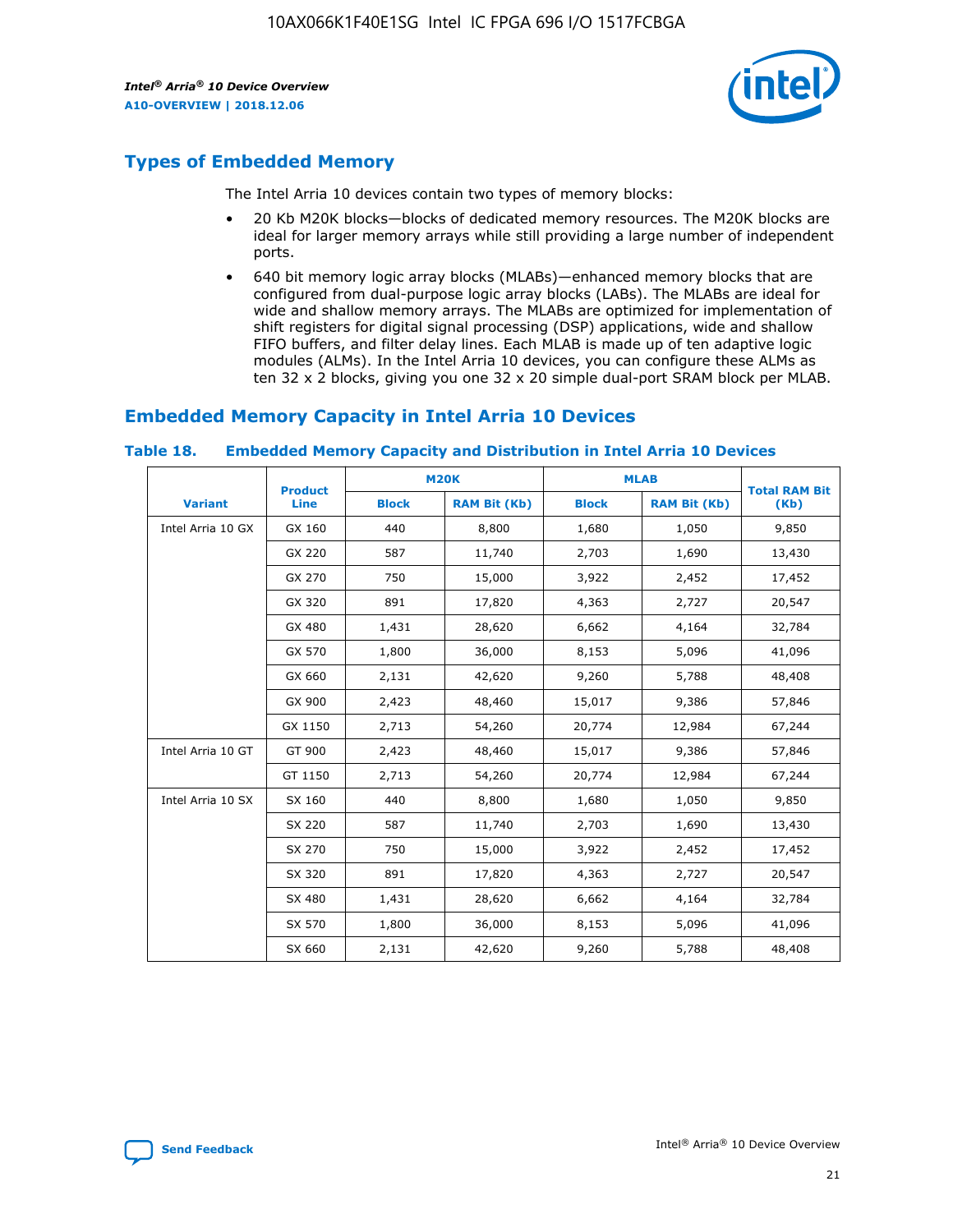

## **Embedded Memory Configurations for Single-port Mode**

#### **Table 19. Single-port Embedded Memory Configurations for Intel Arria 10 Devices**

This table lists the maximum configurations supported for single-port RAM and ROM modes.

| <b>Memory Block</b> | Depth (bits) | <b>Programmable Width</b> |
|---------------------|--------------|---------------------------|
| MLAB                | 32           | x16, x18, or x20          |
|                     | 64(10)       | x8, x9, x10               |
| M20K                | 512          | x40, x32                  |
|                     | 1K           | x20, x16                  |
|                     | 2K           | x10, x8                   |
|                     | 4K           | x5, x4                    |
|                     | 8K           | x2                        |
|                     | 16K          | x1                        |

## **Clock Networks and PLL Clock Sources**

The clock network architecture is based on Intel's global, regional, and peripheral clock structure. This clock structure is supported by dedicated clock input pins, fractional clock synthesis PLLs, and integer I/O PLLs.

#### **Clock Networks**

The Intel Arria 10 core clock networks are capable of up to 800 MHz fabric operation across the full industrial temperature range. For the external memory interface, the clock network supports the hard memory controller with speeds up to 2,400 Mbps in a quarter-rate transfer.

To reduce power consumption, the Intel Quartus Prime software identifies all unused sections of the clock network and powers them down.

#### **Fractional Synthesis and I/O PLLs**

Intel Arria 10 devices contain up to 32 fractional synthesis PLLs and up to 16 I/O PLLs that are available for both specific and general purpose uses in the core:

- Fractional synthesis PLLs—located in the column adjacent to the transceiver blocks
- I/O PLLs—located in each bank of the 48 I/Os

#### **Fractional Synthesis PLLs**

You can use the fractional synthesis PLLs to:

- Reduce the number of oscillators that are required on your board
- Reduce the number of clock pins that are used in the device by synthesizing multiple clock frequencies from a single reference clock source

<sup>(10)</sup> Supported through software emulation and consumes additional MLAB blocks.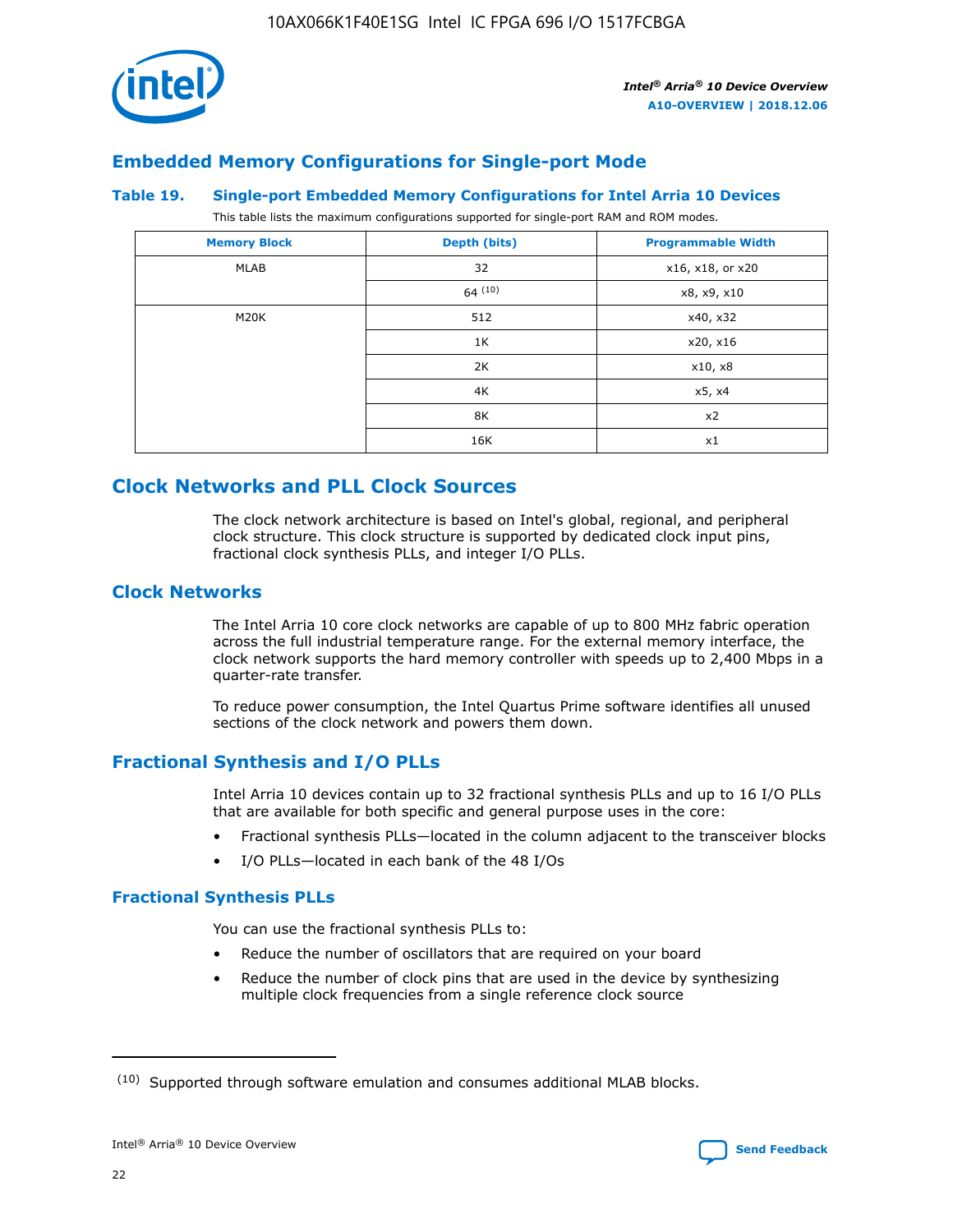10AX066K1F40E1SG Intel IC FPGA 696 I/O 1517FCBGA

*Intel® Arria® 10 Device Overview* **A10-OVERVIEW | 2018.12.06**



The fractional synthesis PLLs support the following features:

- Reference clock frequency synthesis for transceiver CMU and Advanced Transmit (ATX) PLLs
- Clock network delay compensation
- Zero-delay buffering
- Direct transmit clocking for transceivers
- Independently configurable into two modes:
	- Conventional integer mode equivalent to the general purpose PLL
	- Enhanced fractional mode with third order delta-sigma modulation
- PLL cascading

#### **I/O PLLs**

The integer mode I/O PLLs are located in each bank of 48 I/Os. You can use the I/O PLLs to simplify the design of external memory and high-speed LVDS interfaces.

In each I/O bank, the I/O PLLs are adjacent to the hard memory controllers and LVDS SERDES. Because these PLLs are tightly coupled with the I/Os that need to use them, it makes it easier to close timing.

You can use the I/O PLLs for general purpose applications in the core such as clock network delay compensation and zero-delay buffering.

Intel Arria 10 devices support PLL-to-PLL cascading.

## **FPGA General Purpose I/O**

Intel Arria 10 devices offer highly configurable GPIOs. Each I/O bank contains 48 general purpose I/Os and a high-efficiency hard memory controller.

The following list describes the features of the GPIOs:

- Consist of 3 V I/Os for high-voltage application and LVDS I/Os for differential signaling
	- Up to two 3 V I/O banks, available in some devices, that support up to 3 V I/O standards
	- LVDS I/O banks that support up to 1.8 V I/O standards
- Support a wide range of single-ended and differential I/O interfaces
- LVDS speeds up to 1.6 Gbps
- Each LVDS pair of pins has differential input and output buffers, allowing you to configure the LVDS direction for each pair.
- Programmable bus hold and weak pull-up
- Programmable differential output voltage  $(V_{OD})$  and programmable pre-emphasis

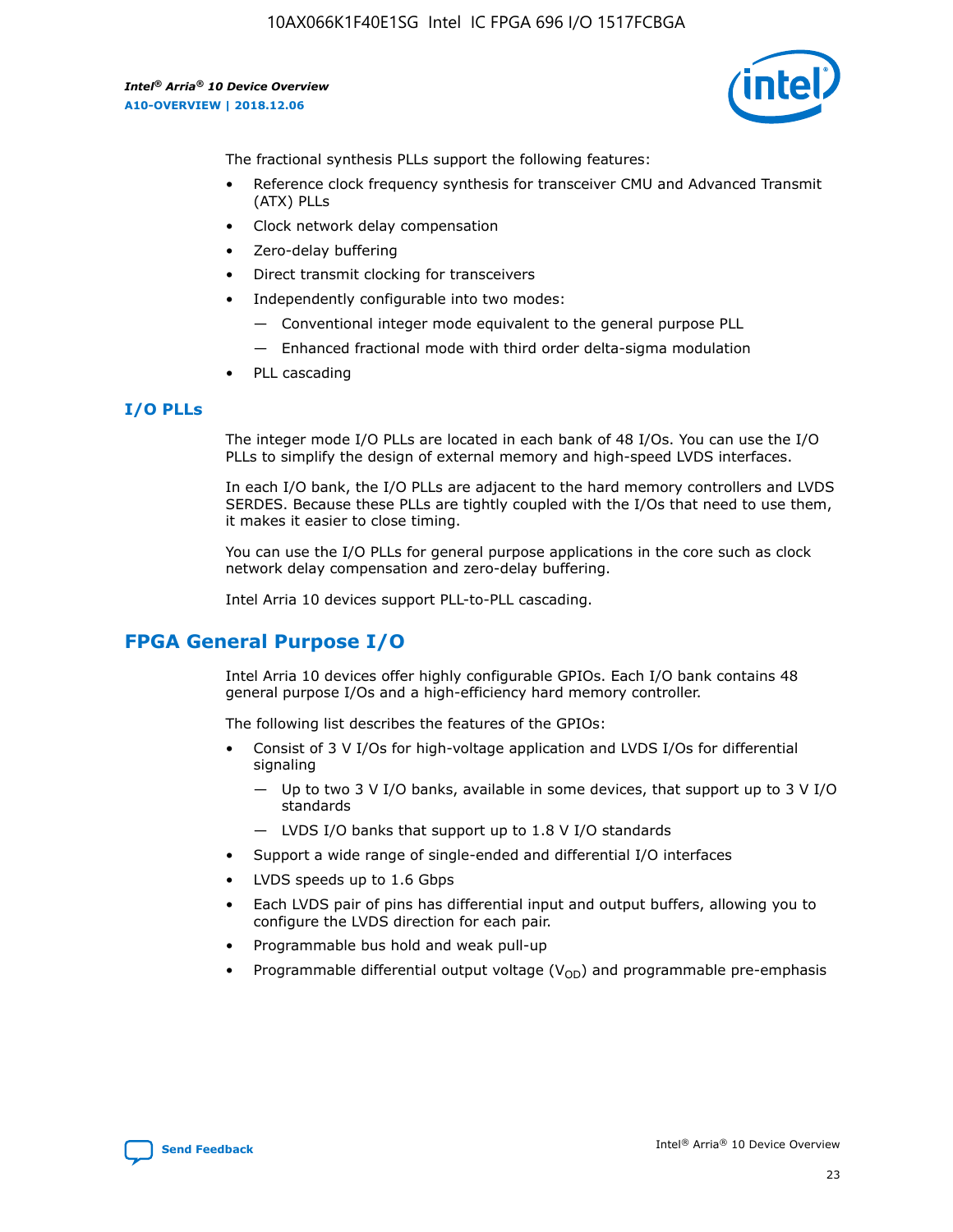

- Series (R<sub>S</sub>) and parallel (R<sub>T</sub>) on-chip termination (OCT) for all I/O banks with OCT calibration to limit the termination impedance variation
- On-chip dynamic termination that has the ability to swap between series and parallel termination, depending on whether there is read or write on a common bus for signal integrity
- Easy timing closure support using the hard read FIFO in the input register path, and delay-locked loop (DLL) delay chain with fine and coarse architecture

## **External Memory Interface**

Intel Arria 10 devices offer massive external memory bandwidth, with up to seven 32 bit DDR4 memory interfaces running at up to 2,400 Mbps. This bandwidth provides additional ease of design, lower power, and resource efficiencies of hardened highperformance memory controllers.

The memory interface within Intel Arria 10 FPGAs and SoCs delivers the highest performance and ease of use. You can configure up to a maximum width of 144 bits when using the hard or soft memory controllers. If required, you can bypass the hard memory controller and use a soft controller implemented in the user logic.

Each I/O contains a hardened DDR read/write path (PHY) capable of performing key memory interface functionality such as read/write leveling, FIFO buffering to lower latency and improve margin, timing calibration, and on-chip termination.

The timing calibration is aided by the inclusion of hard microcontrollers based on Intel's Nios® II technology, specifically tailored to control the calibration of multiple memory interfaces. This calibration allows the Intel Arria 10 device to compensate for any changes in process, voltage, or temperature either within the Intel Arria 10 device itself, or within the external memory device. The advanced calibration algorithms ensure maximum bandwidth and robust timing margin across all operating conditions.

In addition to parallel memory interfaces, Intel Arria 10 devices support serial memory technologies such as the Hybrid Memory Cube (HMC). The HMC is supported by the Intel Arria 10 high-speed serial transceivers which connect up to four HMC links, with each link running at data rates up to 15 Gbps.

#### **Related Information**

#### [External Memory Interface Spec Estimator](http://www.altera.com/technology/memory/estimator/mem-emif-index.html)

Provides a parametric tool that allows you to find and compare the performance of the supported external memory interfaces in IntelFPGAs.

## **Memory Standards Supported by Intel Arria 10 Devices**

The I/Os are designed to provide high performance support for existing and emerging external memory standards.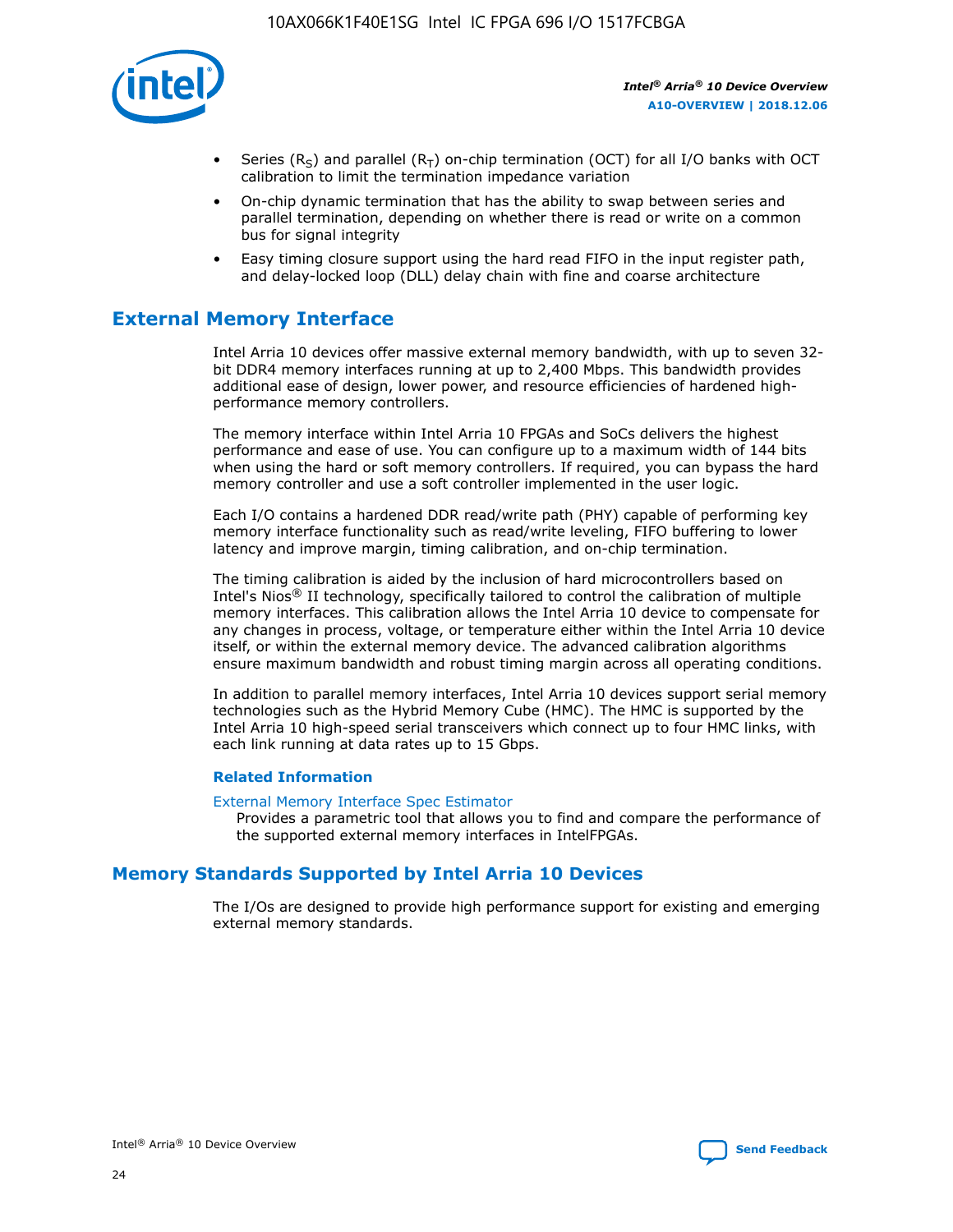

#### **Table 20. Memory Standards Supported by the Hard Memory Controller**

This table lists the overall capability of the hard memory controller. For specific details, refer to the External Memory Interface Spec Estimator and Intel Arria 10 Device Datasheet.

| <b>Memory Standard</b> | <b>Rate Support</b> | <b>Ping Pong PHY Support</b> | <b>Maximum Frequency</b><br>(MHz) |
|------------------------|---------------------|------------------------------|-----------------------------------|
| <b>DDR4 SDRAM</b>      | Quarter rate        | Yes                          | 1,067                             |
|                        |                     |                              | 1,200                             |
| DDR3 SDRAM             | Half rate           | Yes                          | 533                               |
|                        |                     |                              | 667                               |
|                        | Quarter rate        | Yes                          | 1,067                             |
|                        |                     |                              | 1,067                             |
| <b>DDR3L SDRAM</b>     | Half rate           | Yes                          | 533                               |
|                        |                     |                              | 667                               |
|                        | Quarter rate        | Yes                          | 933                               |
|                        |                     |                              | 933                               |
| LPDDR3 SDRAM           | Half rate           |                              | 533                               |
|                        | Quarter rate        |                              | 800                               |

#### **Table 21. Memory Standards Supported by the Soft Memory Controller**

| <b>Memory Standard</b>      | <b>Rate Support</b> | <b>Maximum Frequency</b><br>(MHz) |
|-----------------------------|---------------------|-----------------------------------|
| <b>RLDRAM 3 (11)</b>        | Quarter rate        | 1,200                             |
| ODR IV SRAM <sup>(11)</sup> | Quarter rate        | 1,067                             |
| <b>ODR II SRAM</b>          | Full rate           | 333                               |
|                             | Half rate           | 633                               |
| <b>ODR II+ SRAM</b>         | Full rate           | 333                               |
|                             | Half rate           | 633                               |
| <b>ODR II+ Xtreme SRAM</b>  | Full rate           | 333                               |
|                             | Half rate           | 633                               |

#### **Table 22. Memory Standards Supported by the HPS Hard Memory Controller**

The hard processor system (HPS) is available in Intel Arria 10 SoC devices only.

| <b>Memory Standard</b> | <b>Rate Support</b> | <b>Maximum Frequency</b><br>(MHz) |
|------------------------|---------------------|-----------------------------------|
| DDR4 SDRAM             | Half rate           | 1,200                             |
| <b>DDR3 SDRAM</b>      | Half rate           | 1,067                             |
| <b>DDR3L SDRAM</b>     | Half rate           | 933                               |

<sup>(11)</sup> Intel Arria 10 devices support this external memory interface using hard PHY with soft memory controller.

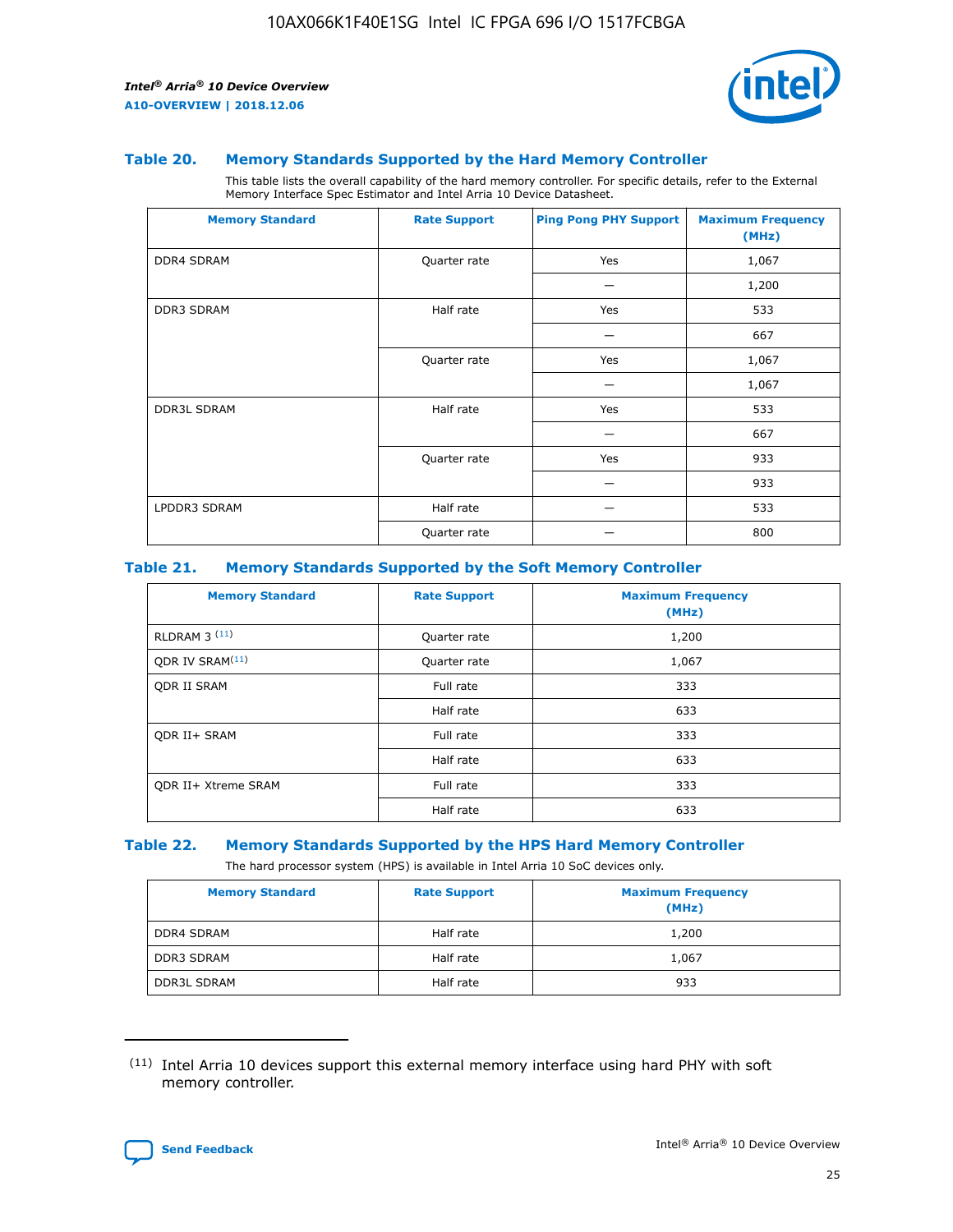

#### **Related Information**

#### [Intel Arria 10 Device Datasheet](https://www.intel.com/content/www/us/en/programmable/documentation/mcn1413182292568.html#mcn1413182153340)

Lists the memory interface performance according to memory interface standards, rank or chip select configurations, and Intel Arria 10 device speed grades.

## **PCIe Gen1, Gen2, and Gen3 Hard IP**

Intel Arria 10 devices contain PCIe hard IP that is designed for performance and ease-of-use:

- Includes all layers of the PCIe stack—transaction, data link and physical layers.
- Supports PCIe Gen3, Gen2, and Gen1 Endpoint and Root Port in x1, x2, x4, or x8 lane configuration.
- Operates independently from the core logic—optional configuration via protocol (CvP) allows the PCIe link to power up and complete link training in less than 100 ms while the Intel Arria 10 device completes loading the programming file for the rest of the FPGA.
- Provides added functionality that makes it easier to support emerging features such as Single Root I/O Virtualization (SR-IOV) and optional protocol extensions.
- Provides improved end-to-end datapath protection using ECC.
- Supports FPGA configuration via protocol (CvP) using PCIe at Gen3, Gen2, or Gen1 speed.

#### **Related Information**

PCS Features on page 30

## **Enhanced PCS Hard IP for Interlaken and 10 Gbps Ethernet**

## **Interlaken Support**

The Intel Arria 10 enhanced PCS hard IP provides integrated Interlaken PCS supporting rates up to 25.8 Gbps per lane.

The Interlaken PCS is based on the proven functionality of the PCS developed for Intel's previous generation FPGAs, which demonstrated interoperability with Interlaken ASSP vendors and third-party IP suppliers. The Interlaken PCS is present in every transceiver channel in Intel Arria 10 devices.

#### **Related Information**

PCS Features on page 30

#### **10 Gbps Ethernet Support**

The Intel Arria 10 enhanced PCS hard IP supports 10GBASE-R PCS compliant with IEEE 802.3 10 Gbps Ethernet (10GbE). The integrated hard IP support for 10GbE and the 10 Gbps transceivers save external PHY cost, board space, and system power.

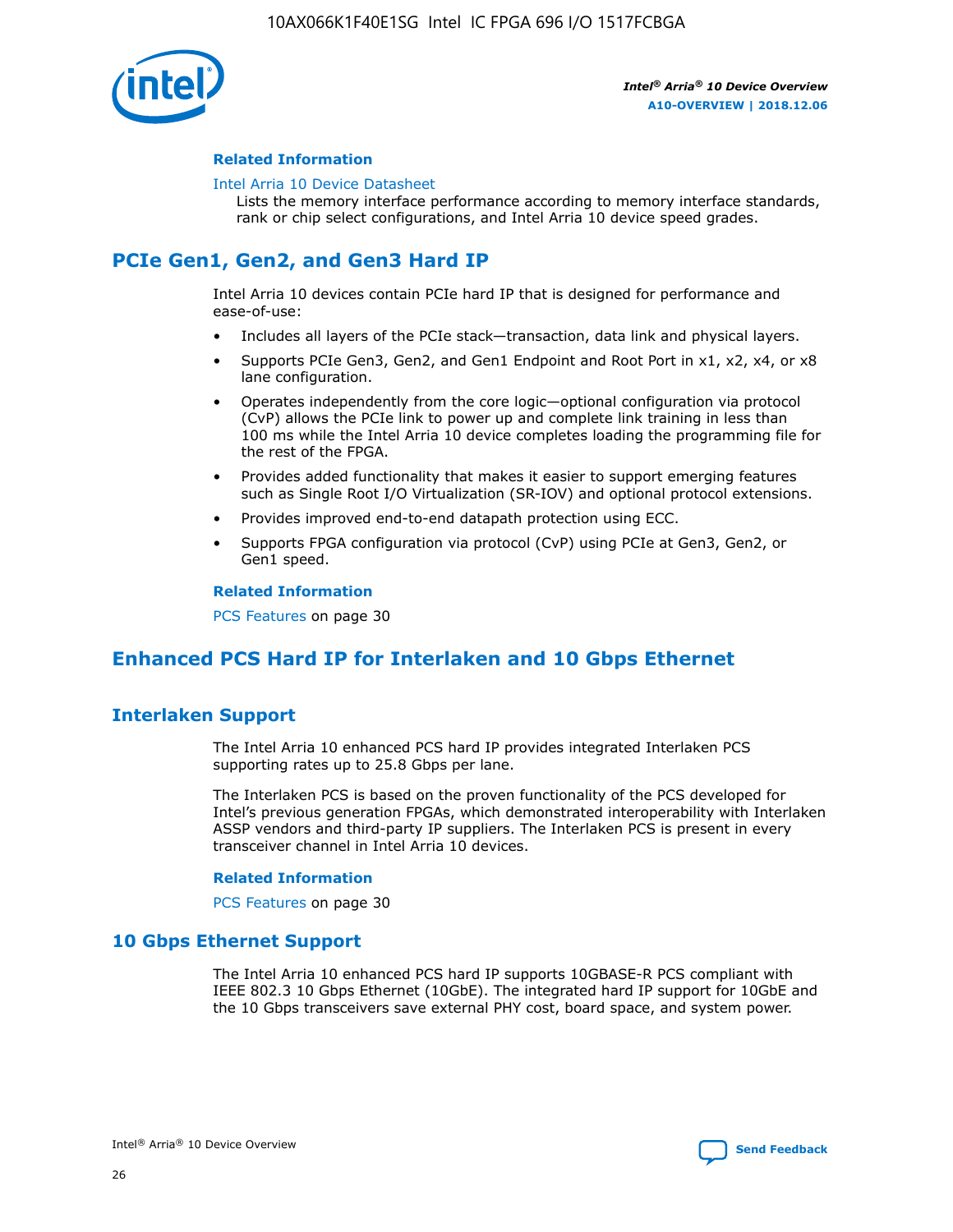

The scalable hard IP supports multiple independent 10GbE ports while using a single PLL for all the 10GBASE-R PCS instantiations, which saves on core logic resources and clock networks:

- Simplifies multiport 10GbE systems compared to XAUI interfaces that require an external XAUI-to-10G PHY.
- Incorporates Electronic Dispersion Compensation (EDC), which enables direct connection to standard 10 Gbps XFP and SFP+ pluggable optical modules.
- Supports backplane Ethernet applications and includes a hard 10GBASE-KR Forward Error Correction (FEC) circuit that you can use for 10 Gbps and 40 Gbps applications.

The 10 Gbps Ethernet PCS hard IP and 10GBASE-KR FEC are present in every transceiver channel.

#### **Related Information**

PCS Features on page 30

## **Low Power Serial Transceivers**

Intel Arria 10 FPGAs and SoCs include lowest power transceivers that deliver high bandwidth, throughput and low latency.

Intel Arria 10 devices deliver the industry's lowest power consumption per transceiver channel:

- 12.5 Gbps transceivers at as low as 242 mW
- 10 Gbps transceivers at as low as 168 mW
- 6 Gbps transceivers at as low as 117 mW

Intel Arria 10 transceivers support various data rates according to application:

- Chip-to-chip and chip-to-module applications—from 1 Gbps up to 25.8 Gbps
- Long reach and backplane applications—from 1 Gbps up to 12.5 with advanced adaptive equalization
- Critical power sensitive applications—from 1 Gbps up to 11.3 Gbps using lower power modes

The combination of 20 nm process technology and architectural advances provide the following benefits:

- Significant reduction in die area and power consumption
- Increase of up to two times in transceiver I/O density compared to previous generation devices while maintaining optimal signal integrity
- Up to 72 total transceiver channels—you can configure up to 6 of these channels to run as fast as 25.8 Gbps
- All channels feature continuous data rate support up to the maximum rated speed

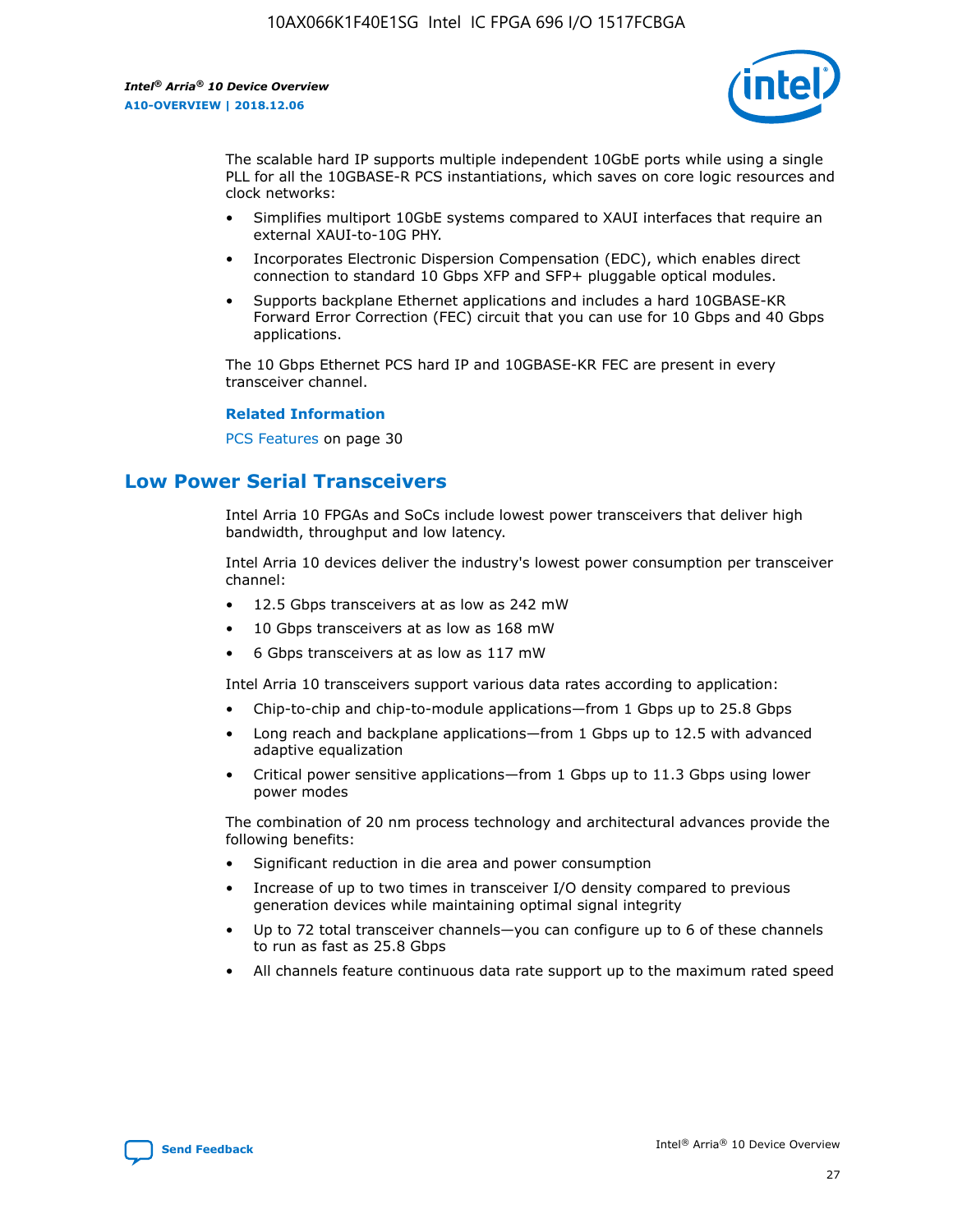

#### Transceiver PMA TX/RX PCS ATX PLL Transceiver PMA TX/RX PCS fPLL Network Flexible Clock Distribution Network PCS Transceiver PMA TX/RX FPGA **Clock Distribution** Fabric PCS Transceiver PMA TX/RX ATX Flexible PLL PCS Transceiver PMA TX/RX ▲ fPLL

#### **Figure 6. Intel Arria 10 Transceiver Block Architecture**

## **Transceiver Channels**

All transceiver channels feature a dedicated Physical Medium Attachment (PMA) and a hardened Physical Coding Sublayer (PCS).

Transceiver PMA TX/RX

4

• The PMA provides primary interfacing capabilities to physical channels.

PCS

• The PCS typically handles encoding/decoding, word alignment, and other preprocessing functions before transferring data to the FPGA core fabric.

A transceiver channel consists of a PMA and a PCS block. Most transceiver banks have 6 channels. There are some transceiver banks that contain only 3 channels.

A wide variety of bonded and non-bonded data rate configurations is possible using a highly configurable clock distribution network. Up to 80 independent transceiver data rates can be configured.

The following figures are graphical representations of top views of the silicon die, which correspond to reverse views for flip chip packages. Different Intel Arria 10 devices may have different floorplans than the ones shown in the figures.

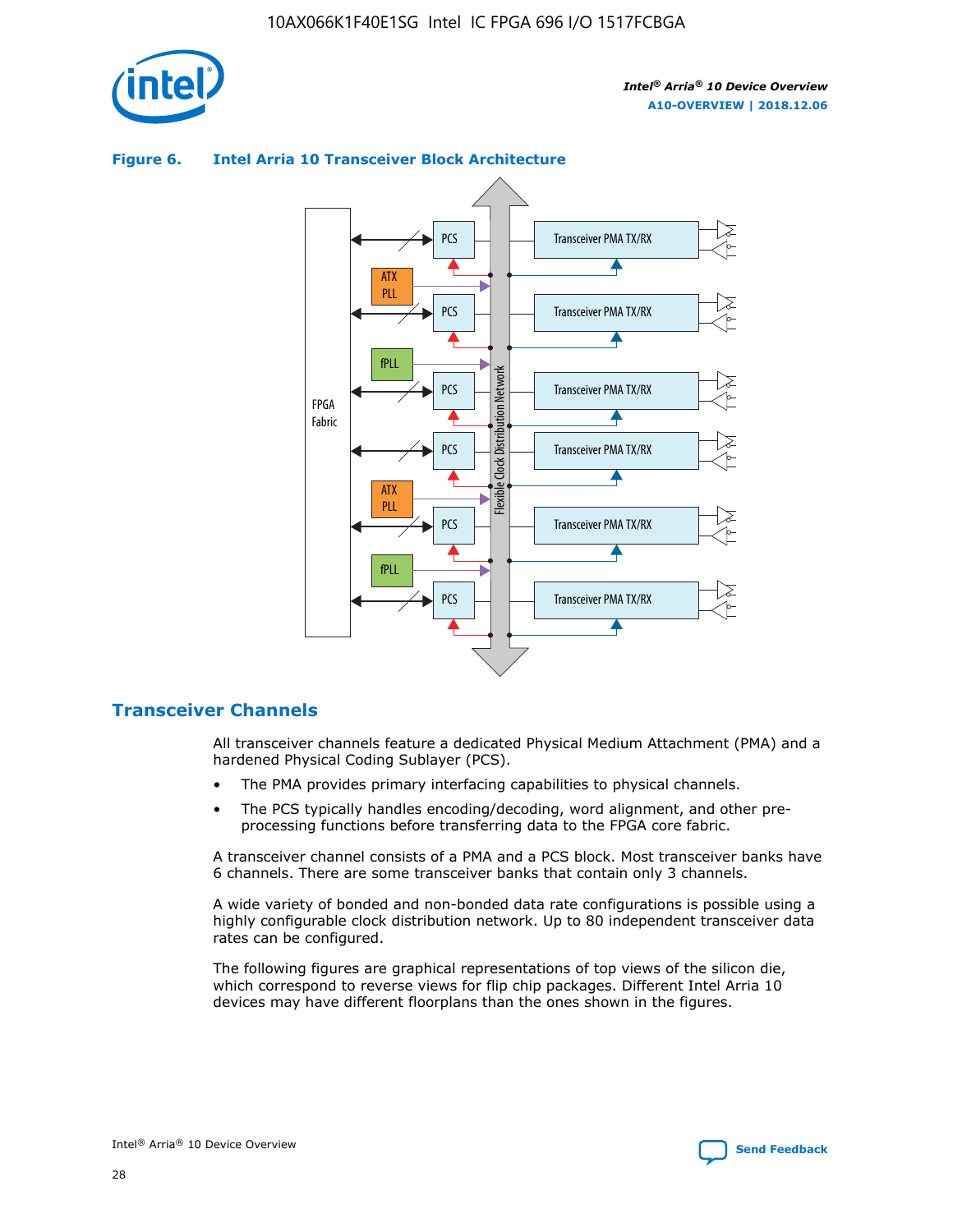

#### **Figure 7. Device Chip Overview for Intel Arria 10 GX and GT Devices**





#### **PMA Features**

Intel Arria 10 transceivers provide exceptional signal integrity at data rates up to 25.8 Gbps. Clocking options include ultra-low jitter ATX PLLs (LC tank based), clock multiplier unit (CMU) PLLs, and fractional PLLs.

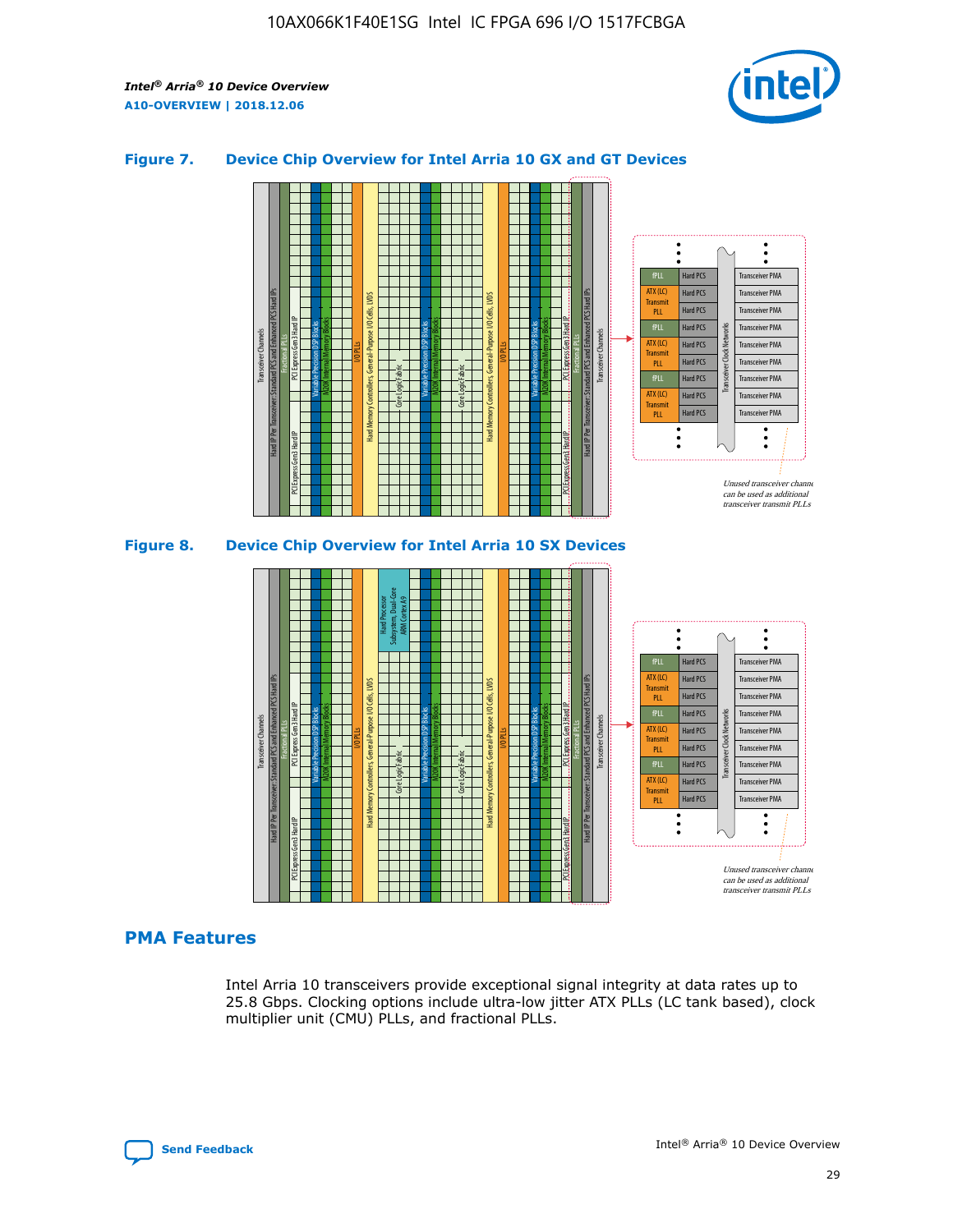

Each transceiver channel contains a channel PLL that can be used as the CMU PLL or clock data recovery (CDR) PLL. In CDR mode, the channel PLL recovers the receiver clock and data in the transceiver channel. Up to 80 independent data rates can be configured on a single Intel Arria 10 device.

#### **Table 23. PMA Features of the Transceivers in Intel Arria 10 Devices**

| <b>Feature</b>                                             | <b>Capability</b>                                                                                                                                                                                                             |
|------------------------------------------------------------|-------------------------------------------------------------------------------------------------------------------------------------------------------------------------------------------------------------------------------|
| Chip-to-Chip Data Rates                                    | 1 Gbps to 17.4 Gbps (Intel Arria 10 GX devices)<br>1 Gbps to 25.8 Gbps (Intel Arria 10 GT devices)                                                                                                                            |
| <b>Backplane Support</b>                                   | Drive backplanes at data rates up to 12.5 Gbps                                                                                                                                                                                |
| <b>Optical Module Support</b>                              | SFP+/SFP, XFP, CXP, QSFP/QSFP28, CFP/CFP2/CFP4                                                                                                                                                                                |
| Cable Driving Support                                      | SFP+ Direct Attach, PCI Express over cable, eSATA                                                                                                                                                                             |
| Transmit Pre-Emphasis                                      | 4-tap transmit pre-emphasis and de-emphasis to compensate for system channel loss                                                                                                                                             |
| Continuous Time Linear<br>Equalizer (CTLE)                 | Dual mode, high-gain, and high-data rate, linear receive equalization to compensate for<br>system channel loss                                                                                                                |
| Decision Feedback Equalizer<br>(DFE)                       | 7-fixed and 4-floating tap DFE to equalize backplane channel loss in the presence of<br>crosstalk and noisy environments                                                                                                      |
| Variable Gain Amplifier                                    | Optimizes the signal amplitude prior to the CDR sampling and operates in fixed and<br>adaptive modes                                                                                                                          |
| Altera Digital Adaptive<br>Parametric Tuning (ADAPT)       | Fully digital adaptation engine to automatically adjust all link equalization parameters-<br>including CTLE, DFE, and variable gain amplifier blocks—that provide optimal link margin<br>without intervention from user logic |
| Precision Signal Integrity<br>Calibration Engine (PreSICE) | Hardened calibration controller to quickly calibrate all transceiver control parameters on<br>power-up, which provides the optimal signal integrity and jitter performance                                                    |
| Advanced Transmit (ATX)<br><b>PLL</b>                      | Low jitter ATX (LC tank based) PLLs with continuous tuning range to cover a wide range of<br>standard and proprietary protocols                                                                                               |
| <b>Fractional PLLs</b>                                     | On-chip fractional frequency synthesizers to replace on-board crystal oscillators and reduce<br>system cost                                                                                                                   |
| Digitally Assisted Analog<br><b>CDR</b>                    | Superior jitter tolerance with fast lock time                                                                                                                                                                                 |
| <b>Dynamic Partial</b><br>Reconfiguration                  | Allows independent control of the Avalon memory-mapped interface of each transceiver<br>channel for the highest transceiver flexibility                                                                                       |
| Multiple PCS-PMA and PCS-<br>PLD interface widths          | 8-, 10-, 16-, 20-, 32-, 40-, or 64-bit interface widths for flexibility of deserialization width,<br>encoding, and reduced latency                                                                                            |

## **PCS Features**

This table summarizes the Intel Arria 10 transceiver PCS features. You can use the transceiver PCS to support a wide range of protocols ranging from 1 Gbps to 25.8 Gbps.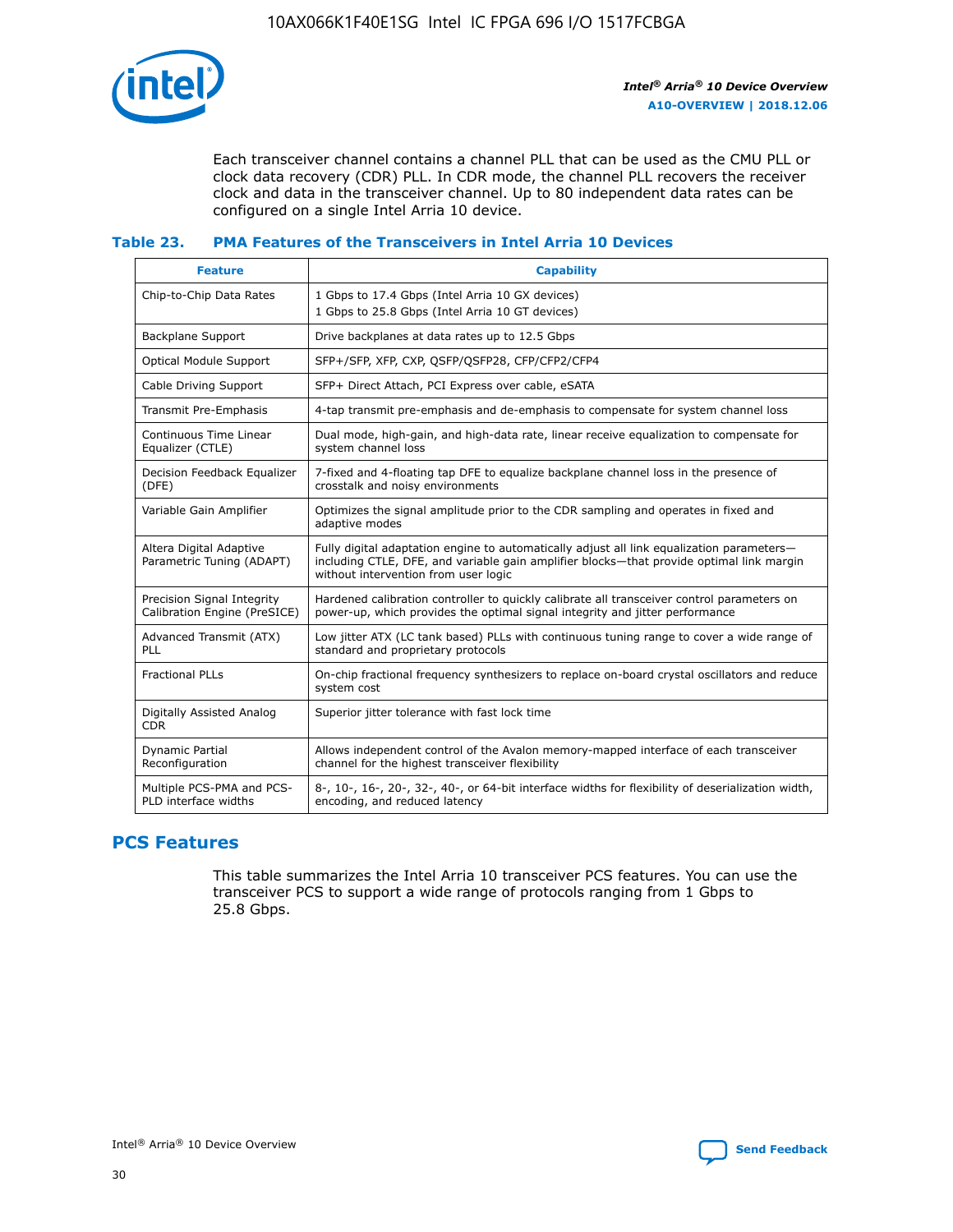

| <b>PCS</b>    | <b>Description</b>                                                                                                                                                                                                                                                                                                                                                                                             |
|---------------|----------------------------------------------------------------------------------------------------------------------------------------------------------------------------------------------------------------------------------------------------------------------------------------------------------------------------------------------------------------------------------------------------------------|
| Standard PCS  | Operates at a data rate up to 12 Gbps<br>Supports protocols such as PCI-Express, CPRI 4.2+, GigE, IEEE 1588 in Hard PCS<br>Implements other protocols using Basic/Custom (Standard PCS) transceiver<br>configuration rules.                                                                                                                                                                                    |
| Enhanced PCS  | Performs functions common to most serial data industry standards, such as word<br>alignment, encoding/decoding, and framing, before data is sent or received off-chip<br>through the PMA<br>• Handles data transfer to and from the FPGA fabric<br>Handles data transfer internally to and from the PMA<br>Provides frequency compensation<br>Performs channel bonding for multi-channel low skew applications |
| PCIe Gen3 PCS | Supports the seamless switching of Data and Clock between the Gen1, Gen2, and Gen3<br>data rates<br>Provides support for PIPE 3.0 features<br>Supports the PIPE interface with the Hard IP enabled, as well as with the Hard IP<br>bypassed                                                                                                                                                                    |

#### **Related Information**

- PCIe Gen1, Gen2, and Gen3 Hard IP on page 26
- Interlaken Support on page 26
- 10 Gbps Ethernet Support on page 26

#### **PCS Protocol Support**

This table lists some of the protocols supported by the Intel Arria 10 transceiver PCS. For more information about the blocks in the transmitter and receiver data paths, refer to the related information.

| <b>Protocol</b>                                 | <b>Data Rate</b><br>(Gbps) | <b>Transceiver IP</b>       | <b>PCS Support</b>                      |
|-------------------------------------------------|----------------------------|-----------------------------|-----------------------------------------|
| PCIe Gen3 x1, x2, x4, x8                        | 8.0                        | Native PHY (PIPE)           | Standard PCS and PCIe<br>Gen3 PCS       |
| PCIe Gen2 x1, x2, x4, x8                        | 5.0                        | Native PHY (PIPE)           | <b>Standard PCS</b>                     |
| PCIe Gen1 x1, x2, x4, x8                        | 2.5                        | Native PHY (PIPE)           | Standard PCS                            |
| 1000BASE-X Gigabit Ethernet                     | 1.25                       | Native PHY                  | <b>Standard PCS</b>                     |
| 1000BASE-X Gigabit Ethernet with<br>IEEE 1588v2 | 1.25                       | Native PHY                  | Standard PCS                            |
| 10GBASE-R                                       | 10.3125                    | Native PHY                  | <b>Enhanced PCS</b>                     |
| 10GBASE-R with IEEE 1588v2                      | 10.3125                    | Native PHY                  | <b>Enhanced PCS</b>                     |
| 10GBASE-R with KR FEC                           | 10.3125                    | Native PHY                  | <b>Enhanced PCS</b>                     |
| 10GBASE-KR and 1000BASE-X                       | 10.3125                    | 1G/10GbE and 10GBASE-KR PHY | Standard PCS and<br><b>Enhanced PCS</b> |
| Interlaken (CEI-6G/11G)                         | 3.125 to 17.4              | Native PHY                  | <b>Enhanced PCS</b>                     |
| SFI-S/SFI-5.2                                   | 11.2                       | Native PHY                  | <b>Enhanced PCS</b>                     |
| $10G$ SDI                                       | 10.692                     | Native PHY                  | <b>Enhanced PCS</b>                     |
|                                                 |                            |                             | continued                               |

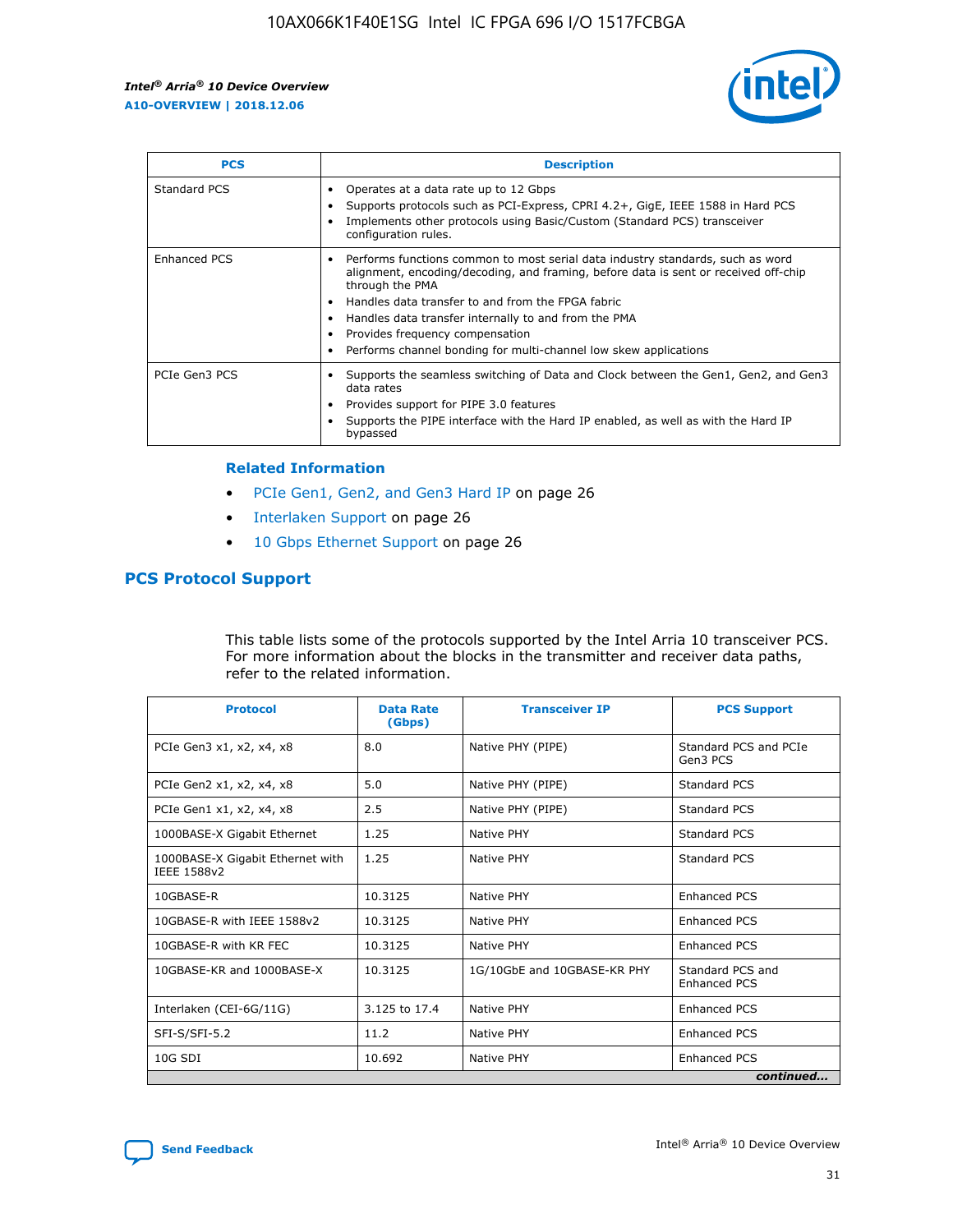

| <b>Protocol</b>      | <b>Data Rate</b><br>(Gbps) | <b>Transceiver IP</b> | <b>PCS Support</b> |
|----------------------|----------------------------|-----------------------|--------------------|
| CPRI 6.0 (64B/66B)   | 0.6144 to<br>10.1376       | Native PHY            | Enhanced PCS       |
| CPRI 4.2 (8B/10B)    | 0.6144 to<br>9.8304        | Native PHY            | Standard PCS       |
| OBSAI RP3 v4.2       | 0.6144 to 6.144            | Native PHY            | Standard PCS       |
| SD-SDI/HD-SDI/3G-SDI | $0.143(12)$ to<br>2.97     | Native PHY            | Standard PCS       |

#### **Related Information**

#### [Intel Arria 10 Transceiver PHY User Guide](https://www.intel.com/content/www/us/en/programmable/documentation/nik1398707230472.html#nik1398707091164)

Provides more information about the supported transceiver protocols and PHY IP, the PMA architecture, and the standard, enhanced, and PCIe Gen3 PCS architecture.

## **SoC with Hard Processor System**

Each SoC device combines an FPGA fabric and a hard processor system (HPS) in a single device. This combination delivers the flexibility of programmable logic with the power and cost savings of hard IP in these ways:

- Reduces board space, system power, and bill of materials cost by eliminating a discrete embedded processor
- Allows you to differentiate the end product in both hardware and software, and to support virtually any interface standard
- Extends the product life and revenue through in-field hardware and software updates

<sup>(12)</sup> The 0.143 Gbps data rate is supported using oversampling of user logic that you must implement in the FPGA fabric.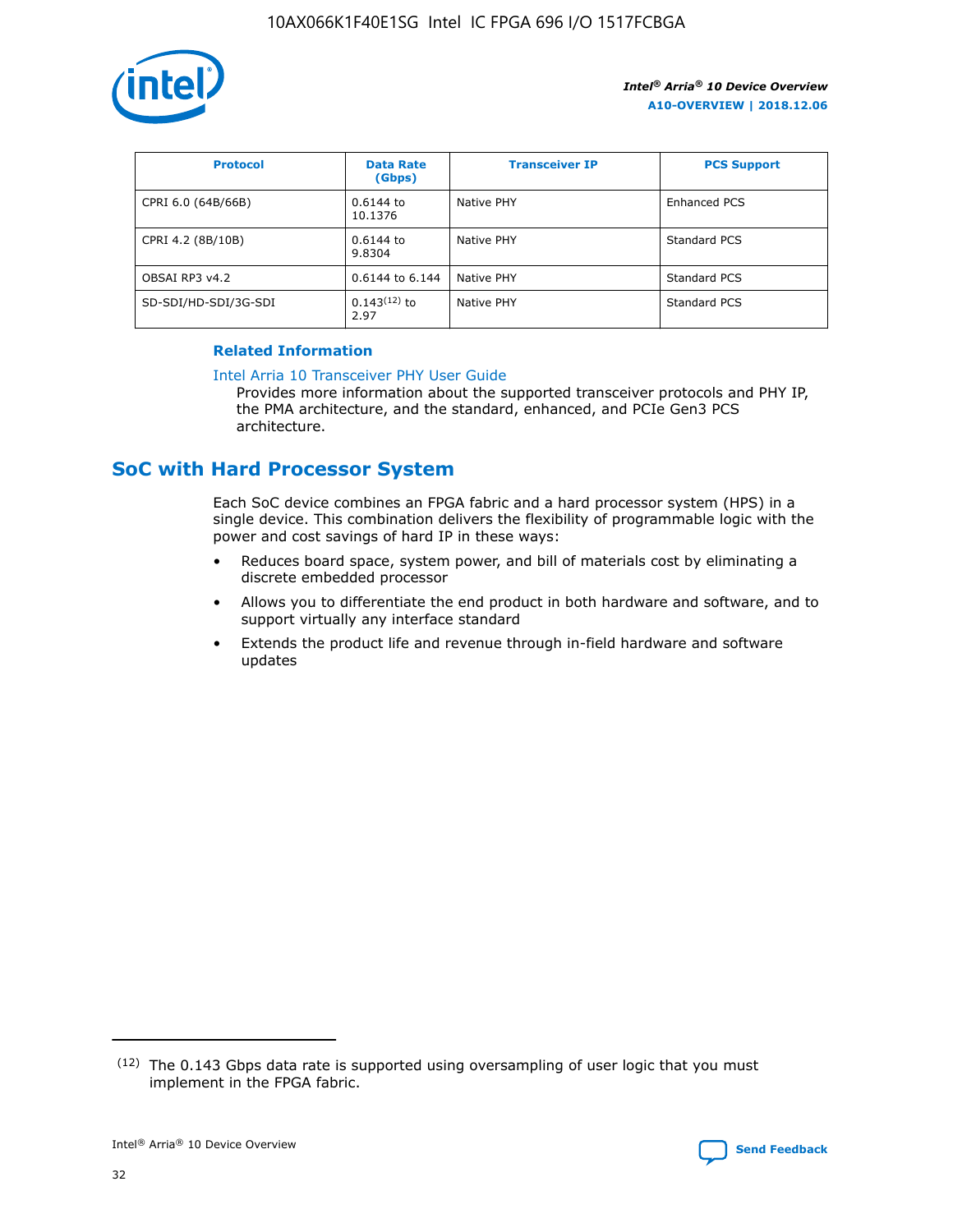

#### **Figure 9. HPS Block Diagram**

This figure shows a block diagram of the HPS with the dual ARM Cortex-A9 MPCore processor.



## **Key Advantages of 20-nm HPS**

The 20-nm HPS strikes a balance between enabling maximum software compatibility with 28-nm SoCs while still improving upon the 28-nm HPS architecture. These improvements address the requirements of the next generation target markets such as wireless and wireline communications, compute and storage equipment, broadcast and military in terms of performance, memory bandwidth, connectivity via backplane and security.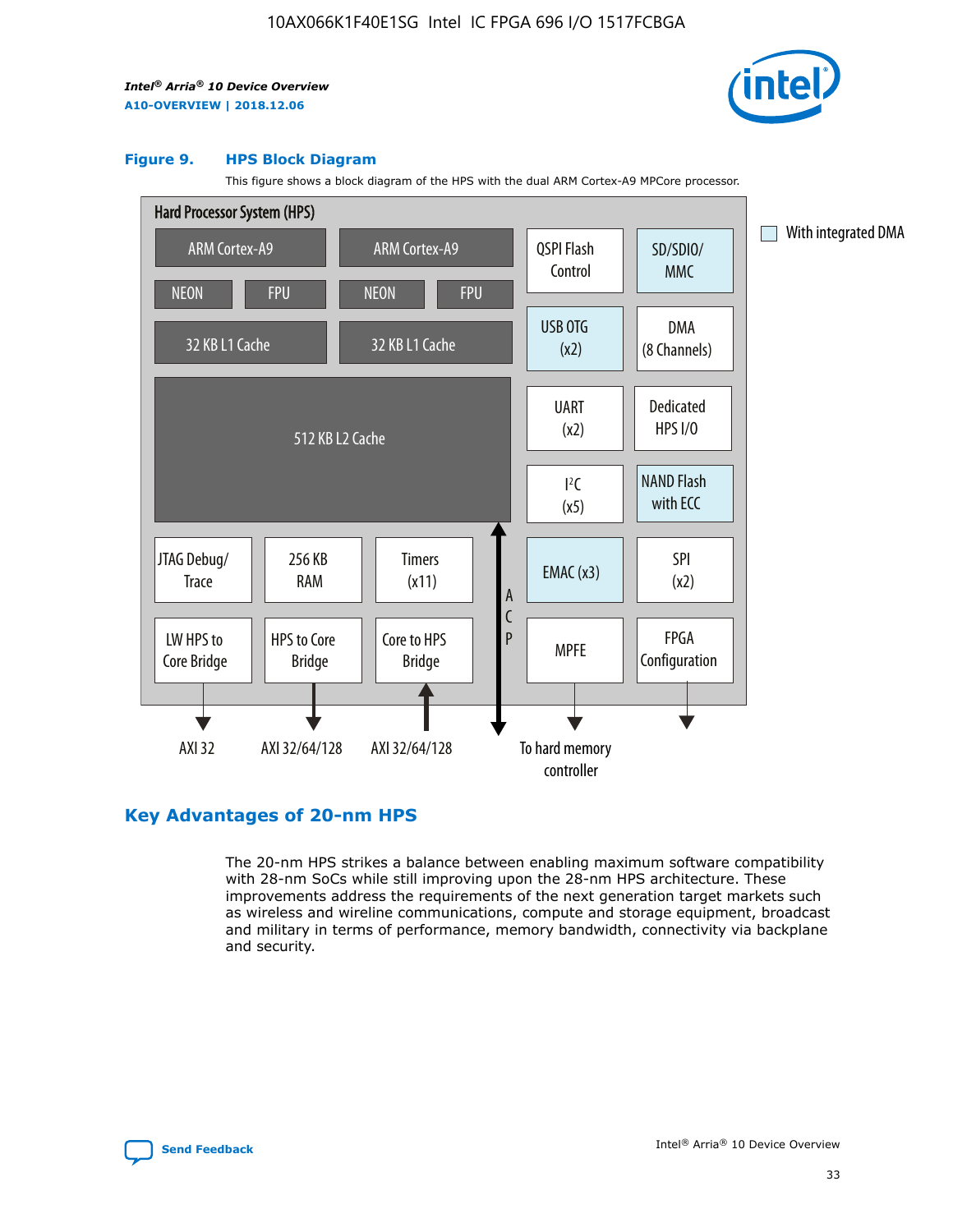

#### **Table 24. Improvements in 20 nm HPS**

This table lists the key improvements of the 20 nm HPS compared to the 28 nm HPS.

| Advantages/<br><b>Improvements</b>                          | <b>Description</b>                                                                                                                                                                                                                                                                                                                                                                                                                                                                                                                                                                                                                                                                                                                                                                                                                                                                                                      |
|-------------------------------------------------------------|-------------------------------------------------------------------------------------------------------------------------------------------------------------------------------------------------------------------------------------------------------------------------------------------------------------------------------------------------------------------------------------------------------------------------------------------------------------------------------------------------------------------------------------------------------------------------------------------------------------------------------------------------------------------------------------------------------------------------------------------------------------------------------------------------------------------------------------------------------------------------------------------------------------------------|
| Increased performance and<br>overdrive capability           | While the nominal processor frequency is 1.2 GHz, the 20 nm HPS offers an "overdrive"<br>feature which enables a higher processor operating frequency. This requires a higher supply<br>voltage value that is unique to the HPS and may require a separate regulator.                                                                                                                                                                                                                                                                                                                                                                                                                                                                                                                                                                                                                                                   |
| Increased processor memory<br>bandwidth and DDR4<br>support | Up to 64-bit DDR4 memory at 2,400 Mbps support is available for the processor. The hard<br>memory controller for the HPS comprises a multi-port front end that manages connections<br>to a single port memory controller. The multi-port front end allows logic core and the HPS<br>to share ports and thereby the available bandwidth of the memory controller.                                                                                                                                                                                                                                                                                                                                                                                                                                                                                                                                                        |
| Flexible I/O sharing                                        | An advanced I/O pin muxing scheme allows improved sharing of I/O between the HPS and<br>the core logic. The following types of I/O are available for SoC:<br>17 dedicated I/Os-physically located inside the HPS block and are not accessible to<br>logic within the core. The 17 dedicated I/Os are used for HPS clock, resets, and<br>interfacing with boot devices, QSPI, and SD/MMC.<br>48 direct shared I/O-located closest to the HPS block and are ideal for high speed HPS<br>peripherals such as EMAC, USB, and others. There is one bank of 48 I/Os that supports<br>direct sharing where the 48 I/Os can be shared 12 I/Os at a time.<br>Standard (shared) I/O-all standard I/Os can be shared by the HPS peripherals and any<br>logic within the core. For designs where more than 48 I/Os are reguired to fully use all<br>the peripherals in the HPS, these I/Os can be connected through the core logic. |
| <b>EMAC</b> core                                            | Three EMAC cores are available in the HPS. The EMAC cores enable an application to<br>support two redundant Ethernet connections; for example, backplane, or two EMAC cores<br>for managing IEEE 1588 time stamp information while allowing a third EMAC core for debug<br>and configuration. All three EMACs can potentially share the same time stamps, simplifying<br>the 1588 time stamping implementation. A new serial time stamp interface allows core<br>logic to access and read the time stamp values. The integrated EMAC controllers can be<br>connected to external Ethernet PHY through the provided MDIO or I <sup>2</sup> C interface.                                                                                                                                                                                                                                                                  |
| On-chip memory                                              | The on-chip memory is updated to 256 KB support and can support larger data sets and<br>real time algorithms.                                                                                                                                                                                                                                                                                                                                                                                                                                                                                                                                                                                                                                                                                                                                                                                                           |
| <b>ECC</b> enhancements                                     | Improvements in L2 Cache ECC management allow identification of errors down to the<br>address level. ECC enhancements also enable improved error injection and status reporting<br>via the introduction of new memory mapped access to syndrome and data signals.                                                                                                                                                                                                                                                                                                                                                                                                                                                                                                                                                                                                                                                       |
| HPS to FPGA Interconnect<br>Backbone                        | Although the HPS and the Logic Core can operate independently, they are tightly coupled<br>via a high-bandwidth system interconnect built from high-performance ARM AMBA AXI bus<br>bridges. IP bus masters in the FPGA fabric have access to HPS bus slaves via the FPGA-to-<br>HPS interconnect. Similarly, HPS bus masters have access to bus slaves in the core fabric<br>via the HPS-to-FPGA bridge. Both bridges are AMBA AXI-3 compliant and support<br>simultaneous read and write transactions. Up to three masters within the core fabric can<br>share the HPS SDRAM controller with the processor. Additionally, the processor can be used<br>to configure the core fabric under program control via a dedicated 32-bit configuration port.                                                                                                                                                                  |
| FPGA configuration and HPS<br>booting                       | The FPGA fabric and HPS in the SoCs are powered independently. You can reduce the clock<br>frequencies or gate the clocks to reduce dynamic power.<br>You can configure the FPGA fabric and boot the HPS independently, in any order, providing<br>you with more design flexibility.                                                                                                                                                                                                                                                                                                                                                                                                                                                                                                                                                                                                                                    |
| Security                                                    | New security features have been introduced for anti-tamper management, secure boot,<br>encryption (AES), and authentication (SHA).                                                                                                                                                                                                                                                                                                                                                                                                                                                                                                                                                                                                                                                                                                                                                                                      |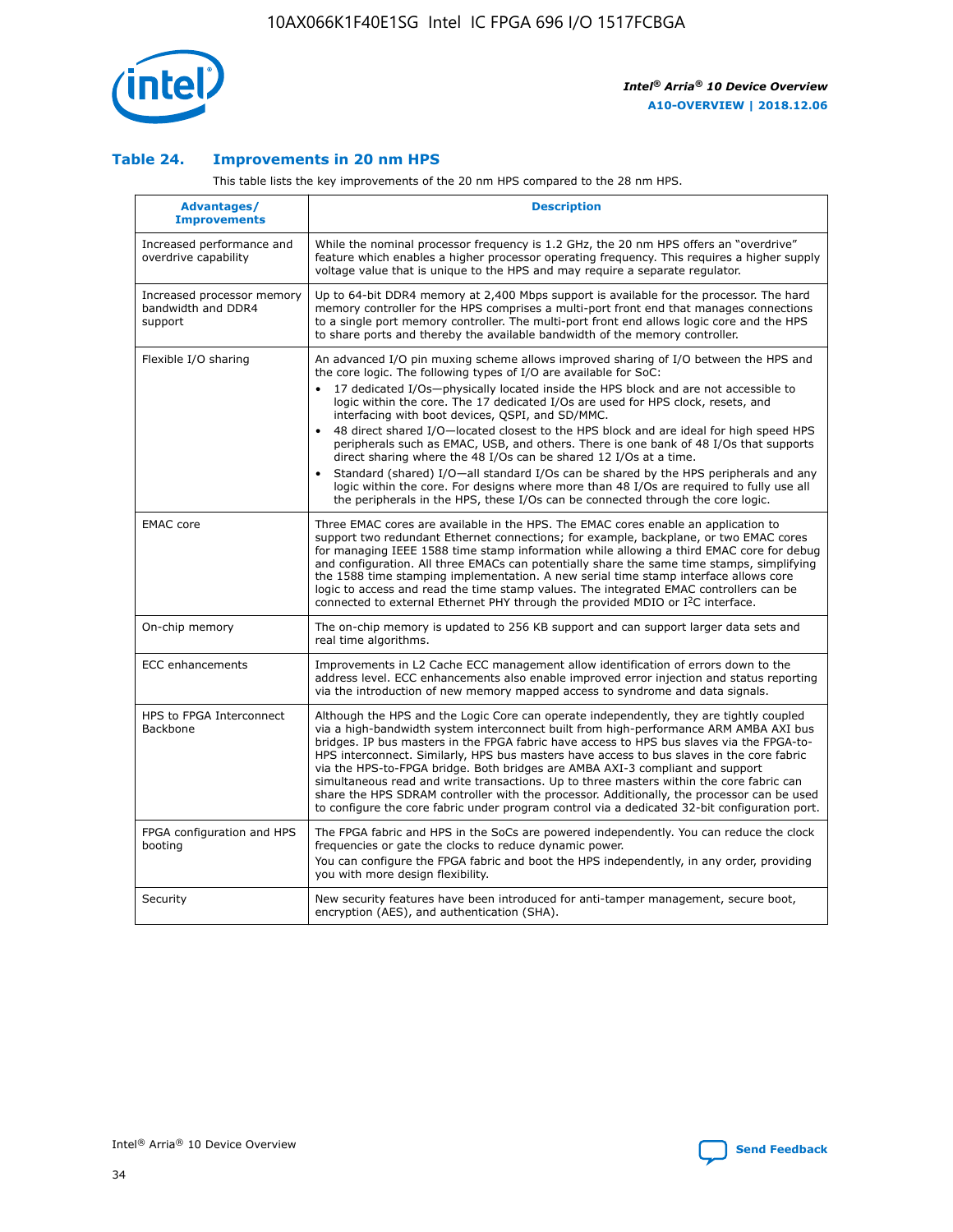

## **Features of the HPS**

The HPS has the following features:

- 1.2-GHz, dual-core ARM Cortex-A9 MPCore processor with up to 1.5-GHz via overdrive
	- ARMv7-A architecture that runs 32-bit ARM instructions, 16-bit and 32-bit Thumb instructions, and 8-bit Java byte codes in Jazelle style
	- Superscalar, variable length, out-of-order pipeline with dynamic branch prediction
	- Instruction Efficiency 2.5 MIPS/MHz, which provides total performance of 7500 MIPS at 1.5 GHz
- Each processor core includes:
	- 32 KB of L1 instruction cache, 32 KB of L1 data cache
	- Single- and double-precision floating-point unit and NEON media engine
	- CoreSight debug and trace technology
	- Snoop Control Unit (SCU) and Acceleration Coherency Port (ACP)
- 512 KB of shared L2 cache
- 256 KB of scratch RAM
- Hard memory controller with support for DDR3, DDR4 and optional error correction code (ECC) support
- Multiport Front End (MPFE) Scheduler interface to the hard memory controller
- 8-channel direct memory access (DMA) controller
- QSPI flash controller with SIO, DIO, QIO SPI Flash support
- NAND flash controller (ONFI 1.0 or later) with DMA and ECC support, updated to support 8 and 16-bit Flash devices and new command DMA to offload CPU for fast power down recovery
- Updated SD/SDIO/MMC controller to eMMC 4.5 with DMA with CE-ATA digital command support
- 3 10/100/1000 Ethernet media access control (MAC) with DMA
- 2 USB On-the-Go (OTG) controllers with DMA
- $\bullet$  5 I<sup>2</sup>C controllers (3 can be used by EMAC for MIO to external PHY)
- 2 UART 16550 Compatible controllers
- 4 serial peripheral interfaces (SPI) (2 Master, 2 Slaves)
- 62 programmable general-purpose I/Os, which includes 48 direct share I/Os that allows the HPS peripherals to connect directly to the FPGA I/Os
- 7 general-purpose timers
- 4 watchdog timers
- Anti-tamper, Secure Boot, Encryption (AES) and Authentication (SHA)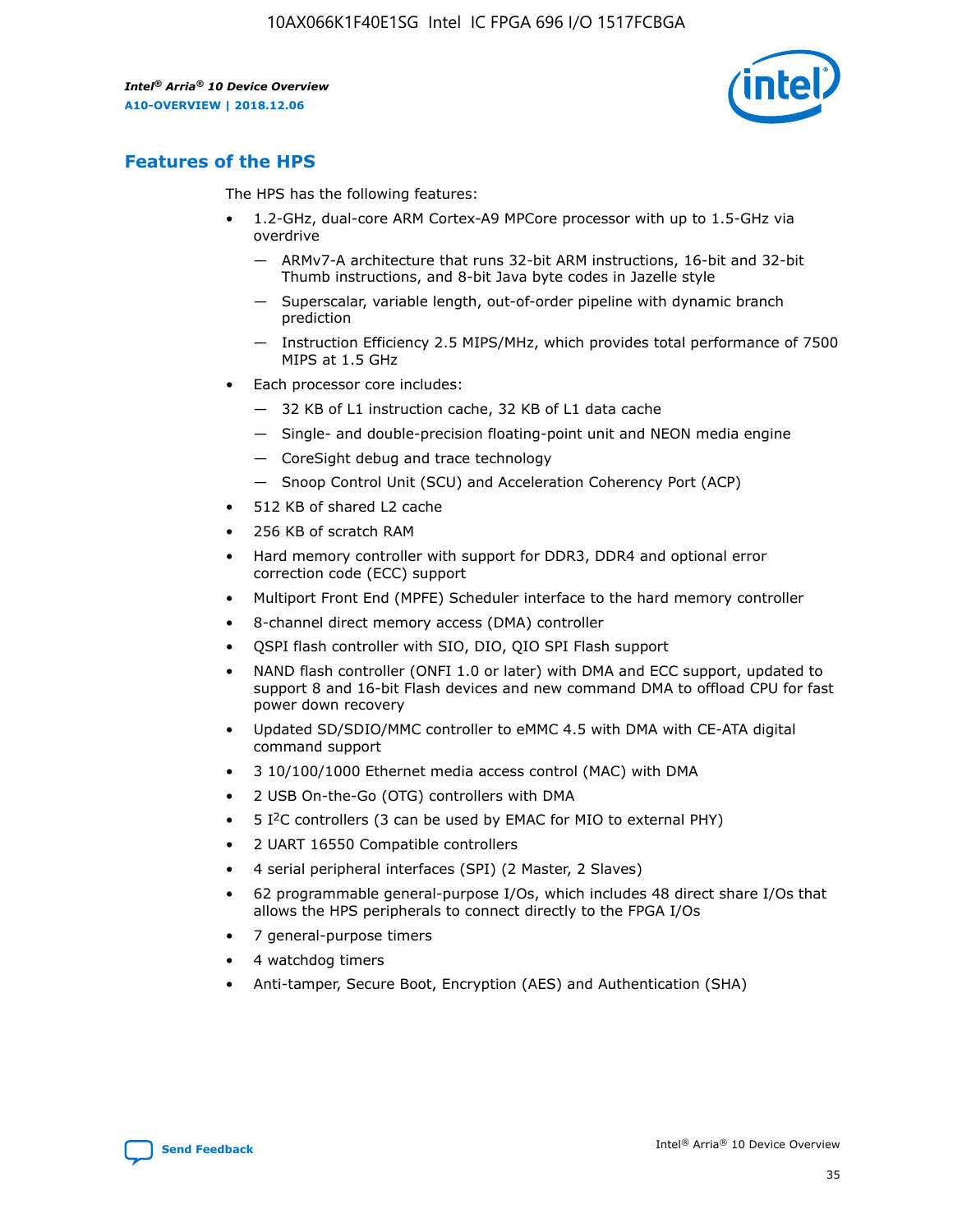

#### **System Peripherals and Debug Access Port**

Each Ethernet MAC, USB OTG, NAND flash controller, and SD/MMC controller module has an integrated DMA controller. For modules without an integrated DMA controller, an additional DMA controller module provides up to eight channels of high-bandwidth data transfers. Peripherals that communicate off-chip are multiplexed with other peripherals at the HPS pin level. This allows you to choose which peripherals interface with other devices on your PCB.

The debug access port provides interfaces to industry standard JTAG debug probes and supports ARM CoreSight debug and core traces to facilitate software development.

#### **HPS–FPGA AXI Bridges**

The HPS–FPGA bridges, which support the Advanced Microcontroller Bus Architecture (AMBA) Advanced eXtensible Interface (AXI™) specifications, consist of the following bridges:

- FPGA-to-HPS AMBA AXI bridge—a high-performance bus supporting 32, 64, and 128 bit data widths that allows the FPGA fabric to issue transactions to slaves in the HPS.
- HPS-to-FPGA Avalon/AMBA AXI bridge—a high-performance bus supporting 32, 64, and 128 bit data widths that allows the HPS to issue transactions to slaves in the FPGA fabric.
- Lightweight HPS-to-FPGA AXI bridge—a lower latency 32 bit width bus that allows the HPS to issue transactions to soft peripherals in the FPGA fabric. This bridge is primarily used for control and status register (CSR) accesses to peripherals in the FPGA fabric.

The HPS–FPGA AXI bridges allow masters in the FPGA fabric to communicate with slaves in the HPS logic, and vice versa. For example, the HPS-to-FPGA AXI bridge allows you to share memories instantiated in the FPGA fabric with one or both microprocessors in the HPS, while the FPGA-to-HPS AXI bridge allows logic in the FPGA fabric to access the memory and peripherals in the HPS.

Each HPS–FPGA bridge also provides asynchronous clock crossing for data transferred between the FPGA fabric and the HPS.

#### **HPS SDRAM Controller Subsystem**

The HPS SDRAM controller subsystem contains a multiport SDRAM controller and DDR PHY that are shared between the FPGA fabric (through the FPGA-to-HPS SDRAM interface), the level 2 (L2) cache, and the level 3 (L3) system interconnect. The FPGA-to-HPS SDRAM interface supports AMBA AXI and Avalon® Memory-Mapped (Avalon-MM) interface standards, and provides up to six individual ports for access by masters implemented in the FPGA fabric.

The HPS SDRAM controller supports up to 3 masters (command ports), 3x 64-bit read data ports and 3x 64-bit write data ports.

To maximize memory performance, the SDRAM controller subsystem supports command and data reordering, deficit round-robin arbitration with aging, and high-priority bypass features.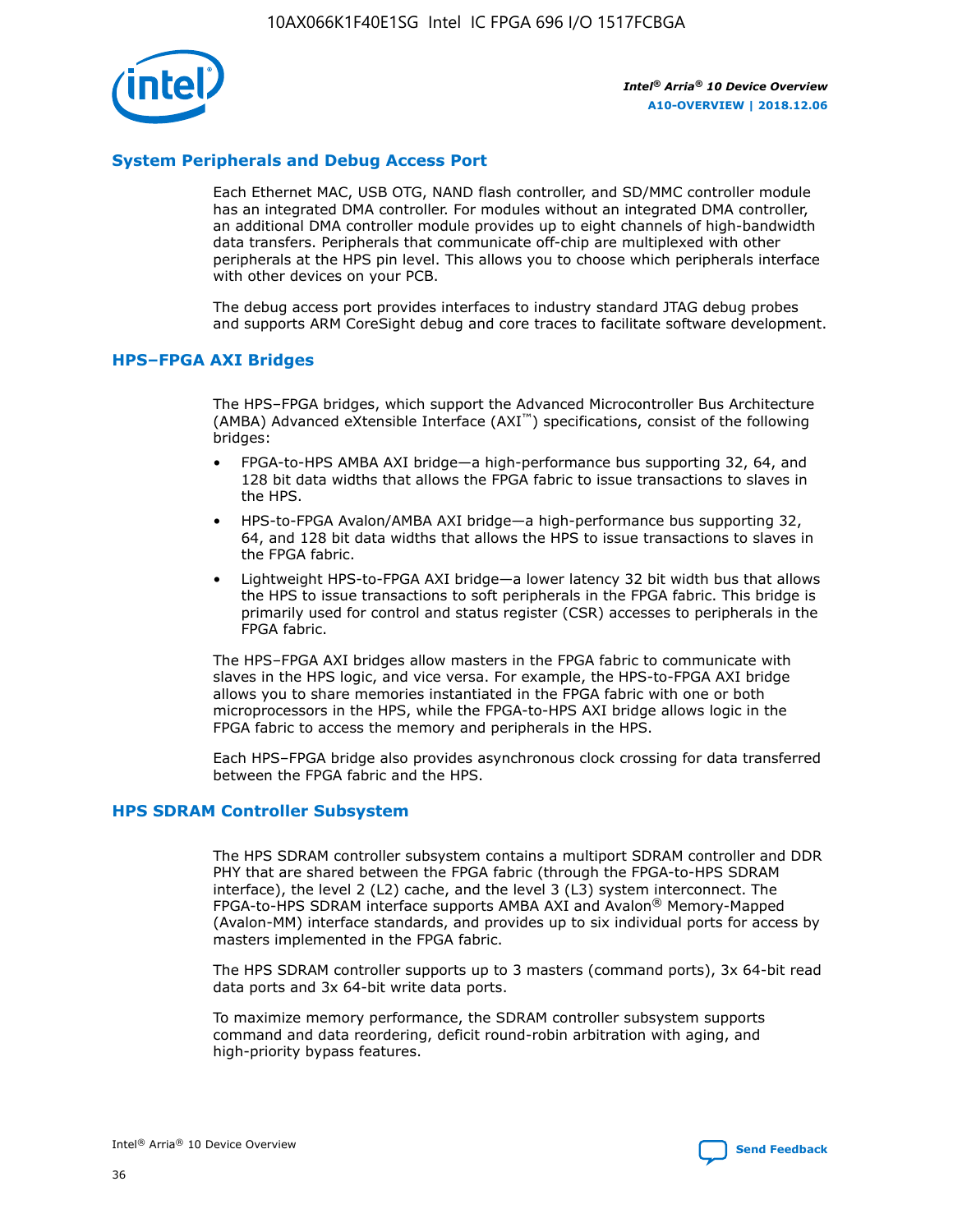

## **FPGA Configuration and HPS Booting**

The FPGA fabric and HPS in the SoC FPGA must be powered at the same time. You can reduce the clock frequencies or gate the clocks to reduce dynamic power.

Once powered, the FPGA fabric and HPS can be configured independently thus providing you with more design flexibility:

- You can boot the HPS independently. After the HPS is running, the HPS can fully or partially reconfigure the FPGA fabric at any time under software control. The HPS can also configure other FPGAs on the board through the FPGA configuration controller.
- Configure the FPGA fabric first, and then boot the HPS from memory accessible to the FPGA fabric.

#### **Hardware and Software Development**

For hardware development, you can configure the HPS and connect your soft logic in the FPGA fabric to the HPS interfaces using the Platform Designer system integration tool in the Intel Quartus Prime software.

For software development, the ARM-based SoC FPGA devices inherit the rich software development ecosystem available for the ARM Cortex-A9 MPCore processor. The software development process for Intel SoC FPGAs follows the same steps as those for other SoC devices from other manufacturers. Support for Linux\*, VxWorks\*, and other operating systems are available for the SoC FPGAs. For more information on the operating systems support availability, contact the Intel FPGA sales team.

You can begin device-specific firmware and software development on the Intel SoC FPGA Virtual Target. The Virtual Target is a fast PC-based functional simulation of a target development system—a model of a complete development board. The Virtual Target enables the development of device-specific production software that can run unmodified on actual hardware.

## **Dynamic and Partial Reconfiguration**

The Intel Arria 10 devices support dynamic and partial reconfiguration. You can use dynamic and partial reconfiguration simultaneously to enable seamless reconfiguration of both the device core and transceivers.

## **Dynamic Reconfiguration**

You can reconfigure the PMA and PCS blocks while the device continues to operate. This feature allows you to change the data rates, protocol, and analog settings of a channel in a transceiver bank without affecting on-going data transfer in other transceiver banks. This feature is ideal for applications that require dynamic multiprotocol or multirate support.

## **Partial Reconfiguration**

Using partial reconfiguration, you can reconfigure some parts of the device while keeping the device in operation.

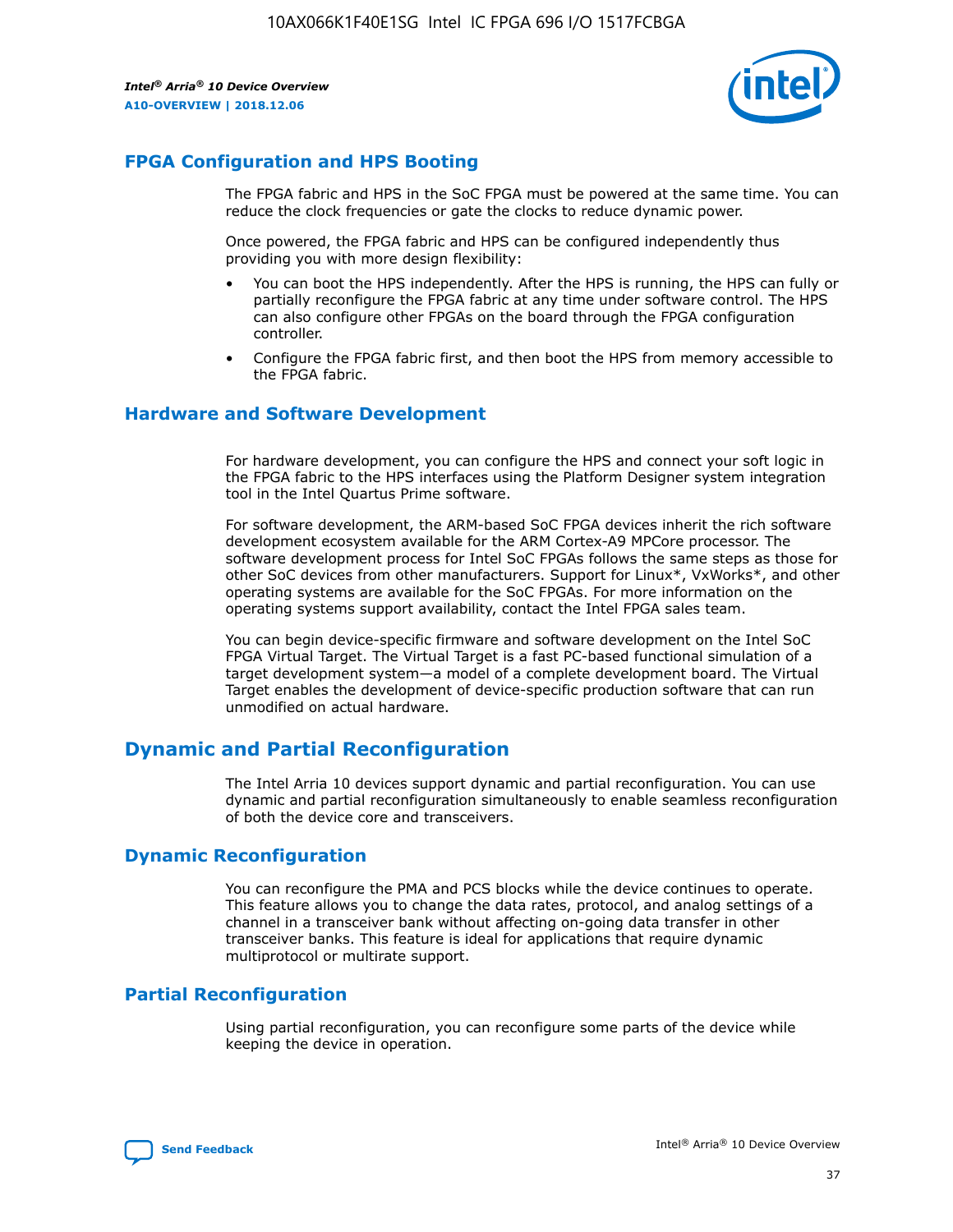

Instead of placing all device functions in the FPGA fabric, you can store some functions that do not run simultaneously in external memory and load them only when required. This capability increases the effective logic density of the device, and lowers cost and power consumption.

In the Intel solution, you do not have to worry about intricate device architecture to perform a partial reconfiguration. The partial reconfiguration capability is built into the Intel Quartus Prime design software, making such time-intensive task simple.

Intel Arria 10 devices support partial reconfiguration in the following configuration options:

- Using an internal host:
	- All supported configuration modes where the FPGA has access to external memory devices such as serial and parallel flash memory.
	- Configuration via Protocol [CvP (PCIe)]
- Using an external host—passive serial (PS), fast passive parallel (FPP) x8, FPP x16, and FPP x32 I/O interface.

## **Enhanced Configuration and Configuration via Protocol**

#### **Table 25. Configuration Schemes and Features of Intel Arria 10 Devices**

Intel Arria 10 devices support 1.8 V programming voltage and several configuration schemes.

| <b>Scheme</b>                                                          | <b>Data</b><br><b>Width</b> | <b>Max Clock</b><br>Rate<br>(MHz) | <b>Max Data</b><br>Rate<br>(Mbps)<br>(13) | <b>Decompression</b> | <b>Design</b><br>Security <sup>(1</sup><br>4) | <b>Partial</b><br><b>Reconfiguration</b><br>(15) | <b>Remote</b><br><b>System</b><br><b>Update</b> |
|------------------------------------------------------------------------|-----------------------------|-----------------------------------|-------------------------------------------|----------------------|-----------------------------------------------|--------------------------------------------------|-------------------------------------------------|
| <b>JTAG</b>                                                            | 1 bit                       | 33                                | 33                                        |                      |                                               | Yes(16)                                          |                                                 |
| Active Serial (AS)<br>through the<br>EPCO-L<br>configuration<br>device | 1 bit,<br>4 bits            | 100                               | 400                                       | Yes                  | Yes                                           | $Y_{PS}(16)$                                     | Yes                                             |
| Passive serial (PS)<br>through CPLD or<br>external<br>microcontroller  | 1 bit                       | 100                               | 100                                       | Yes                  | Yes                                           | Yes(16)                                          | Parallel<br>Flash<br>Loader<br>(PFL) IP<br>core |
|                                                                        |                             |                                   |                                           |                      |                                               |                                                  | continued                                       |

<sup>(13)</sup> Enabling either compression or design security features affects the maximum data rate. Refer to the Intel Arria 10 Device Datasheet for more information.

<sup>(14)</sup> Encryption and compression cannot be used simultaneously.

 $(15)$  Partial reconfiguration is an advanced feature of the device family. If you are interested in using partial reconfiguration, contact Intel for support.

 $(16)$  Partial configuration can be performed only when it is configured as internal host.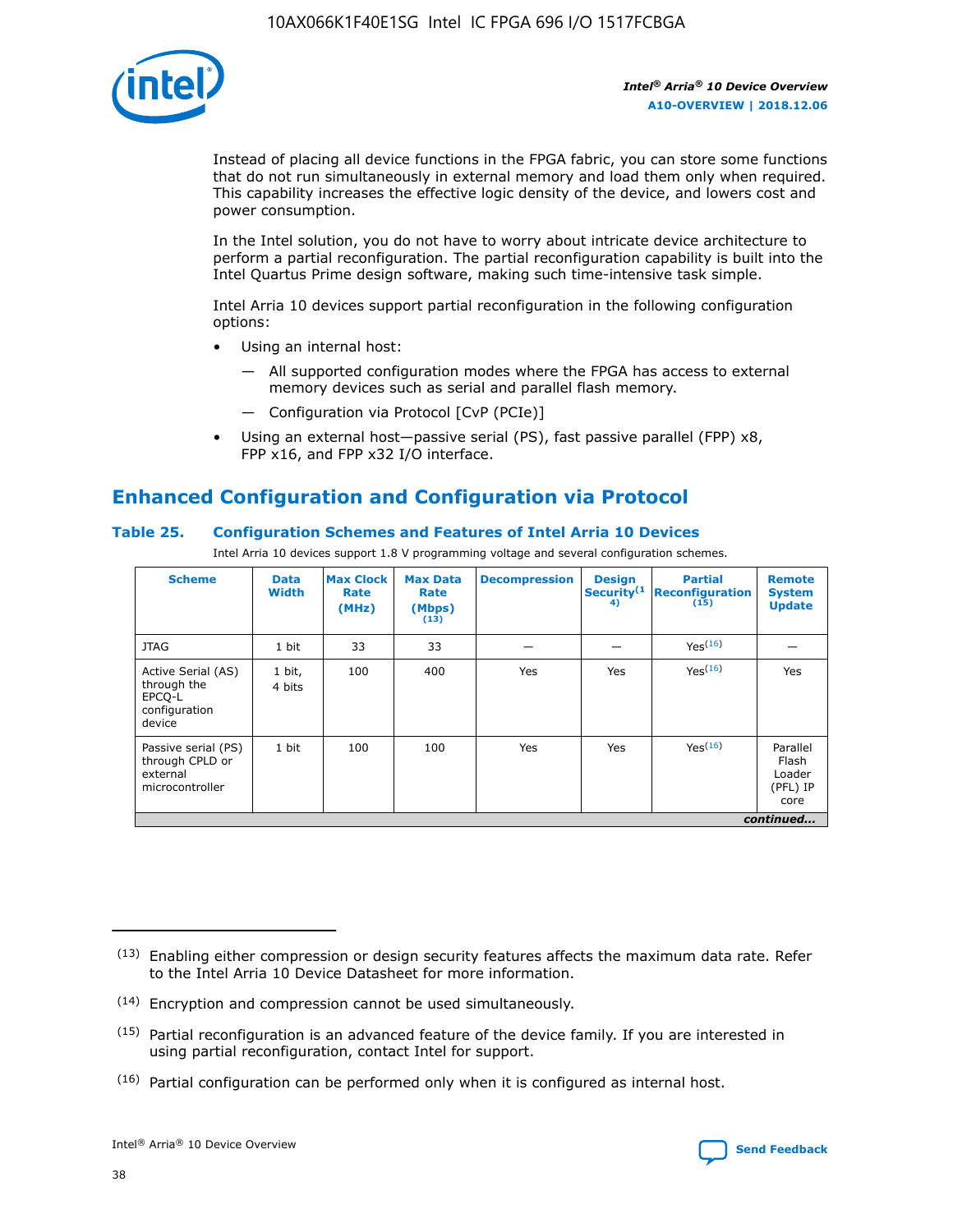

| <b>Scheme</b>                                   | <b>Data</b><br><b>Width</b> | <b>Max Clock</b><br>Rate<br>(MHz) | <b>Max Data</b><br>Rate<br>(Mbps)<br>(13) | <b>Decompression</b> | <b>Design</b><br>Security <sup>(1</sup><br>4) | <b>Partial</b><br><b>Reconfiguration</b><br>(15) | <b>Remote</b><br><b>System</b><br><b>Update</b> |
|-------------------------------------------------|-----------------------------|-----------------------------------|-------------------------------------------|----------------------|-----------------------------------------------|--------------------------------------------------|-------------------------------------------------|
| Fast passive                                    | 8 bits                      | 100                               | 3200                                      | Yes                  | Yes                                           | Yes(17)                                          | PFL IP                                          |
| parallel (FPP)<br>through CPLD or               | 16 bits                     |                                   |                                           | Yes                  | Yes                                           |                                                  | core                                            |
| external<br>microcontroller                     | 32 bits                     |                                   |                                           | Yes                  | Yes                                           |                                                  |                                                 |
| Configuration via                               | 16 bits                     | 100                               | 3200                                      | Yes                  | Yes                                           | Yes <sup>(17)</sup>                              |                                                 |
| <b>HPS</b>                                      | 32 bits                     |                                   |                                           | Yes                  | Yes                                           |                                                  |                                                 |
| Configuration via<br>Protocol [CvP<br>$(PCIe*)$ | x1, x2,<br>x4, x8<br>lanes  |                                   | 8000                                      | Yes                  | Yes                                           | Yes(16)                                          |                                                 |

You can configure Intel Arria 10 devices through PCIe using Configuration via Protocol (CvP). The Intel Arria 10 CvP implementation conforms to the PCIe 100 ms power-up-to-active time requirement.

#### **Related Information**

[Configuration via Protocol \(CvP\) Implementation in Intel FPGAs User Guide](https://www.intel.com/content/www/us/en/programmable/documentation/dsu1441819344145.html#dsu1442269728522) Provides more information about the CvP configuration scheme.

## **SEU Error Detection and Correction**

Intel Arria 10 devices offer robust and easy-to-use single-event upset (SEU) error detection and correction circuitry.

The detection and correction circuitry includes protection for Configuration RAM (CRAM) programming bits and user memories. The CRAM is protected by a continuously running CRC error detection circuit with integrated ECC that automatically corrects one or two errors and detects higher order multi-bit errors. When more than two errors occur, correction is available through reloading of the core programming file, providing a complete design refresh while the FPGA continues to operate.

The physical layout of the Intel Arria 10 CRAM array is optimized to make the majority of multi-bit upsets appear as independent single-bit or double-bit errors which are automatically corrected by the integrated CRAM ECC circuitry. In addition to the CRAM protection, the M20K memory blocks also include integrated ECC circuitry and are layout-optimized for error detection and correction. The MLAB does not have ECC.

(14) Encryption and compression cannot be used simultaneously.

<sup>(17)</sup> Supported at a maximum clock rate of 100 MHz.



 $(13)$  Enabling either compression or design security features affects the maximum data rate. Refer to the Intel Arria 10 Device Datasheet for more information.

 $(15)$  Partial reconfiguration is an advanced feature of the device family. If you are interested in using partial reconfiguration, contact Intel for support.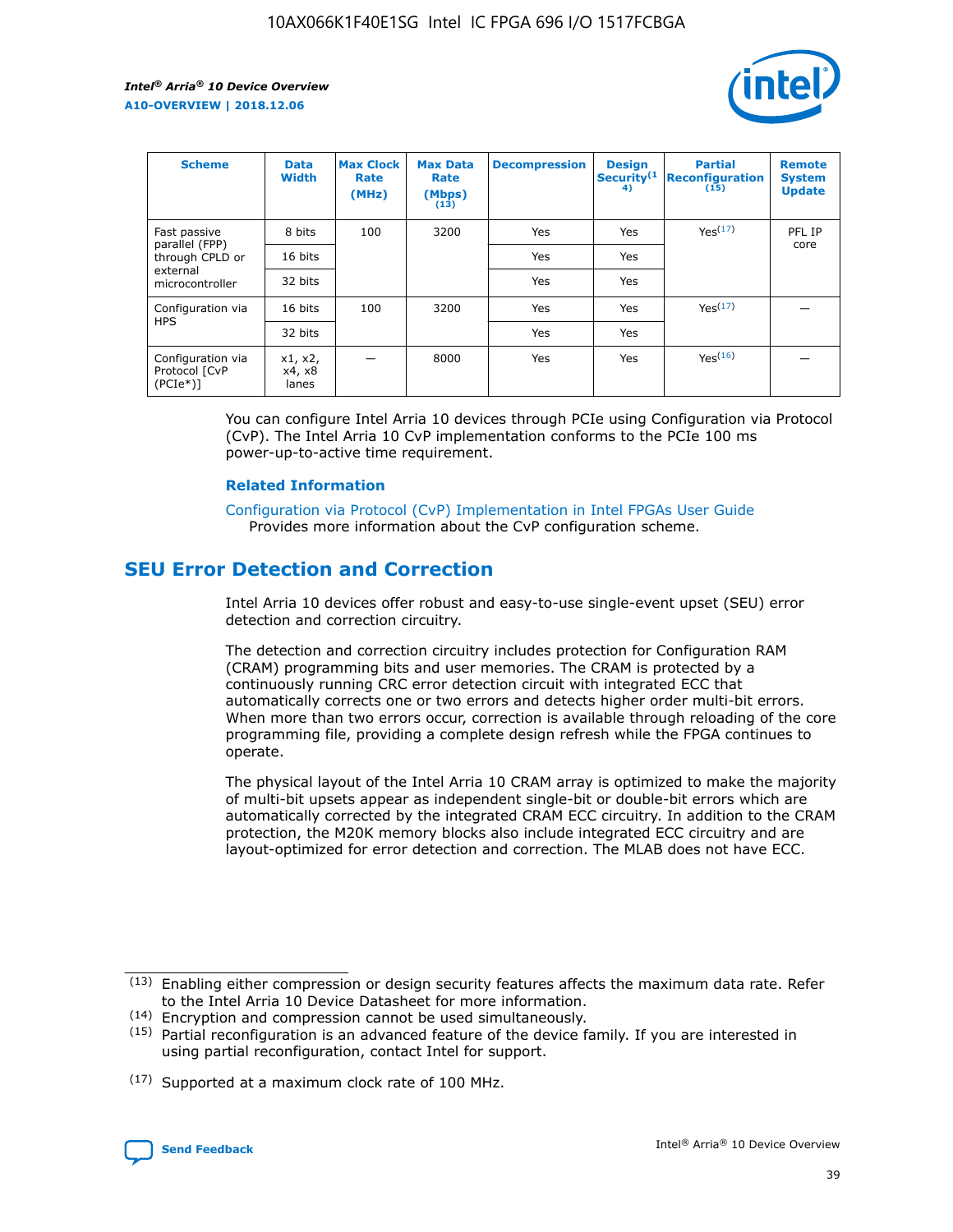

## **Power Management**

Intel Arria 10 devices leverage the advanced 20 nm process technology, a low 0.9 V core power supply, an enhanced core architecture, and several optional power reduction techniques to reduce total power consumption by as much as 40% compared to Arria V devices and as much as 60% compared to Stratix V devices.

The optional power reduction techniques in Intel Arria 10 devices include:

- **SmartVID**—a code is programmed into each device during manufacturing that allows a smart regulator to operate the device at lower core  $V_{CC}$  while maintaining performance
- **Programmable Power Technology**—non-critical timing paths are identified by the Intel Quartus Prime software and the logic in these paths is biased for low power instead of high performance
- **Low Static Power Options**—devices are available with either standard static power or low static power while maintaining performance

Furthermore, Intel Arria 10 devices feature Intel's industry-leading low power transceivers and include a number of hard IP blocks that not only reduce logic resources but also deliver substantial power savings compared to soft implementations. In general, hard IP blocks consume up to 90% less power than the equivalent soft logic implementations.

## **Incremental Compilation**

The Intel Quartus Prime software incremental compilation feature reduces compilation time and helps preserve performance to ease timing closure. The incremental compilation feature enables the partial reconfiguration flow for Intel Arria 10 devices.

Incremental compilation supports top-down, bottom-up, and team-based design flows. This feature facilitates modular, hierarchical, and team-based design flows where different designers compile their respective design sections in parallel. Furthermore, different designers or IP providers can develop and optimize different blocks of the design independently. These blocks can then be imported into the top level project.

## **Document Revision History for Intel Arria 10 Device Overview**

| <b>Document</b><br><b>Version</b> | <b>Changes</b>                                                                                                                                                                                                                                                              |
|-----------------------------------|-----------------------------------------------------------------------------------------------------------------------------------------------------------------------------------------------------------------------------------------------------------------------------|
| 2018.12.06                        | Added links to Intel Arria 10 device errata documents.<br>Removed automotive temperature option from the Intel Arria 10 GX devices.<br>Removed -3 fabric speed grade from the Intel Arria 10 GT devices.<br>Updated power options for the Intel Arria 10 GX and GT devices. |
| 2018.04.09                        | Updated the lowest $V_{CC}$ from 0.83 V to 0.82 V in the topic listing a summary of the device features.                                                                                                                                                                    |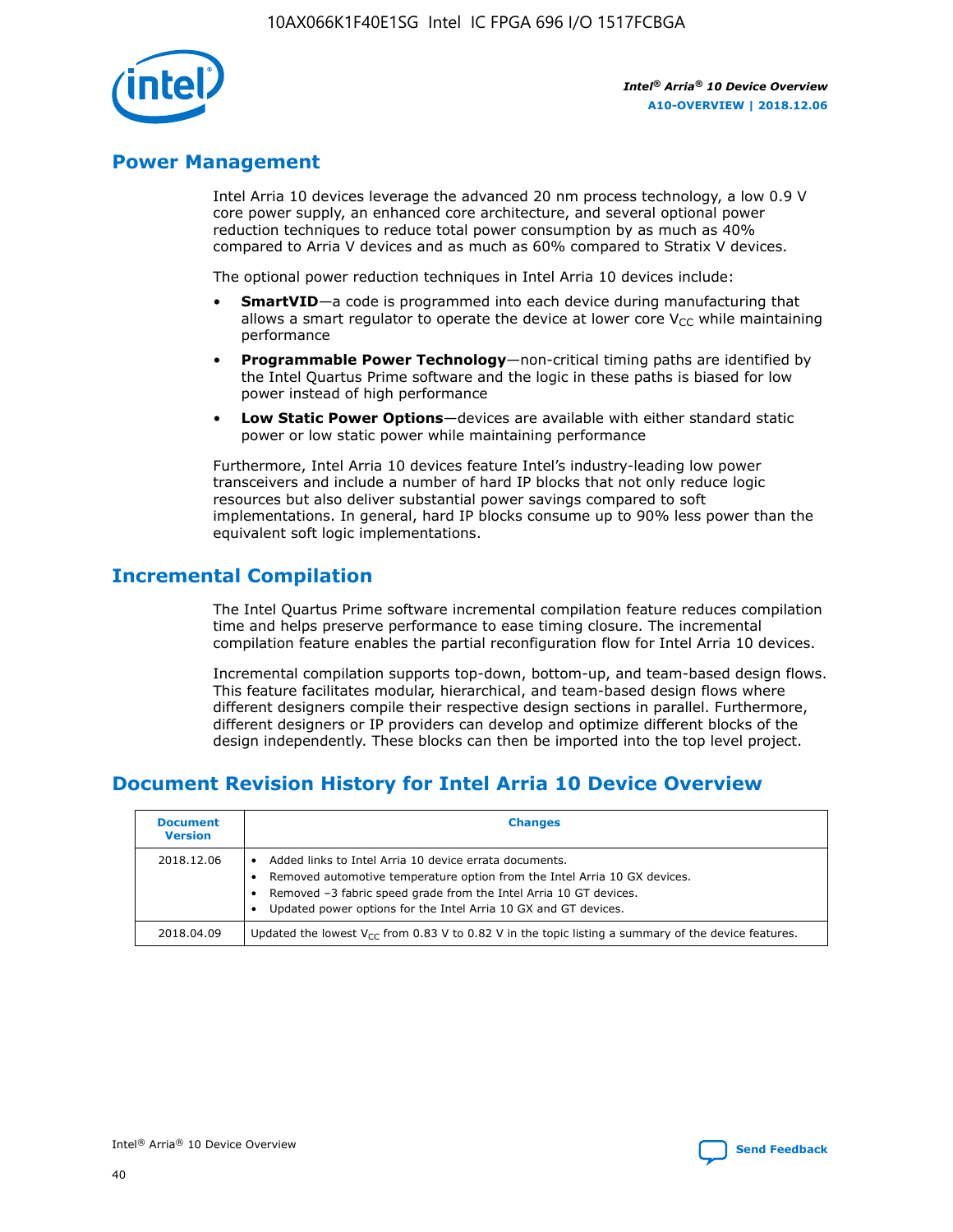$\mathsf{r}$ 



| <b>Date</b>    | <b>Version</b> | <b>Changes</b>                                                                                                                                                                                                                                                                                                                                                                                                                                                                                                                                                                                                                                                                                                                                                                                                                                                                                                                                                                         |
|----------------|----------------|----------------------------------------------------------------------------------------------------------------------------------------------------------------------------------------------------------------------------------------------------------------------------------------------------------------------------------------------------------------------------------------------------------------------------------------------------------------------------------------------------------------------------------------------------------------------------------------------------------------------------------------------------------------------------------------------------------------------------------------------------------------------------------------------------------------------------------------------------------------------------------------------------------------------------------------------------------------------------------------|
| January 2018   | 2018.01.17     | Updated the maximum data rate for HPS (Intel Arria 10 SX devices<br>external memory interface DDR3 controller from 2,166 Mbps to 2,133<br>Mbps.<br>Updated maximum frequency supported for half rate QDRII and QDRII<br>$\bullet$<br>+ SRAM to 633 MHz in Memory Standards Supported by the Soft<br>Memory Controller table.<br>Updated transceiver backplane capability to 12.5 Gbps.<br>$\bullet$<br>Removed transceiver speed grade 5 in Sample Ordering Core and<br>Available Options for Intel Arria 10 GX Devices figure.<br>Removed package code 40, low static power, SmartVID, industrial, and<br>military operating temperature support from Sample Ordering Core and<br>Available Options for Intel Arria 10 GT Devices figure.<br>Updated short reach transceiver rate for Intel Arria 10 GT devices to<br>25.8 Gbps.<br>Removed On-Die Instrumentation - EyeQ and Jitter Margin Tool<br>support from PMA Features of the Transceivers in Intel Arria 10 Devices<br>table. |
| September 2017 | 2017.09.20     | Updated the maximum speed of the DDR4 external memory interface from<br>1,333 MHz/2,666 Mbps to 1,200 MHz/2,400 Mbps.                                                                                                                                                                                                                                                                                                                                                                                                                                                                                                                                                                                                                                                                                                                                                                                                                                                                  |
| July 2017      | 2017.07.13     | Corrected the automotive temperature range in the figure showing the<br>available options for the Intel Arria 10 GX devices from "-40°C to 100°C"<br>to "-40°C to 125°C".                                                                                                                                                                                                                                                                                                                                                                                                                                                                                                                                                                                                                                                                                                                                                                                                              |
| July 2017      | 2017.07.06     | Added automotive temperature option to Intel Arria 10 GX device family.                                                                                                                                                                                                                                                                                                                                                                                                                                                                                                                                                                                                                                                                                                                                                                                                                                                                                                                |
| May 2017       | 2017.05.08     | Corrected protocol names with "1588" to "IEEE 1588v2".<br>$\bullet$<br>Updated the vertical migration table to remove vertical migration<br>$\bullet$<br>between Intel Arria 10 GX and Intel Arria 10 SX device variants.<br>Removed all "Preliminary" marks.<br>$\bullet$                                                                                                                                                                                                                                                                                                                                                                                                                                                                                                                                                                                                                                                                                                             |
| March 2017     | 2017.03.15     | Removed the topic about migration from Intel Arria 10 to Intel Stratix<br>10 devices.<br>Rebranded as Intel.<br>$\bullet$                                                                                                                                                                                                                                                                                                                                                                                                                                                                                                                                                                                                                                                                                                                                                                                                                                                              |
| October 2016   | 2016.10.31     | Removed package F36 from Intel Arria 10 GX devices.<br>Updated Intel Arria 10 GT sample ordering code and maximum GX<br>$\bullet$<br>transceiver count. Intel Arria 10 GT devices are available only in the<br>SF45 package option with a maximum of 72 transceivers.                                                                                                                                                                                                                                                                                                                                                                                                                                                                                                                                                                                                                                                                                                                  |
| May 2016       | 2016.05.02     | Updated the FPGA Configuration and HPS Booting topic.<br>Remove $V_{CC}$ PowerManager from the Summary of Features, Power<br>$\bullet$<br>Management and Arria 10 Device Variants and packages topics. This<br>feature is no longer supported in Arria 10 devices.<br>Removed LPDDR3 from the Memory Standards Supported by the HPS<br>Hard Memory Controller table in the Memory Standards Supported by<br>Intel Arria 10 Devices topic. This standard is only supported by the<br>FPGA.<br>Removed transceiver speed grade 5 from the Device Variants and<br>Packages topic for Arria 10 GX and SX devices.                                                                                                                                                                                                                                                                                                                                                                          |
| February 2016  | 2016.02.11     | Changed the maximum Arria 10 GT datarate to 25.8 Gbps and the<br>minimum datarate to 1 Gbps globally.<br>Revised the state for Core clock networks in the Summary of Features<br>$\bullet$<br>topic.<br>• Changed the transceiver parameters in the "Summary of Features for<br>Arria 10 Devices" table.<br>Changed the transceiver parameters in the "Maximum Resource Counts"<br>$\bullet$<br>for Arria 10 GT Devices" table.<br>• Changed the package availability for GT devices in the "Package Plan<br>for Arria 10 GT Devices" table.<br>Changed the package configurations for GT devices in the "Migration"<br>Capability Across Arria 10 Product Lines" figure.<br>continued                                                                                                                                                                                                                                                                                                 |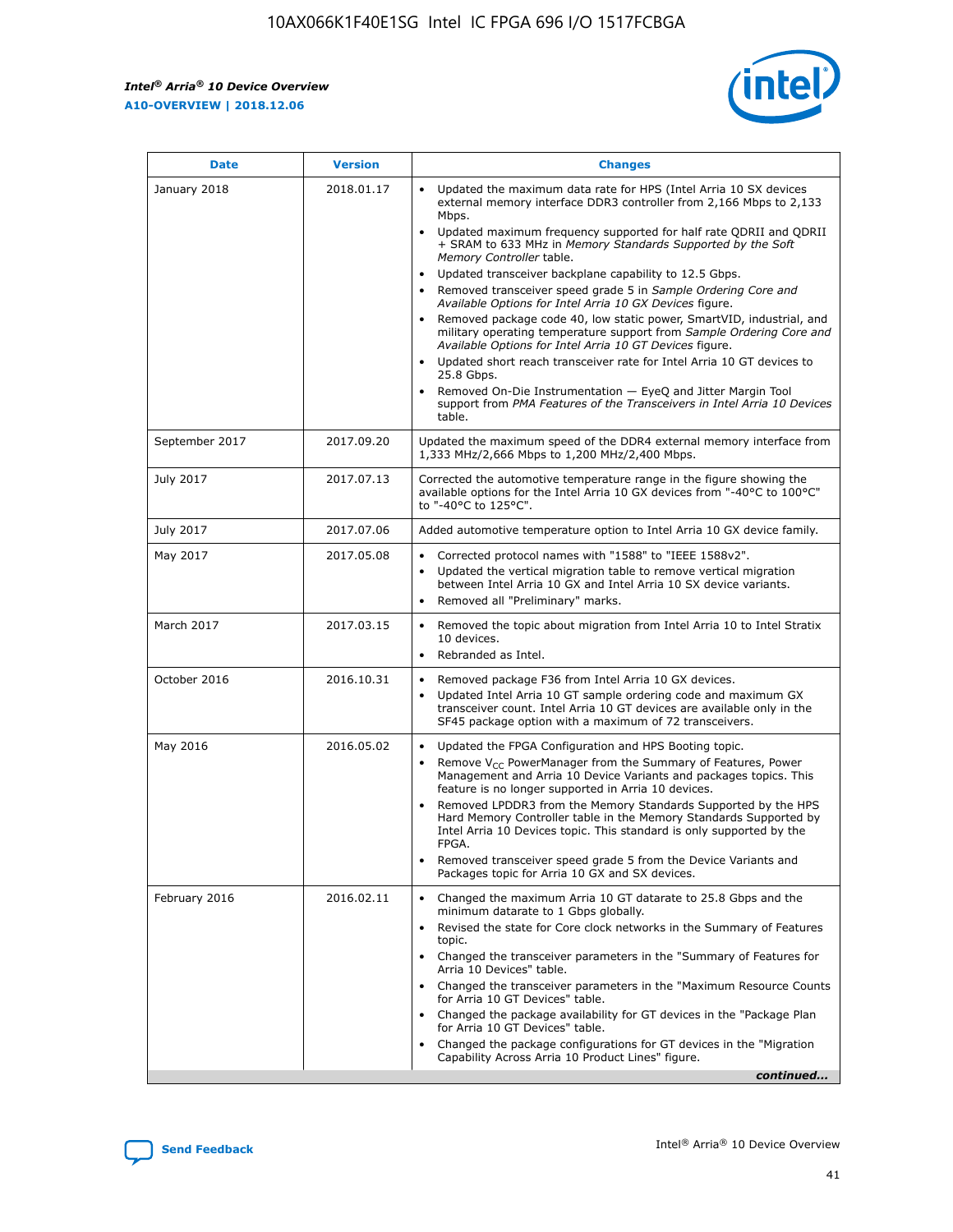

| <b>Date</b>   | <b>Version</b> | <b>Changes</b>                                                                                                                                                               |
|---------------|----------------|------------------------------------------------------------------------------------------------------------------------------------------------------------------------------|
|               |                | • Changed transceiver parameters in the "Low Power Serial Transceivers"<br>section.                                                                                          |
|               |                | • Changed the transceiver descriptions in the "Device Variants for the<br>Arria 10 Device Family" table.                                                                     |
|               |                | Changed the "Sample Ordering Code and Available Options for Arria 10<br>$\bullet$<br>GT Devices" figure.                                                                     |
|               |                | Changed the datarates for GT devices in the "PMA Features" section.                                                                                                          |
|               |                | Changed the datarates for GT devices in the "PCS Features" section.<br>$\bullet$                                                                                             |
| December 2015 | 2015.12.14     | Updated the number of M20K memory blocks for Arria 10 GX 660 from<br>2133 to 2131 and corrected the total RAM bit from 48,448 Kb to<br>48,408 Kb.                            |
|               |                | Corrected the number of DSP blocks for Arria 10 GX 660 from 1688 to<br>1687 in the table listing floating-point arithmetic resources.                                        |
| November 2015 | 2015.11.02     | Updated the maximum resources for Arria 10 GX 220, GX 320, GX 480,<br>$\bullet$<br>GX 660, SX 220, SX 320, SX 480, and SX 660.                                               |
|               |                | • Updated resource count for Arria 10 GX 320, GX 480, GX 660, SX 320,<br>SX 480, a SX 660 devices in Number of Multipliers in Intel Arria 10<br><b>Devices</b> table.        |
|               |                | Updated the available options for Arria 10 GX, GT, and SX.                                                                                                                   |
|               |                | Changed instances of Quartus II to Quartus Prime.<br>$\bullet$                                                                                                               |
| June 2015     | 2015.06.15     | Corrected label for Intel Arria 10 GT product lines in the vertical migration<br>figure.                                                                                     |
| May 2015      | 2015.05.15     | Corrected the DDR3 half rate and quarter rate maximum frequencies in the<br>table that lists the memory standards supported by the Intel Arria 10 hard<br>memory controller. |
| May 2015      | 2015.05.04     | • Added support for 13.5G JESD204b in the Summary of Features table.                                                                                                         |
|               |                | • Added a link to Arria 10 GT Channel Usage in the Arria 10 GT Package<br>Plan topic.                                                                                        |
|               |                | • Added a note to the table, Maximum Resource Counts for Arria 10 GT<br>devices.                                                                                             |
|               |                | • Updated the power requirements of the transceivers in the Low Power<br>Serial Transceivers topic.                                                                          |
| January 2015  | 2015.01.23     | • Added floating point arithmetic features in the Summary of Features<br>table.                                                                                              |
|               |                | • Updated the total embedded memory from 38.38 megabits (Mb) to<br>65.6 Mb.                                                                                                  |
|               |                | • Updated the table that lists the memory standards supported by Intel<br>Arria 10 devices.                                                                                  |
|               |                | Removed support for DDR3U, LPDDR3 SDRAM, RLDRAM 2, and DDR2.                                                                                                                 |
|               |                | Moved RLDRAM 3 support from hard memory controller to soft memory<br>controller. RLDRAM 3 support uses hard PHY with soft memory<br>controller.                              |
|               |                | Added soft memory controller support for QDR IV.<br>٠                                                                                                                        |
|               |                | Updated the maximum resource count table to include the number of<br>hard memory controllers available in each device variant.                                               |
|               |                | Updated the transceiver PCS data rate from 12.5 Gbps to 12 Gbps.<br>$\bullet$                                                                                                |
|               |                | Updated the max clock rate of PS, FPP x8, FPP x16, and Configuration<br>via HPS from 125 MHz to 100 MHz.                                                                     |
|               |                | Added a feature for fractional synthesis PLLs: PLL cascading.                                                                                                                |
|               |                | Updated the HPS programmable general-purpose I/Os from 54 to 62.<br>$\bullet$                                                                                                |
|               |                | continued                                                                                                                                                                    |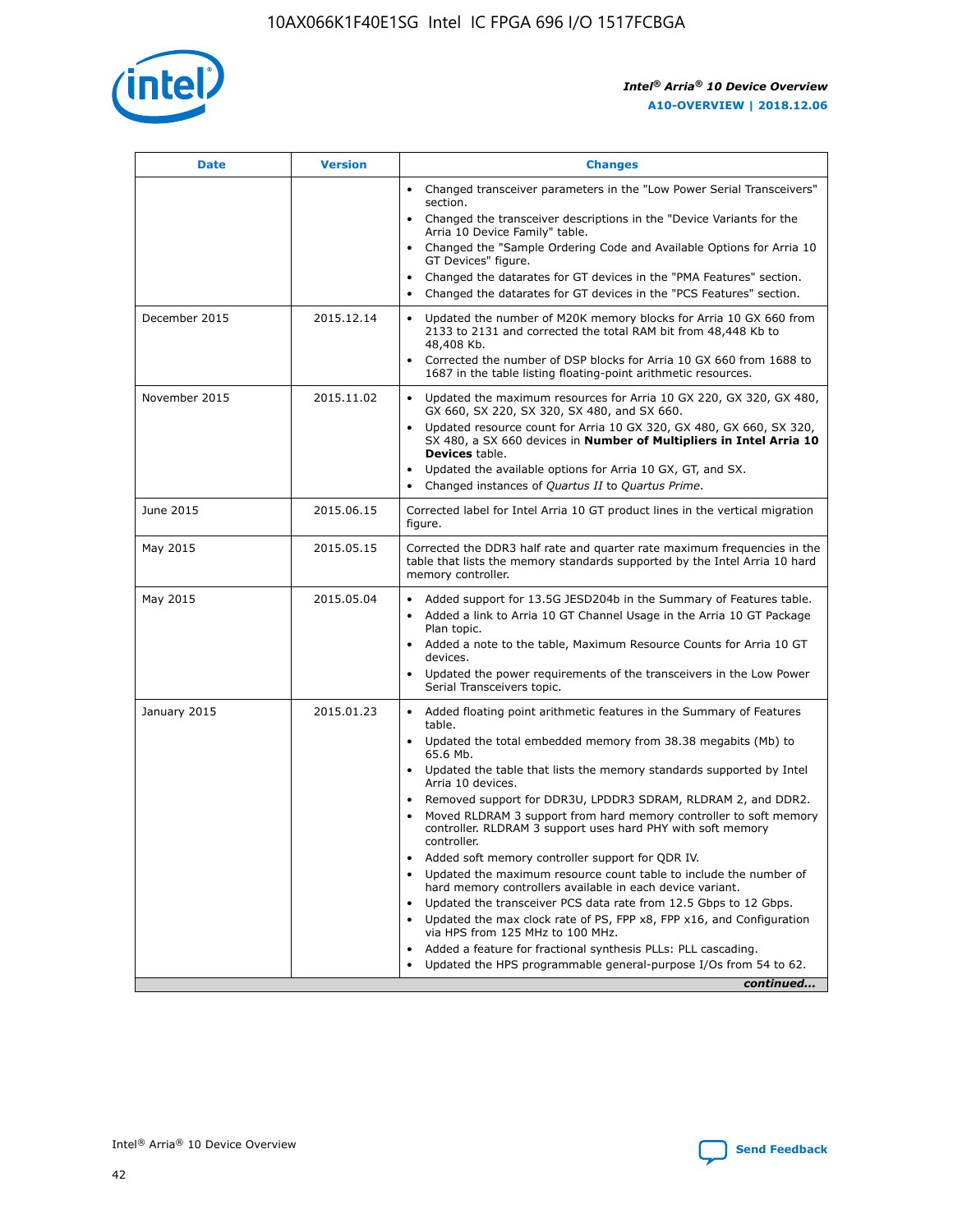r



| <b>Date</b>    | <b>Version</b> | <b>Changes</b>                                                                                                                                                                                                                                                                                                                                                                                                                                                                                                                                      |
|----------------|----------------|-----------------------------------------------------------------------------------------------------------------------------------------------------------------------------------------------------------------------------------------------------------------------------------------------------------------------------------------------------------------------------------------------------------------------------------------------------------------------------------------------------------------------------------------------------|
| September 2014 | 2014.09.30     | Corrected the 3 V I/O and LVDS I/O counts for F35 and F36 packages<br>$\bullet$<br>of Arria 10 GX.<br>Corrected the 3 V I/O, LVDS I/O, and transceiver counts for the NF40<br>$\bullet$<br>package of the Arria GX 570 and 660.<br>Removed 3 V I/O, LVDS I/O, and transceiver counts for the NF40<br>package of the Arria GX 900 and 1150. The NF40 package is not<br>available for Arria 10 GX 900 and 1150.                                                                                                                                       |
| August 2014    | 2014.08.18     | Updated Memory (Kb) M20K maximum resources for Arria 10 GX 660<br>devices from 42,660 to 42,620.<br>Added GPIO columns consisting of LVDS I/O Bank and 3V I/O Bank in<br>$\bullet$<br>the Package Plan table.<br>Added how to use memory interface clock frequency higher than 533<br>$\bullet$<br>MHz in the I/O vertical migration.<br>Added information to clarify that RLDRAM3 support uses hard PHY with<br>$\bullet$<br>soft memory controller.<br>Added variable precision DSP blocks support for floating-point<br>$\bullet$<br>arithmetic. |
| June 2014      | 2014.06.19     | Updated number of dedicated I/Os in the HPS block to 17.                                                                                                                                                                                                                                                                                                                                                                                                                                                                                            |
| February 2014  | 2014.02.21     | Updated transceiver speed grade options for GT devices in Figure 2.                                                                                                                                                                                                                                                                                                                                                                                                                                                                                 |
| February 2014  | 2014.02.06     | Updated data rate for Arria 10 GT devices from 28.1 Gbps to 28.3 Gbps.                                                                                                                                                                                                                                                                                                                                                                                                                                                                              |
| December 2013  | 2013.12.10     | Updated the HPS memory standards support from LPDDR2 to LPDDR3.<br>Updated HPS block diagram to include dedicated HPS I/O and FPGA<br>$\bullet$<br>Configuration blocks as well as repositioned SD/SDIO/MMC, DMA, SPI<br>and NAND Flash with ECC blocks.                                                                                                                                                                                                                                                                                            |
| December 2013  | 2013.12.02     | Initial release.                                                                                                                                                                                                                                                                                                                                                                                                                                                                                                                                    |